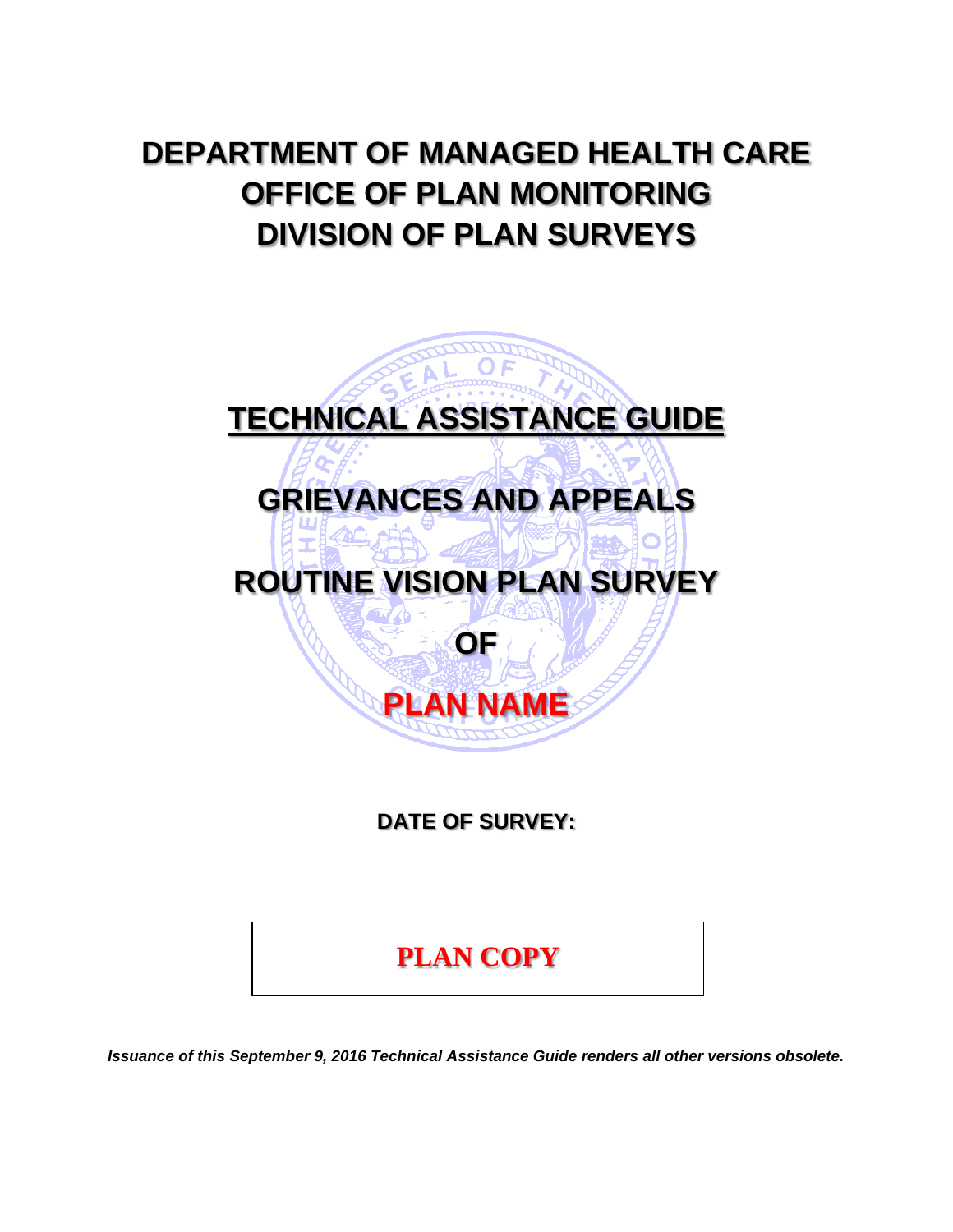# **GRIEVANCES AND APPEALS REQUIREMENTS**

# **TABLE OF CONTENTS**

| Requirement GA-003: Grievance Receipt, Review and Resolution  16    |  |
|---------------------------------------------------------------------|--|
| Requirement GA-004: Enrollee Education/Notification Requirements 25 |  |
| Requirement GA-005: Expedited Review of Urgent Grievances30         |  |
|                                                                     |  |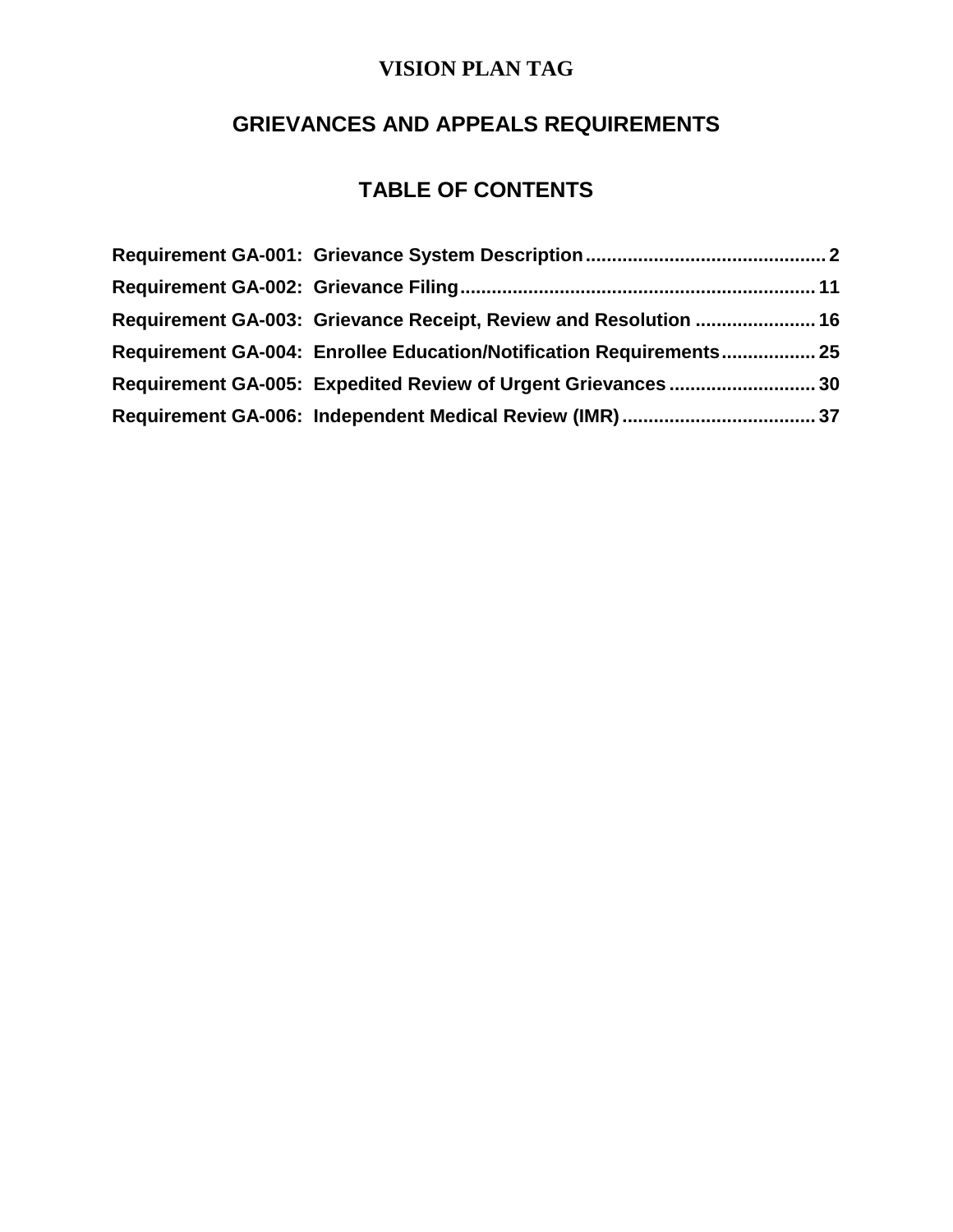### <span id="page-2-0"></span>**Requirement GA-001: Grievance System Description**

#### **STATUTORY/REGULATORY CITATION(S)**

#### **CA Health and Safety Code section 1367.01(j)**

(j) Every health care service plan subject to this section that reviews requests by providers prior to, retrospectively, or concurrent with, the provision of health care services to enrollees shall establish, as part of the quality assurance program required by Section 1370, a process by which the plan's compliance with this section is assessed and evaluated. The process shall include provisions for evaluation of complaints, assessment of trends, implementation of actions to correct identified problems, mechanisms to communicate actions and results to the appropriate health plan employees and contracting providers, and provisions for evaluation of any corrective action plan and measurements of performance.

#### **CA Health and Safety Code section 1368(a)**

(a) Every plan shall do all of the following:

(1) Establish and maintain a grievance system approved by the department under which enrollees may submit their grievances to the plan. Each system shall provide reasonable procedures in accordance with department regulations that shall ensure adequate consideration of enrollee grievances and rectification when appropriate. (2) Inform its subscribers and enrollees upon enrollment in the plan and annually

thereafter of the procedure for processing and resolving grievances. The information shall include the location and telephone number where grievances may be submitted. (3) Provide forms for grievances to be given to subscribers and enrollees who wish to register written grievances. The forms used by plans licensed pursuant to Section 1353

shall be approved by the director in advance as to format.

(4) (A) Provide for a written acknowledgment within five calendar days of the receipt of a grievance, except as noted in subparagraph (B). The acknowledgment shall advise the complainant of the following:

(i) That the grievance has been received.

(ii) The date of receipt.

(iii) The name of the plan representative and the telephone number and address of the plan representative who may be contacted about the grievance.

(B) Grievances received by telephone, by facsimile, by e-mail, or online through the plan's Internet Web site pursuant to Section 1368.015, that are not coverage disputes, disputed health care services involving medical necessity, or experimental or investigational treatment and that are resolved by the next business day following receipt are exempt from the requirements of subparagraph (A) and paragraph (5). The plan shall maintain a log of all these grievances. The log shall be periodically reviewed by the plan and shall include the following information for each complaint:

(i) The date of the call.

(ii) The name of the complainant.

(iii) The complainant's member identification number.

(iv) The nature of the grievance.

GRIEVANCES AND APPEALS September 9, 2016 **Page 2** GA-001 Go to Table of Contents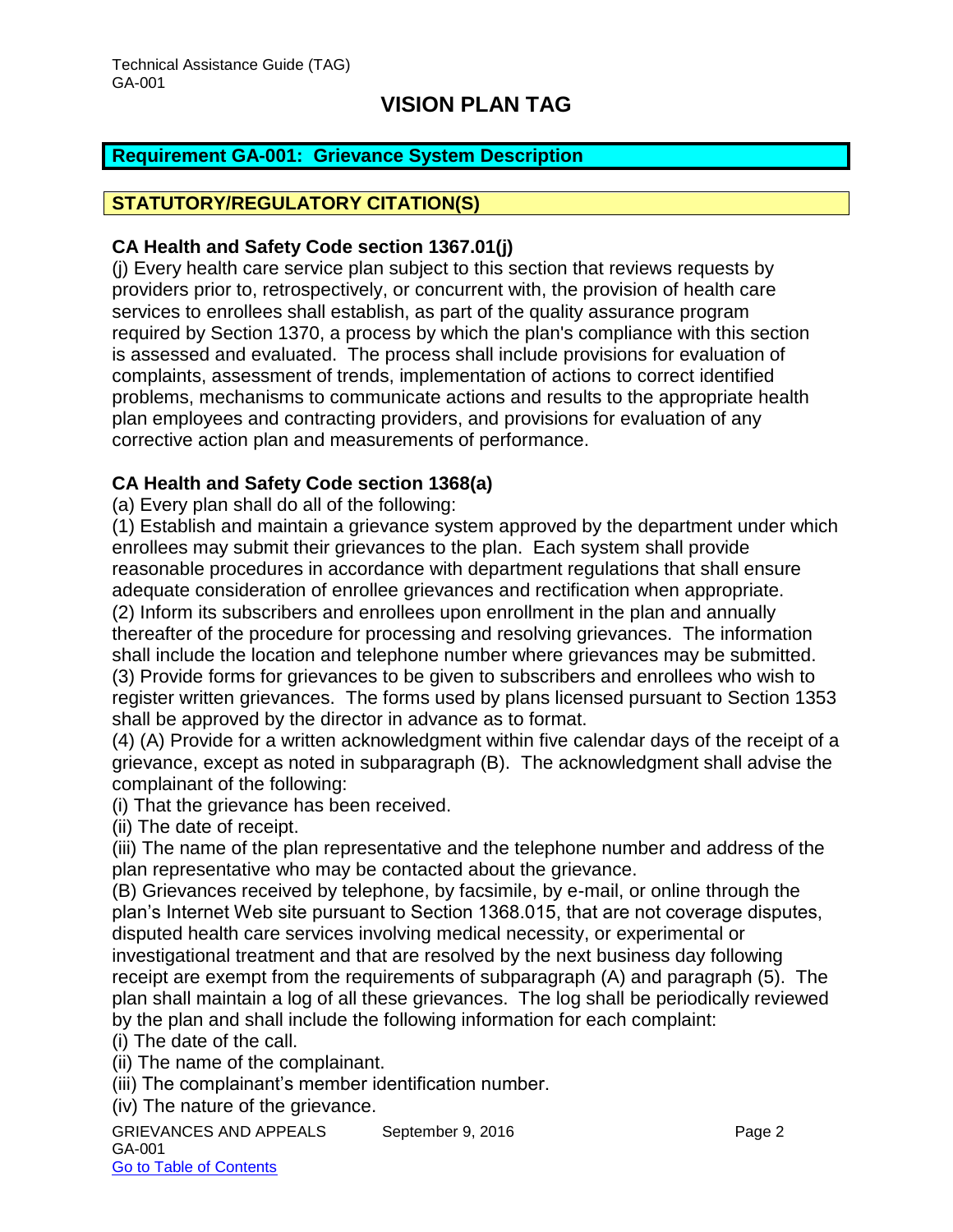(v) The nature of the resolution.

(vi) The name of the plan representative who took the call and resolved the grievance. (5) Provide subscribers and enrollees with written responses to grievances, with a clear and concise explanation of the reasons for the plan's response. For grievances involving the delay, denial, or modification of health care services, the plan response shall describe the criteria used and the clinical reasons for its decision, including all criteria and clinical reasons related to medical necessity. If a plan, or one of its contracting providers, issues a decision delaying, denying, or modifying health care services based in whole or in part on a finding that the proposed health care services are not a covered benefit under the contract that applies to the enrollee, the decision shall clearly specify the provisions in the contract that exclude that coverage. (6) For grievances involving the cancellation, rescission, or nonrenewal of a health care service plan contract, the health care service plan shall continue to provide coverage to the enrollee or subscriber under the terms of the health care service plan contract until a final determination of the enrollee's or subscriber's request for review has been made by the health care service plan or the director pursuant to Section 1365 and this section. This paragraph shall not apply if the health care service plan cancels or fails to renew the enrollee's or subscriber's health care service plan contract for nonpayment of premiums pursuant to paragraph (1) of subdivision (a) of Section 1365.

(7) Keep in its files all copies of grievances, and the responses thereto, for a period of five years.

# **CA Health and Safety Code section 1368(a)(4)(B)**

(a) Every plan shall do all of the following:

(4) (A) Provide for a written acknowledgment within five calendar days of the receipt of a grievance, except as noted in subparagraph (B). The acknowledgment shall advise the complainant of the following:

(i) That the grievance has been received.

(ii) The date of receipt.

(iii) The name of the plan representative and the telephone number and address of the plan representative who may be contacted about the grievance.

(B) Grievances received by telephone, by facsimile, by e-mail, or online through the plan's Internet Web site pursuant to Section 1368.015, that are not coverage disputes, disputed health care services involving medical necessity, or experimental or investigational treatment and that are resolved by the next business day following receipt are exempt from the requirements of subparagraph (A) and paragraph (5). The plan shall maintain a log of all these grievances. The log shall be periodically reviewed by the plan and shall include the following information for each complaint:

- (i) The date of the call.
- (ii) The name of the complainant.
- (iii) The complainant's member identification number.
- (iv) The nature of the grievance.
- (v) The nature of the resolution.

(vi) The name of the plan representative who took the call and resolved the grievance.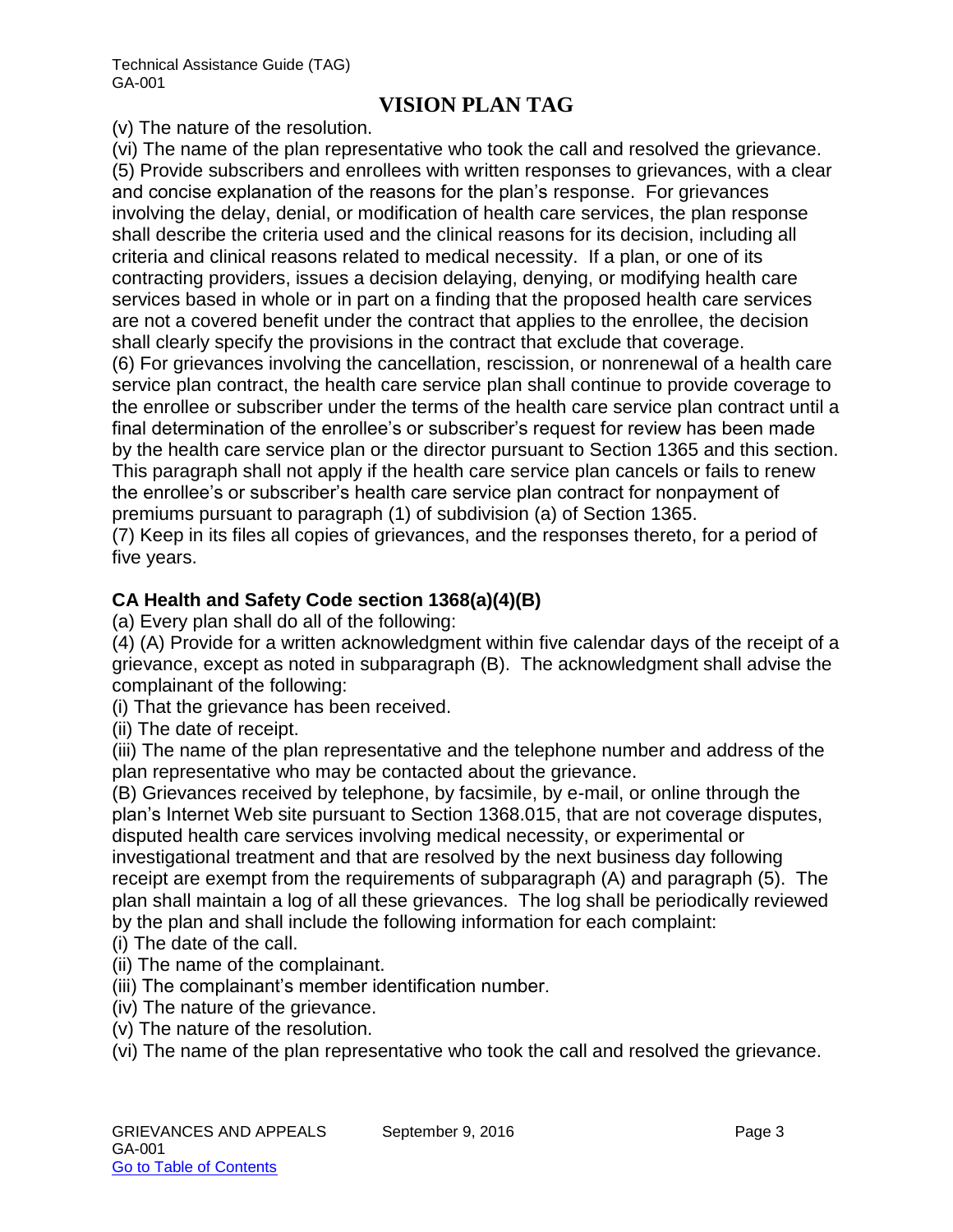### **28 CCR 1300.68(a)**

(a) The grievance system shall be established in writing and provide for procedures that will receive, review and resolve grievances within 30 calendar days of receipt by the plan, or any provider or entity with delegated authority to administer and resolve the plan's grievance system. The following definitions shall apply with respect to the regulations relating to grievance systems:

(1) "Grievance" means a written or oral expression of dissatisfaction regarding the plan and/or provider, including quality of care concerns, and shall include a complaint, dispute, request for reconsideration or appeal made by an enrollee or the enrollee's representative*.* Where the plan is unable to distinguish between a grievance and an inquiry, it shall be considered a grievance.

(2) "Complaint" is the same as "grievance."

(3) "Complainant" is the same as "grievant," and means the person who filed the grievance including the enrollee, a representative designated by the enrollee, or other individual with authority to act on behalf of the enrollee.

(4) "Resolved" means that the grievance has reached a final conclusion with respect to the enrollee's submitted grievance, and there are no pending enrollee appeals within the plan's grievance system, including entities with delegated authority.

(A) If the plan has multiple internal levels of grievance resolution or appeal, all levels must be completed within 30 calendar days of the plan's receipt of the grievance.

(B) Grievances that are not resolved within 30 calendar days, or grievances referred to the Department's complaint or independent medical review system, shall be reported as "pending" grievances pursuant to subsection (f) below. Grievances referred to external review processes, such as reviews of Medicare Managed Care determinations pursuant to 42 C.F.R. Part 422, or the Medi-Cal Fair Hearing process, shall also be reported pursuant to subsection (f) until the review and any required action by the plan resulting from the review is completed.

### **28 CCR 1300.68(b)(1)**

(b) The plan's grievance system shall include the following:

(1) An officer of the plan shall be designated as having primary responsibility for the plan's grievance system whether administered directly by the plan or delegated to another entity. The officer shall continuously review the operation of the grievance system to identify any emergent patterns of grievances. The system shall include the reporting procedures in order to improve plan policies and procedures.

### **28 CCR 1300.68(b)(3**)

(b) The plan's grievance system shall include the following:

(3) The grievance system shall address the linguistic and cultural needs of its enrollee population as well as the needs of enrollees with disabilities. The system shall ensure all enrollees have access to and can fully participate in the grievance system by providing assistance for those with limited English proficiency or with a visual or other communicative impairment. Such assistance shall include, but is not limited to, translations of grievance procedures, forms, and plan responses to grievances, as well as access to interpreters, telephone relay systems and other devices that aid disabled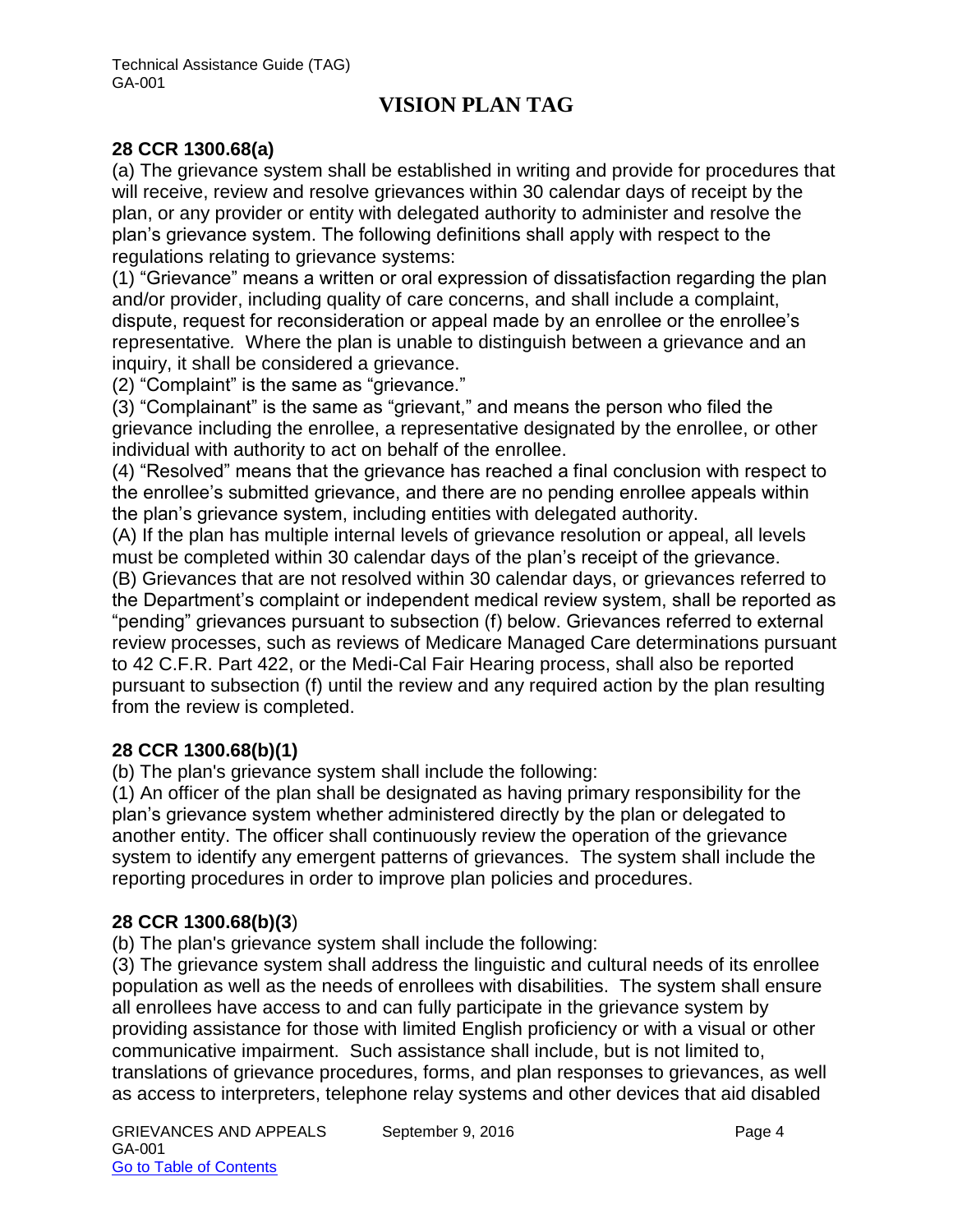individuals to communicate. (Note: Plans shall develop and file with the Department a policy describing how they ensure that their grievance system complies with this subsection within 90 days of the effective date of this regulation.)

## **28 CCR 1300.68(b)(5)**

(b) The plan's grievance system shall include the following:

(5) A written record shall be made for each grievance received by the plan, including the date received, the plan representative recording the grievance, a summary or other documents describing the grievance, and its disposition. The written record of grievances shall be reviewed periodically by the governing body of the plan, the public policy body created pursuant to section 1300.69, and by an officer of the Plan or his designee. This review shall be thoroughly documented.

# **28 CCR 1300.68(b)(8)**

(b) The plan's grievance system shall include the following:

(8) The plan shall assure that there is no discrimination against an enrollee or subscriber including cancellation of the contract) on the grounds that the complainant filed a grievance.

# **28 CCR 1300.68(d)(2)**

(d) The plan shall respond to grievances as follows:

(2) The grievance system shall provide for a prompt review of grievances by the management or supervisory staff responsible for the services or operations which are the subject of the grievance.

# **28 CCR 1300.68(d)(6)**

(d) The plan shall respond to grievances as follows:

(6) Copies of grievances and responses shall be maintained by the Plan for five years, and shall include a copy of all medical records, documents, evidence of coverage and other relevant information upon which the plan relied in reaching its decision.

# **28 CCR 1300.68(d)(8)**

(d) The plan shall respond to grievances as follows:

(8) Grievances received over the telephone that are not coverage disputes, disputed health care services involving medical necessity or experimental or investigational treatment, and that are resolved by the close of the next business day, are exempt from the requirement to send a written acknowledgment and response. The plan shall maintain a log of all such grievances containing the date of the call, the name of the complainant, member identification number, nature of the grievance, nature of resolution, and the plan representative's name who took the call and resolved the grievance. The information contained in this log shall be periodically reviewed by the plan as set forth in Subsection (b).

# **28 CCR 1300.68(e)**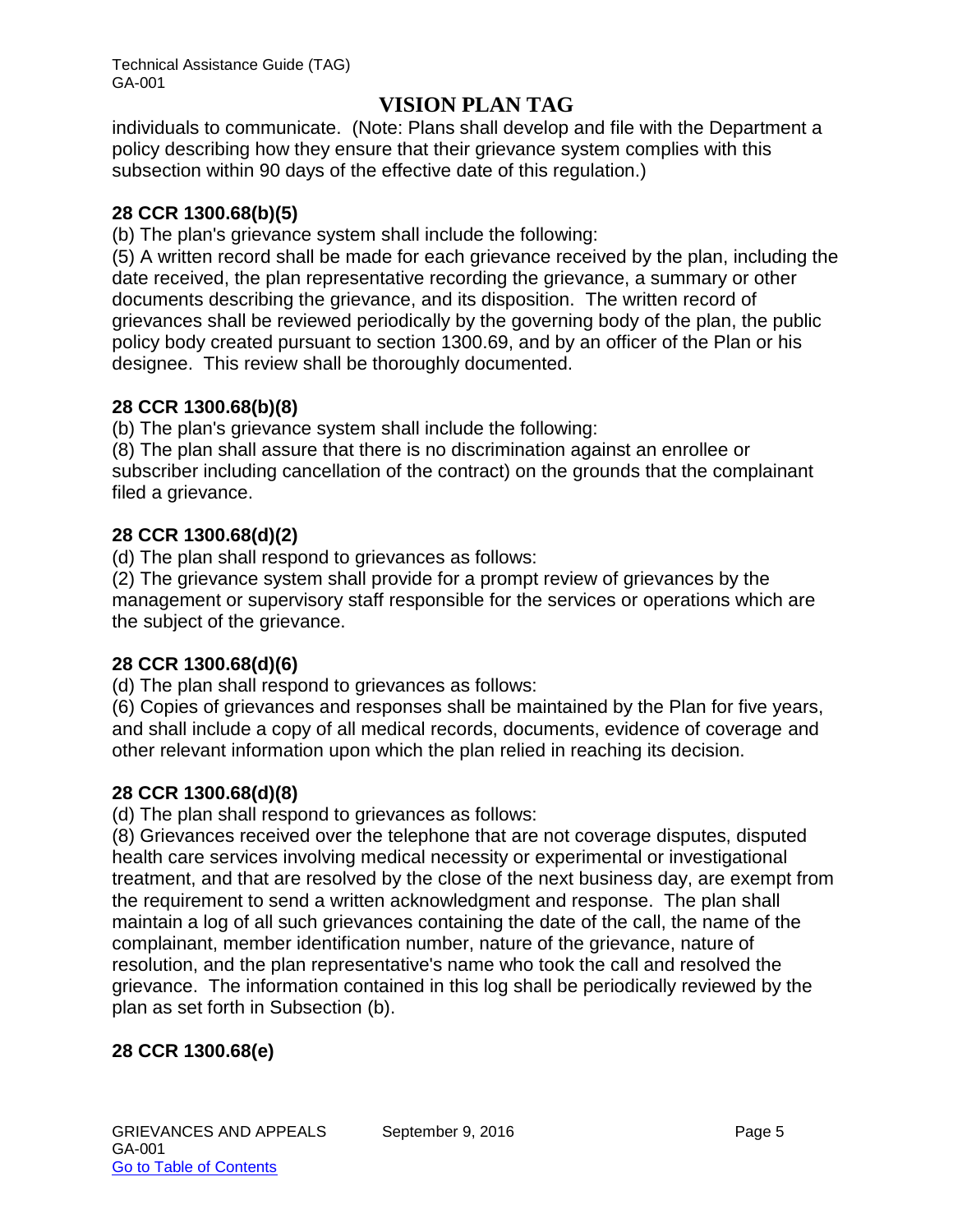(e) The plan's grievance system shall track and monitor grievances received by the plan, or any entity with delegated authority to receive or respond to grievances. The system shall:

(1) Monitor the number of grievances received and resolved; whether the grievance was resolved in favor of the enrollee or plan; and the number of grievances pending over 30 calendar days. The system shall track grievances under categories of Commercial, Medicare and Medi-Cal/other contracts. The system shall indicate whether an enrollee grievance is pending at: 1) the plan's internal grievance system; 2) the Department's consumer complaint process; 3) the Department's Independent Medical Review system; 4) an action filed or before a trial or appellate court; or 5) other dispute resolution process. Additionally, the system shall indicate whether an enrollee grievance has been submitted to: 1) the Medicare review and appeal system; 2) the Medi-Cal fair hearing process; or 3) arbitration.

(2) The system shall be able to indicate the total number of grievances received, pending and resolved in favor of the enrollee at all levels of grievance review and to describe the issue or issues raised in grievances as 1) coverage disputes, 2) disputes involving medical necessity, 3) complaints about the quality of care and 4) complaints about access to care (including complaints about the waiting time for appointments), and 5) complaints about the quality of service, and 6) other issues.

### **28 CCR 1300.68(f)(1)**

All plans shall submit a quarterly report to the Department describing grievances that were or are pending and unresolved for 30 days or more. The report shall be prepared for the quarters ending March 31st, June 30th, September 30th and December 31st of each calendar year. The report shall also contain the number of grievances referred to external review processes, such as reconsiderations of Medicare Managed Care determinations pursuant to 42 C.F.R. Part 422, the Medi-Cal fair hearing process, the Department's complaint or Independent Medical Review system, or other external dispute resolution systems, known to the plan as of the last day of each quarter.

### **INDIVIDUAL(S)/POSITION(S) TO BE INTERVIEWED**

#### **Staff responsible for the activities described above, for example:**

- Optometric Director and/or officer who has primary responsibility for the grievance system
- Manager of Member Services
- **QM Director**
- Director of Operations

# **DOCUMENT(S) TO BE REVIEWED**

- Description of the grievance system
- Position description of the officer with primary responsibility for the grievance system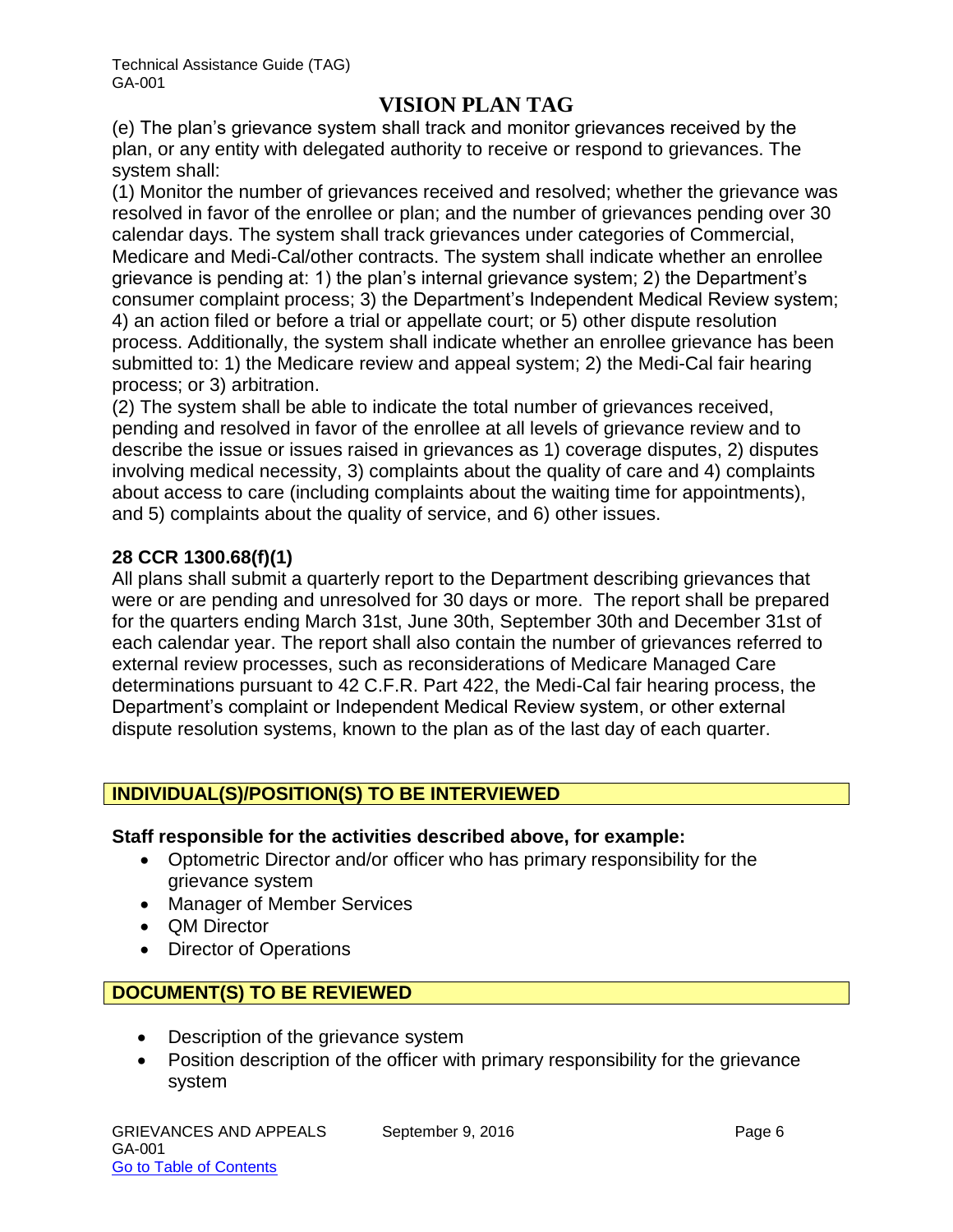- Policy and procedure for generation and review of aggregated and tabulated grievances
- Grievance logs
- Grievance forms
- Policies and procedures to maintain a system of aging of grievances pending and unresolved for 30 calendar days or more
- Policy and procedure to report quarterly to the DMHC all grievances pending and unresolved for 30 calendar days or more
- Policies and procedures for the processing of grievances
- Committee Minutes (Governing Body, QA, Public Policy, Grievance Committee, etc.), including grievance reports reviewed
- Reports and analysis by Plan's grievance officer regarding emergent patterns of grievances for most recent 6-12 month period.
- Review licensing filing of the Plan's Grievance program and confirm submission of appropriate policies and procedures

# *GA-001 - Key Element 1:*

**1. The Plan has a grievance system, approved by the Department, for the receipt, review, and resolution of grievances.** 

**CA Health and Safety Code section 1368(a); 28 CCR 1300.68(a); 28 CCR 1300.68(b)(8); 28 CCR 1300.68(d)(6)**

|     | <b>Assessment Questions</b>                                                                                                                                                                                                                                                                                                                                                                                                                  |  | <b>No</b> | N/A |
|-----|----------------------------------------------------------------------------------------------------------------------------------------------------------------------------------------------------------------------------------------------------------------------------------------------------------------------------------------------------------------------------------------------------------------------------------------------|--|-----------|-----|
| 1.1 | Does the Plan have a written description of its grievance<br>system?                                                                                                                                                                                                                                                                                                                                                                         |  |           |     |
|     | 1.2 Does the grievance system description include grievance<br>system structure including personnel, lines of authority,<br>forms, and grievance materials?                                                                                                                                                                                                                                                                                  |  |           |     |
| 1.3 | Does the grievance system description include grievance<br>system scope including a clear definition of the grievance<br>system and use of terms (e.g., grievance, complaint,<br>complainant, resolved, and pended), proper assistance<br>provided to enrollees, length of time for filing grievances,<br>consideration for the linguistic and cultural needs of the<br>enrollee population and the needs of enrollees with<br>disabilities? |  |           |     |
|     | 1.4 Does the grievance system description include grievance<br>system <b>processes</b> including filing a grievance, grievance<br>filing, and resolution timeframes, assistance provided to<br>enrollees, logging and responding to a grievance, evaluating<br>and resolving a grievance, and enrollee communications?                                                                                                                       |  |           |     |
| 1.5 | Does the grievance system description include oversight of<br>delegated entities, as applicable, and procedures for<br>oversight?                                                                                                                                                                                                                                                                                                            |  |           |     |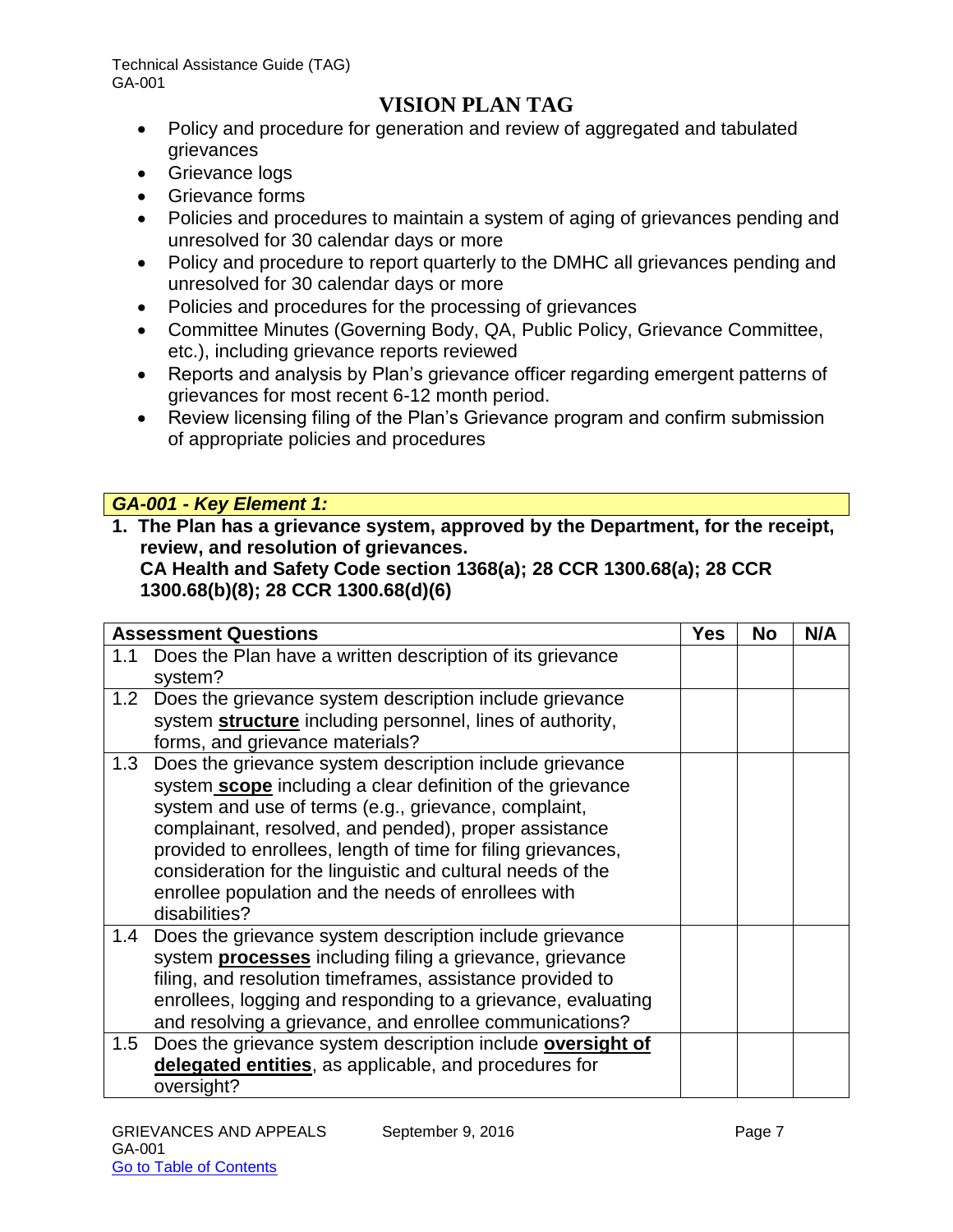|     | <b>Assessment Questions</b>                                         | Yes | No | N/A |
|-----|---------------------------------------------------------------------|-----|----|-----|
| 1.6 | Does the grievance system description include grievance             |     |    |     |
|     | system <b>monitoring procedures</b> including a description of      |     |    |     |
|     | how the Plan's grievance officer continuously reviews the           |     |    |     |
|     | operation of the grievance system to identify any emergent          |     |    |     |
|     | patterns of grievances and how the Plan might use various           |     |    |     |
|     | grievance reports to improve service or care (i.e., improve         |     |    |     |
|     | Plan policies and procedures)?                                      |     |    |     |
|     | 1.7 Does the Plan's grievance system provide for the maintenance    |     |    |     |
|     | of copies of grievances and responses for five years, which         |     |    |     |
|     | shall include a copy of all medical records, documents,             |     |    |     |
|     | evidence of coverage and other relevant information upon            |     |    |     |
|     | which the Plan relied in reaching its decision?                     |     |    |     |
|     | 1.8 If the Plan has multiple levels of grievance/appeal, are all    |     |    |     |
|     | levels completed within 30 days?                                    |     |    |     |
|     | 1.9 Does the Plan assure that there is no discrimination against an |     |    |     |
|     | enrollee or subscriber (including cancellation of the contract)     |     |    |     |
|     | on the grounds that the complainant filed a grievance?              |     |    |     |

# *GA-001 - Key Element 2:*

**2. There is an officer of the Plan who has primary responsibility for the grievance process who identifies and reports emergent patterns of grievances to formulate policy changes and procedural improvements in the Plan's administration.** 

**CA Health and Safety Code section 1367.01(j); 28 CCR 1300.68(b)(1) and (5); 28 CCR 1300.68(d)(2)**

|     | <b>Assessment Questions</b>                                                                                                                            | <b>Yes</b> | No | N/A |
|-----|--------------------------------------------------------------------------------------------------------------------------------------------------------|------------|----|-----|
| 2.1 | Is there a designated Plan officer who has primary<br>responsibility for oversight and evaluation of the grievance<br>process?                         |            |    |     |
|     | 2.2 Does this officer identify and report patterns of grievances to<br>formulate policy changes and procedural improvements in<br>Plan administration? |            |    |     |
|     | 2.3 Does this officer regularly monitor Plan compliance with<br>grievance regulations, policies, and procedures?                                       |            |    |     |
| 2.4 | Does the Plan regularly conduct aggregate analysis of<br>grievances and appeals to track and trend potential issues and<br>barriers to care?           |            |    |     |
|     | 2.5 Does the Plan's grievance officer or his designee review the<br>written record of grievances periodically and document such<br>review?             |            |    |     |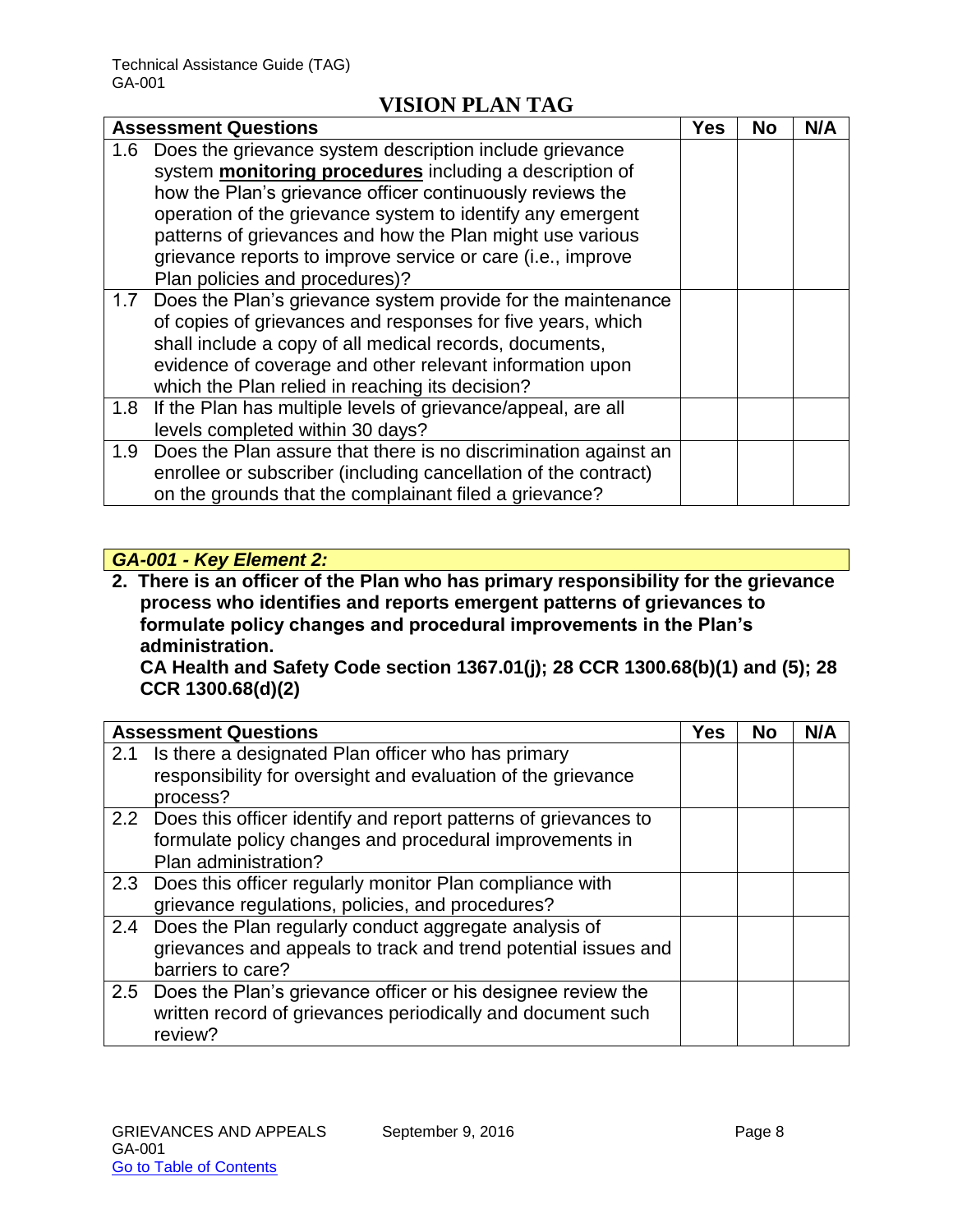|     | <b>Assessment Questions</b>                                     | <b>Yes</b> | <b>No</b> | N/A |
|-----|-----------------------------------------------------------------|------------|-----------|-----|
|     | 2.6 Does the Plan's governing body review the written record of |            |           |     |
|     | grievances periodically and document such review?               |            |           |     |
| 2.7 | Does the Plan's grievance process require that management       |            |           |     |
|     | responsible for the operational area that is the subject of the |            |           |     |
|     | grievance review such grievances?                               |            |           |     |

# *GA-001 - Key Element 3:*

**3. The Plan has established an effective mechanism for documenting and tracking grievances.** 

**CA Health and Safety Code section 1368(a)(4)(B); 28 CCR 1300.68(b)(5); 28 CCR 1300.68(d)(8); 28 CCR 1300.68(e) and (F)(1)**

|     | <b>Assessment Questions</b>                                    | <b>Yes</b> | <b>No</b> | N/A |
|-----|----------------------------------------------------------------|------------|-----------|-----|
| 3.1 | Does the Plan keep a written record of each grievance          |            |           |     |
|     | received; including the date received, the Plan representative |            |           |     |
|     | recording the grievance, a summary or other documents          |            |           |     |
|     | describing the grievance, and its disposition?                 |            |           |     |
|     | 3.2 Does the Plan's grievance system have the capability of    |            |           |     |
|     | indicating the total number of grievances received, pending,   |            |           |     |
|     | and resolved in favor of the enrollee?                         |            |           |     |
| 3.3 | Does the Plan's grievance system have the capability of        |            |           |     |
|     | indicating the total number of grievances received, pending    |            |           |     |
|     | and resolved at all levels of grievance review?                |            |           |     |
| 3.4 | Does the Plan's grievance system have the capability of        |            |           |     |
|     | indicating the total number of grievances received, pending    |            |           |     |
|     | and resolved describing the issue or issues raised in          |            |           |     |
|     | grievances as 1) coverage disputes, 2) disputes involving      |            |           |     |
|     | medical necessity, 3) complaints about the quality of care, 4) |            |           |     |
|     | complaints about access to care (including complaints about    |            |           |     |
|     | the waiting time for appointments), 5) complaints about the    |            |           |     |
|     | quality of service, and 6) other issues?                       |            |           |     |
| 3.5 | Does the Plan's grievance system track the number and          |            |           |     |
|     | percentage of grievances pending over 30 calendar days?        |            |           |     |
|     | 3.6 For grievances exempt from acknowledgement requirements    |            |           |     |
|     | (grievances received over the phone, resolved the next day,    |            |           |     |
|     | and not coverage, medical necessity or                         |            |           |     |
|     | experimental/investigational disputes) does the Plan maintain  |            |           |     |
|     | a log of such grievances?                                      |            |           |     |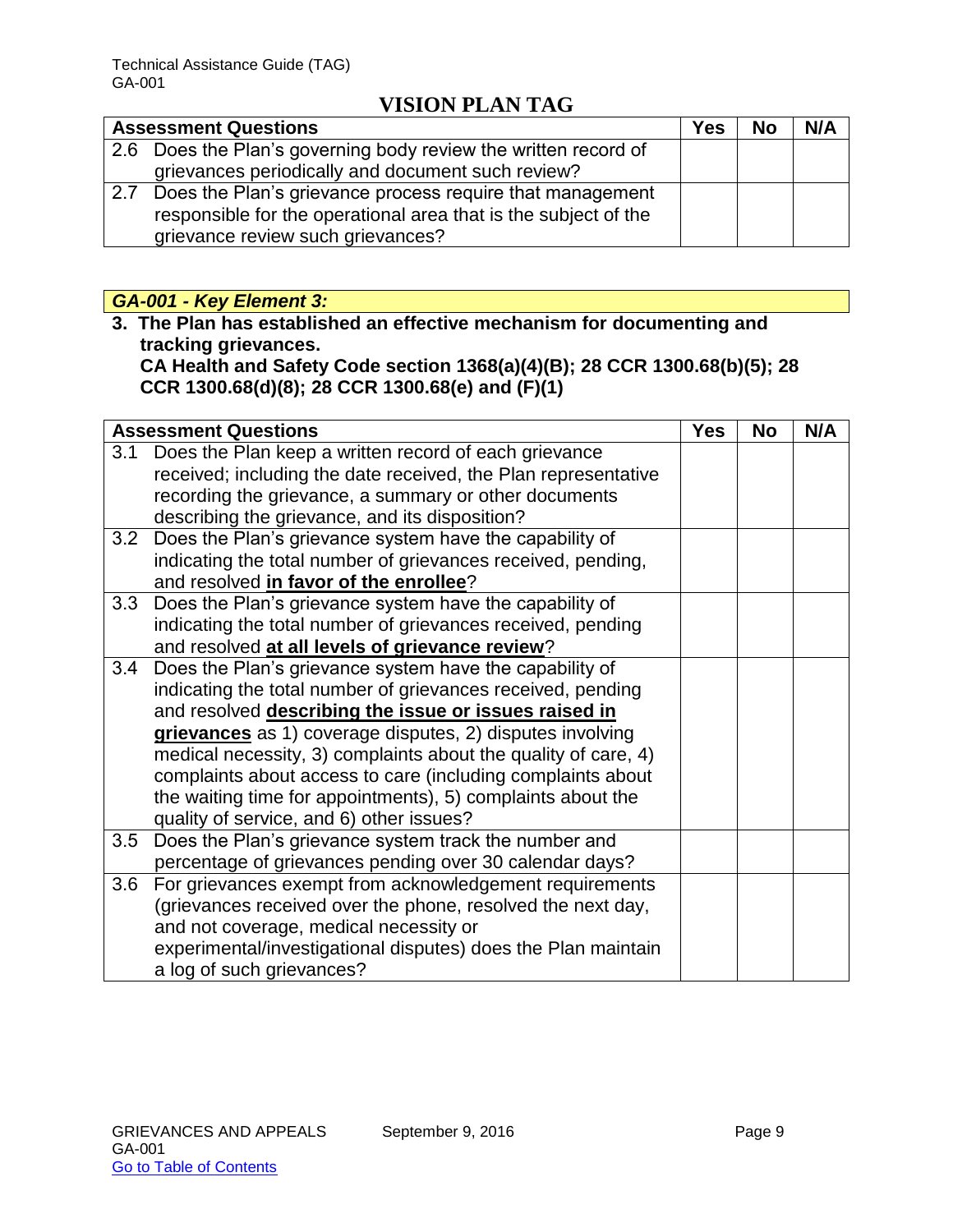| <b>Assessment Questions</b>                                     | Yes | <b>No</b> | N/A |
|-----------------------------------------------------------------|-----|-----------|-----|
| 3.7 For grievances exempt from acknowledgement requirements     |     |           |     |
| (grievances received over the phone, resolved the next day,     |     |           |     |
| and not coverage, medical necessity or                          |     |           |     |
| experimental/investigational disputes) does the log include the |     |           |     |
| date of the call, the name and id number of the complainant,    |     |           |     |
| the nature of the grievance, the resolution, and the            |     |           |     |
| representative who took the call and resolved the grievance?    |     |           |     |

# **End of Requirement GA-001: Grievance System Description**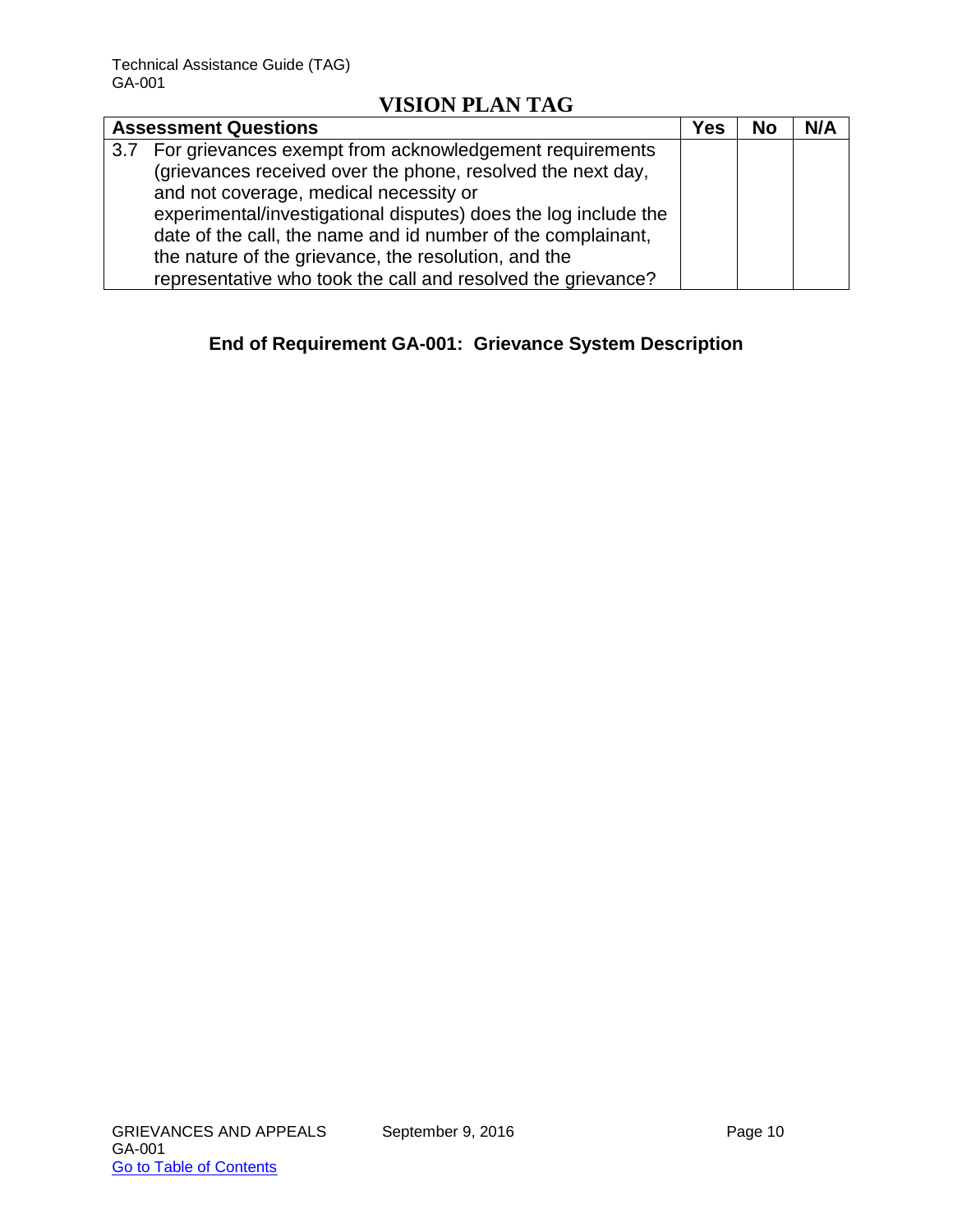### <span id="page-11-0"></span>**Requirement GA-002: Grievance Filing**

### **STATUTORY/REGULATORY CITATION(S)**

#### **CA Health and Safety Code section 1368.015**

(a) Effective July 1, 2003, every plan with a Web site shall provide an online form through its Web site that subscribers or enrollees can use to file with the plan a grievance, as described in Section 1368, online.

(b) The Web site shall have an easily accessible online grievance submission procedure that shall be accessible through a hyperlink on the Web site's home page or member services portal clearly identified as "GRIEVANCE FORM." All information submitted through this process shall be processed through a secure server.

(c) The online grievance submission process shall be approved the Department of Managed Health Care and shall meet the following requirements:

- (1) It shall utilize an online grievance form in HTML format that allows the user to enter required information directly into the form.
- (2) It shall allow the subscriber or enrollee to preview the grievance that will be submitted, including the opportunity to edit the form prior to submittal.
- (3) It shall include a current hyperlink to the California Department of Managed Health Care Web site, and shall include a statement in a legible font that is clearly distinguishable from other content on the page and is in a legible size and type, containing the following language: [*See* 1368.02(b) above for the specific language].The plan shall update the URL, hyperlink, and telephone numbers in this statement as necessary.

#### **CA Health and Safety Code section 1368.02(b)**

Every health care service plan shall publish the Department's toll-free telephone number, the Department's TDD line for the hearing and speech impaired, the plan's telephone number, and the Department's Internet address, on every plan contract, on every evidence of coverage, on copies of plan grievance procedures, on plan complaint forms, and on all written notices to enrollees required under the grievance process of the plan, including any written communications to an enrollee that offer the enrollee the opportunity to participate in the grievance process of the plan and on all written responses to grievances. The Department's telephone number, the Department's TDD line, the plan's telephone number, and the Department's Internet address shall be displayed by the plan in each of these documents in 12-point boldface type in the following regular type statement:

"The California Department of Managed Health Care is responsible for regulating health care service plans. If you have a grievance against your health plan, you should first telephone your health plan at **(insert health plan's telephone number)** and use your health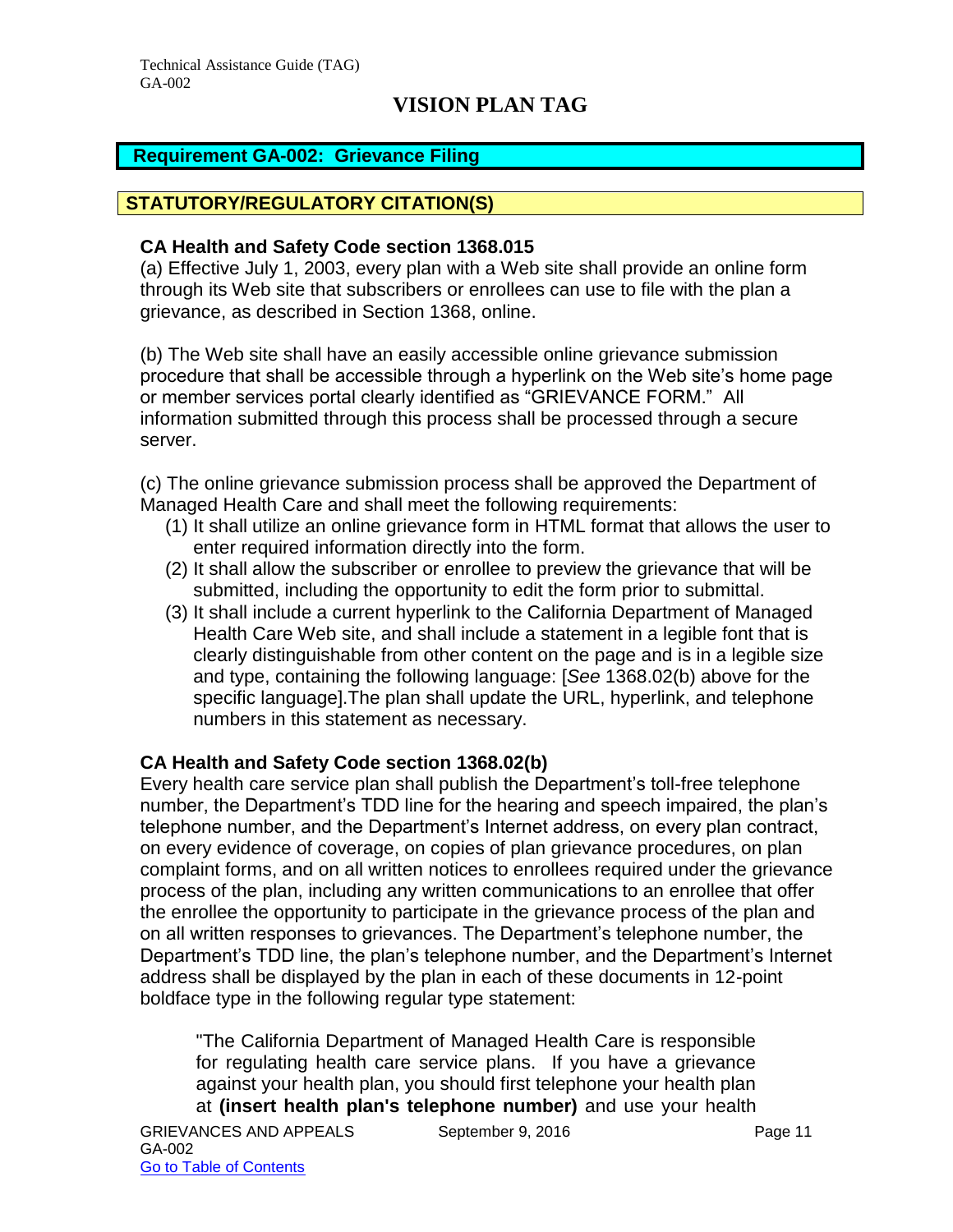plan's grievance process before contacting the department. Utilizing this grievance procedure does not prohibit any potential legal rights or remedies that may be available to you. If you need help with a grievance involving an emergency, a grievance that has not been satisfactorily resolved by your health plan, or a grievance that has remained unresolved for more than 30 days, you may call the department for assistance. You may also be eligible for an Independent Medical Review (IMR). If you are eligible for IMR, the IMR process will provide an impartial review of medical decisions made by a health plan related to the medical necessity of a proposed service or treatment, coverage decisions for treatments that are experimental or investigational in nature and payment disputes for emergency or urgent medical services. The department also has a toll-free telephone number **(1-888-HMO-2219)** and a TDD line **(1-877-688-9891)** for the hearing and speech impaired. The department's Internet Web site **[http://www.hmohelp.ca.gov](http://www.hmohelp.ca.gov/)** has complaint forms, IMR application forms and instructions online."

### **28 CCR 1300.68(b)(3)**

(b) The plan's grievance system shall include the following:

(3) The grievance system shall address the linguistic and cultural needs of its enrollee population as well as the needs of enrollees with disabilities. The system shall ensure all enrollees have access to and can fully participate in the grievance system by providing assistance for those with limited English proficiency or with a visual or other communicative impairment. Such assistance shall include, but is not limited to, translations of grievance procedures, forms, and plan responses to grievances, as well as access to interpreters, telephone relay systems and other devices that aid disabled individuals to communicate.

### **28 CCR 1300.68(b)(4)**

(b) The plan's grievance system shall include the following:

(4) The plan shall maintain a toll-free number, or a local telephone number in each service area, for the filing of grievances.

### **28 CCR 1300.68(b)(6) and (7)**

(b) The plan's grievance system shall include the following:

(6) The plan grievance system shall ensure that assistance in filing grievances shall be provided at each location where grievances may be submitted. A "patient advocate" or ombudsperson may be used.

(7) Grievance forms and a description of the grievance procedure shall be readily available at each facility of the plan, on the plan's website, and from each contracting provider's office or facility. Grievance forms shall be provided promptly upon request.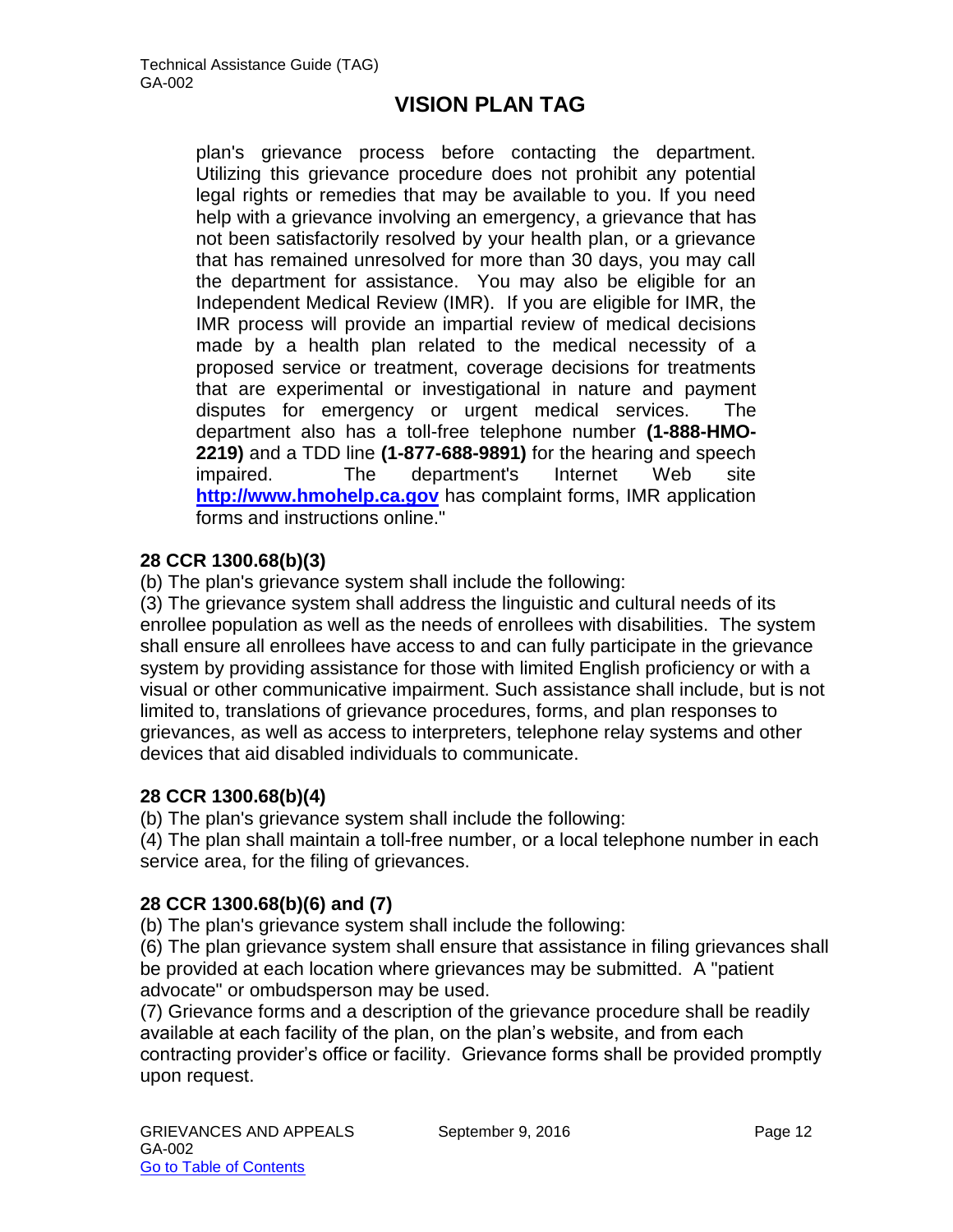#### **INDIVIDUAL(S)/POSITION(S) TO BE INTERVIEWED**

#### **Staff responsible for the activities described above, for example:**

- Optometric Director
- Officer with primary responsibility for the grievance system
- Information Technology Officer
- Manager of Member Services

#### **DOCUMENT(S) TO BE REVIEWED**

- Policies and procedures for the filing of grievances at each facility of the Plan, on the Plan's Web site and from each contracting provider's office or facility
- Policies and procedures that describe how the Plan addresses the linguistic and cultural needs of its enrollee population as well as the needs of enrollees with disabilities
- Grievance forms and description of the grievance procedure that are made available at Plan and provider sites
- Grievance forms and other materials for those with limited English proficiency or with a visual or other communicative impairment
- Plan Web site
- Web site system documentation, flow charts, and protocols
- Evidence of toll-free or local numbers for each service area
- Toll-free or local telephone number wait-time and abandonment rate reports

#### *GA-002 - Key Element 1:*

**1. The Plan ensures that grievance forms, a description of the grievance procedure, and assistance in filing grievances are readily available at each contracting provider's office, contracting facility, or Plan facility. 28 CCR 1300.68(b)(6) and (7)**

|     | <b>Assessment Questions</b>                                             | Yes | <b>No</b> | N/A |
|-----|-------------------------------------------------------------------------|-----|-----------|-----|
| 1.1 | Does the Plan provide assistance in filing grievances at each           |     |           |     |
|     | location where grievances may be submitted?                             |     |           |     |
|     | 1.2 Is assistance in filing grievances readily available at each        |     |           |     |
|     | facility of the Plan?                                                   |     |           |     |
|     | 1.3 Is <b>assistance</b> in filing grievances readily available at each |     |           |     |
|     | contracting <b>provider's office</b> or facility?                       |     |           |     |
|     | 1.4 Are grievance forms and description of the grievance                |     |           |     |
|     | procedure readily available at each Plan facility?                      |     |           |     |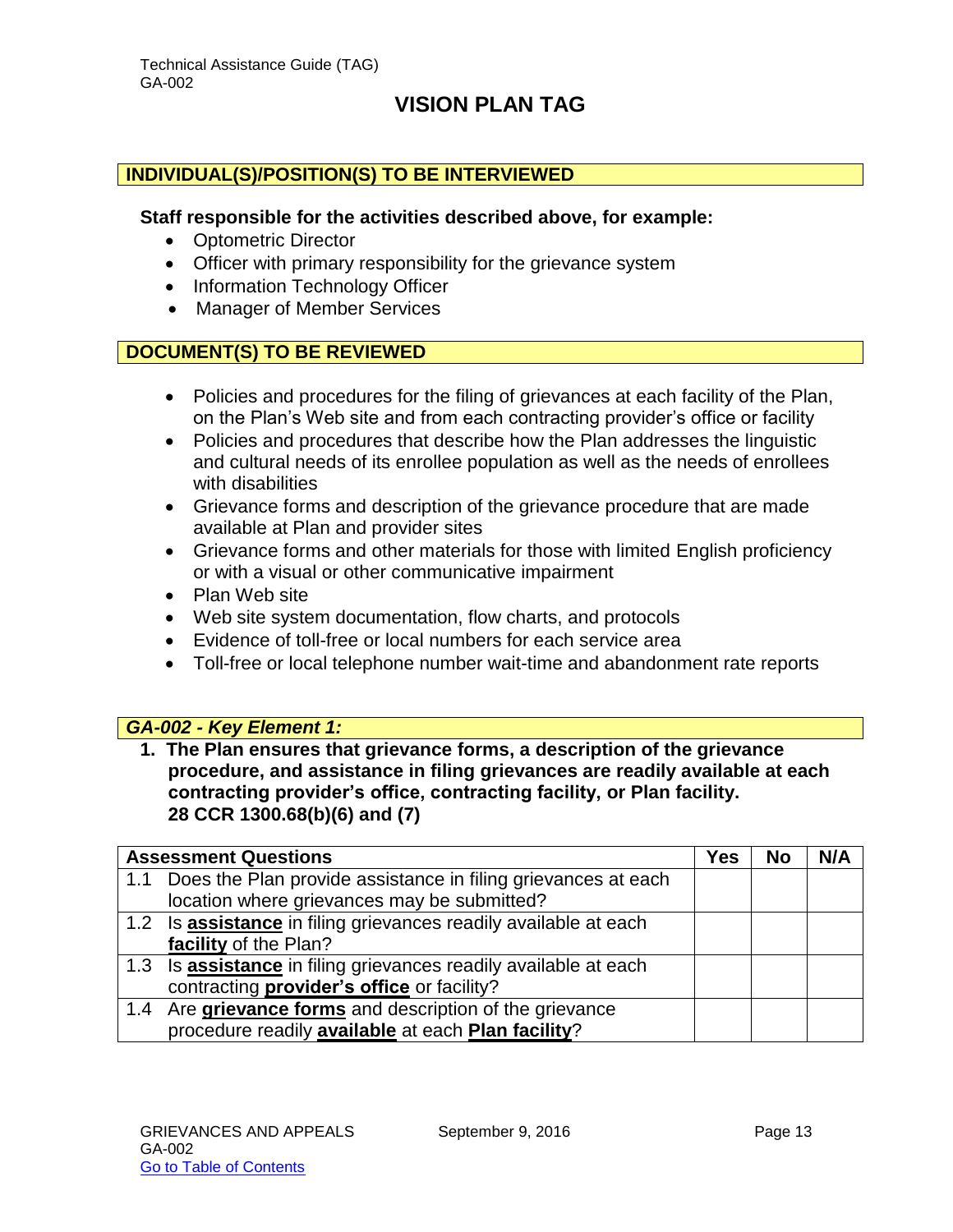| 1.5 Are grievance forms and description of the grievance   |  |  |
|------------------------------------------------------------|--|--|
| procedure readily available at each contracting provider's |  |  |
| office or facility?                                        |  |  |
| 1.6 Are grievance forms and description of the grievance   |  |  |
| procedure readily available at the Plan's Web site?        |  |  |

#### *GA-002 - Key Element 2:*

**2. The Plan maintains a toll-free or local telephone number in each service area, for the filing of grievances. 28 CCR 1300.68(b)(4)**

|     | <b>Assessment Questions</b>                                                                                                              | <b>Yes</b> | <b>No</b> | N/A |
|-----|------------------------------------------------------------------------------------------------------------------------------------------|------------|-----------|-----|
| 2.1 | Does the Plan have at least one toll-free or local telephone<br>number for the filing of grievances located within each service<br>area? |            |           |     |
|     | 2.2 Is the telephone number reasonably accessible?                                                                                       |            |           |     |

### *GA-002 - Key Element 3:*

**3. The Plan's grievance system effectively addresses the linguistic and cultural needs of its enrollee population as well as the needs of enrollees with disabilities. 28 CCR 1300.68(b)(3)**

|     | <b>Assessment Questions</b>                                      | Yes | No | N/A |
|-----|------------------------------------------------------------------|-----|----|-----|
| 3.1 | Does the Plan provide assistance for those with Limited          |     |    |     |
|     | <b>English Proficiency?</b>                                      |     |    |     |
|     | 3.2 Does the Plan provide assistance for those with a visual,    |     |    |     |
|     | hearing, or other communicative impairment?                      |     |    |     |
|     | 3.3 Does the Plan's assistance include translations of grievance |     |    |     |
|     | procedures, forms, and Plan responses to grievances, as well     |     |    |     |
|     | as access to interpreters, telephone relay systems and other     |     |    |     |
|     | devices that aid disabled individuals to communicate?            |     |    |     |

### *GA-002 - Key Element 4:*

**4. The Plan has an online grievance submission procedure. CA Health and Safety Code section 1368.015; CA Health and Safety Code section 1368.02(b)**

| <b>Assessment Questions</b>                                    | Yes i | No | N/A |
|----------------------------------------------------------------|-------|----|-----|
| 4.1 Does the Plan have an online grievance submission process? |       |    |     |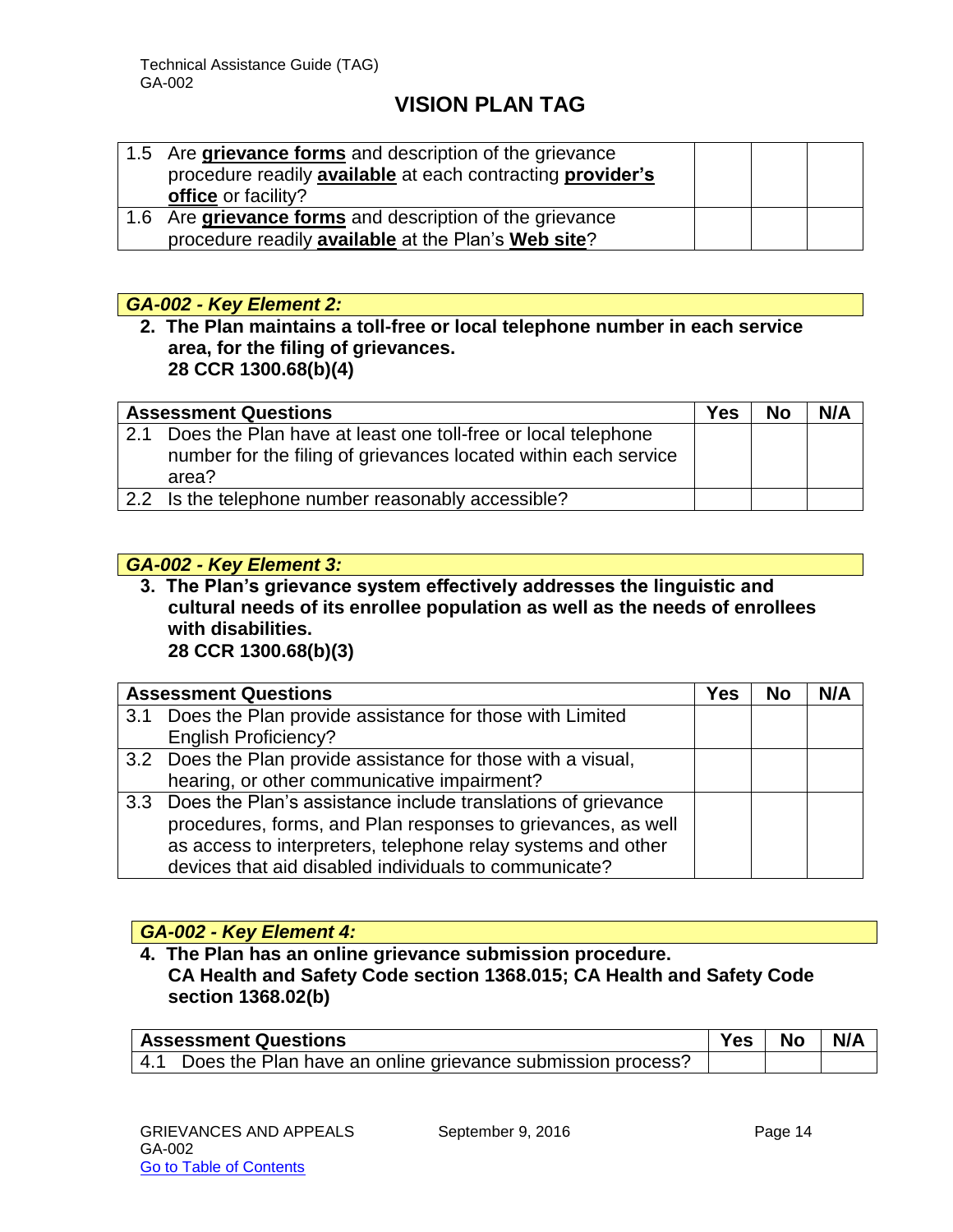|     | <b>Assessment Questions</b>                                       | Yes | <b>No</b> | N/A |
|-----|-------------------------------------------------------------------|-----|-----------|-----|
|     | 4.2 Is the process easily accessible through a hyperlink on the   |     |           |     |
|     | Web site's home page or member services portal clearly            |     |           |     |
|     | identified as, "GRIEVANCE FORM?"                                  |     |           |     |
|     | 4.3 Does the process utilize an online grievance form that allows |     |           |     |
|     | the user to enter required information directly into the form?    |     |           |     |
|     | 4.4 Does the process allow the grievant/complainant to preview    |     |           |     |
|     | and edit the grievance form prior to submission?                  |     |           |     |
| 4.5 | Does the process include a hyperlink to the DMHC Web site?        |     |           |     |
| 4.6 | Does the process include a statement in a legible font and size   |     |           |     |
|     | clearly distinguishable from other content on the page            |     |           |     |
|     | containing the statement from 1368.02(b) in which URL,            |     |           |     |
|     | hyperlink, and telephone numbers are updated as necessary?        |     |           |     |
|     | 4.7 Is all information submitted online done through a secure     |     |           |     |
|     | server?                                                           |     |           |     |

# **End of Requirement GA-002: Grievance Filing**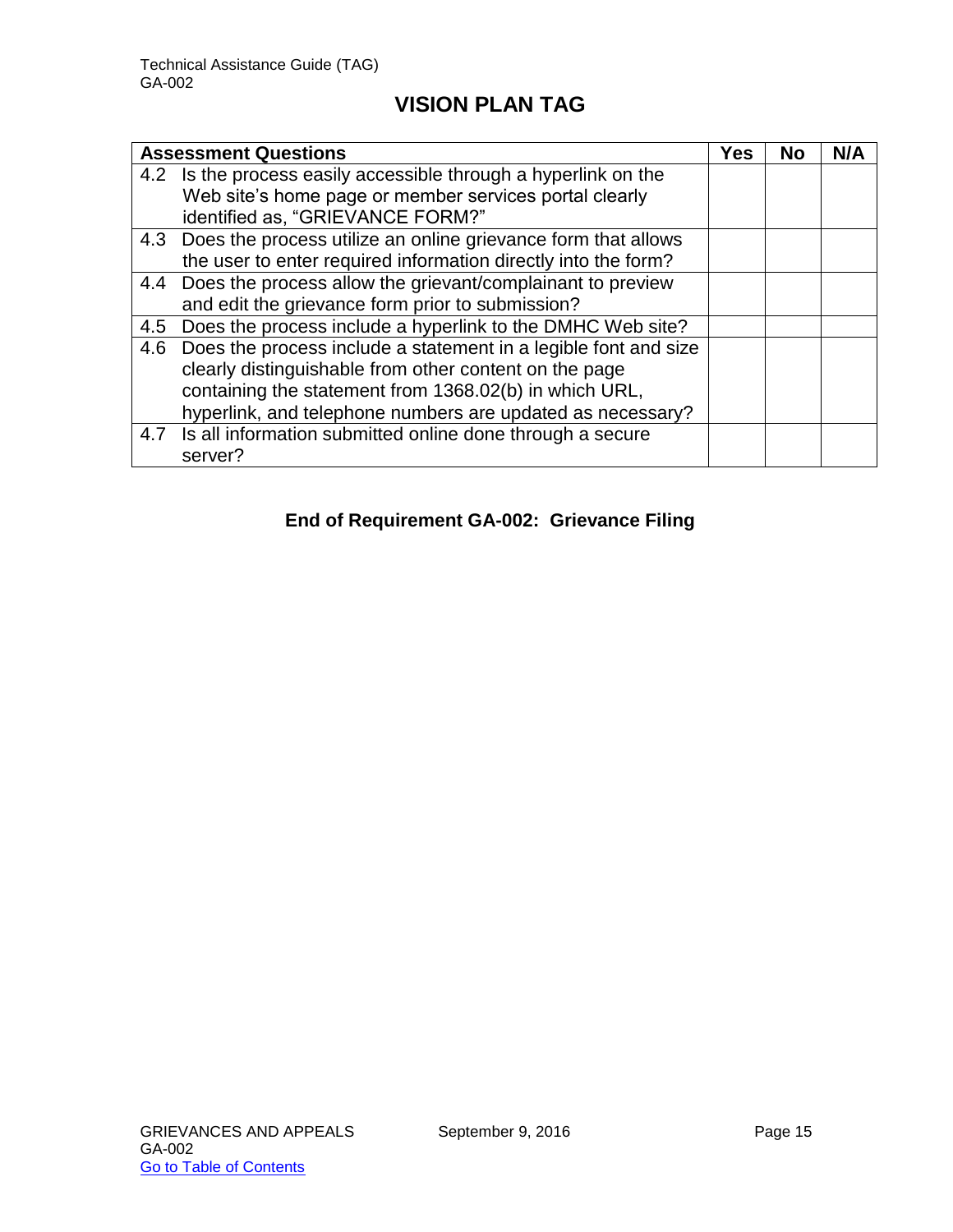### <span id="page-16-0"></span>**Requirement GA-003: Grievance Receipt, Review and Resolution**

### **STATUTORY/REGULATORY CITATION(S)**

#### **CA Health & Safety Code section 1367.01(e)**

(e) No individual, other than a licensed physician or a licensed health care professional who is competent to evaluate the specific clinical issues involved in the health care services requested by the provider, may deny or modify requests for authorization of health care services for an enrollee for reasons of medical necessity. The decision of the physician or other health care professional shall be communicated to the provider and the enrollee pursuant to subdivision (h).

### **CA Health and Safety Code section 1368(a)(1)**

(a) Every plan shall do all of the following:

(1) Establish and maintain a grievance system approved by the department under which enrollees may submit their grievances to the plan. Each system shall provide reasonable procedures in accordance with department regulations that shall ensure adequate consideration of enrollee grievances and rectification when appropriate.

### **CA Health and Safety Code section 1368(c)**

(c) The plan's grievance system shall include a system of aging of grievances that are pending and unresolved for 30 days or more. The plan shall provide a quarterly report to the director of grievances pending and unresolved for 30 or more days with separate categories of grievances for Medicare enrollees and Medi-Cal enrollees. The plan shall include with the report a brief explanation of the reasons each grievance is pending and unresolved for 30 days or more. The plan may include the following statement in the quarterly report that is made available to the public by the director:

"Under Medicare and Medi-Cal law, Medicare enrollees and Medi-Cal enrollees each have separate avenues of appeal that are not available to other enrollees.

Therefore, grievances pending and unresolved may reflect enrollees pursuing their Medicare or Medi-Cal appeal rights."

If requested by a plan, the director shall include this statement in a written report made available to the public and prepared by the director that describes or compares grievances that are pending and unresolved with the plan for 30 days or more. Additionally, the director shall, if requested by a plan, append to that written report a brief explanation, provided in writing by the plan, of the reasons why grievances described in that written report are pending and unresolved for 30 days or more. The director shall not be required to include a statement or append a brief explanation to a written report that the director is required to prepare under this chapter, including Sections 1380 and 1397.5.

#### **CA Health and Safety Code section 1368.01(a)**

(a) The grievance system shall require the plan to resolve grievances within 30 days.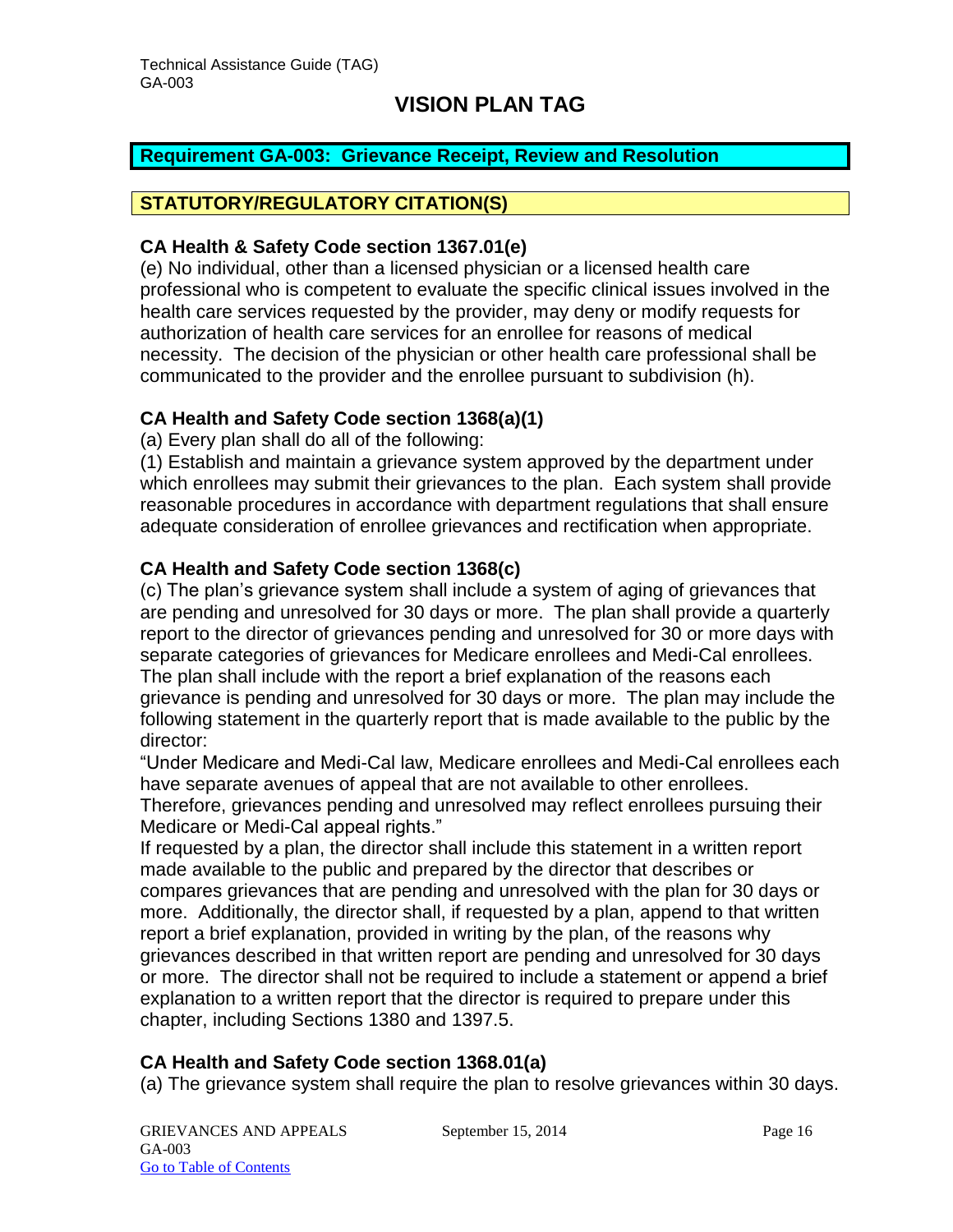#### **CA Health and Safety Code section 1368.02(b)**

(b) Every health care service plan shall publish the department's toll-free telephone number, the department's TDD line for the hearing and speech impaired, the plan's telephone number, and the department's Internet address, on every plan contract, on every evidence of coverage, on copies of plan grievance procedures, on plan complaint forms, and on all written notices to enrollees required under the grievance process of the plan, including any written communications to an enrollee that offer the enrollee the opportunity to participate in the grievance process of the plan and on all written responses to grievances. The department's telephone number, the department's TDD line, the plan's telephone number, and the department's Internet address shall be displayed by the plan in each of these documents in 12-point boldface type in the following regular type statement:

"The California Department of Managed Health Care is responsible for regulating health care service plans. If you have a grievance against your health plan, you should first telephone your health plan at **(insert health plan's telephone number)** and use your health plan's grievance process before contacting the department. Utilizing this grievance procedure does not prohibit any potential legal rights or remedies that may be available to you. If you need help with a grievance involving an emergency, a grievance that has not been satisfactorily resolved by your health plan, or a grievance that has remained unresolved for more than 30 days, you may call the department for assistance. You may also be eligible for an Independent Medical Review (IMR). If you are eligible for IMR, the IMR process will provide an impartial review of medical decisions made by a health plan related to the medical necessity of a proposed service or treatment, coverage decisions for treatments that are experimental or investigational in nature and payment disputes for emergency or urgent medical services. The department also has a toll-free telephone number **(1-888-HMO-2219)** and a TDD line **(1-877-688-9891)** for the hearing and speech impaired. The department's Internet Web site **[http://www.hmohelp.ca.gov](http://www.hmohelp.ca.gov/)** has complaint forms, IMR application forms and instructions online."

#### **CA Health and Safety Code section 1370.2**

Upon an appeal to the plan of a contested claim, the plan shall refer the claim to the medical director or other appropriately licensed health care provider. This health care provider or the medical director shall review the appeal and, if he or she determines that he or she is competent to evaluate the specific clinical issues presented in the claim, shall make a determination on the appealed claim. If the health care provider or medical director determines that he or she is not competent to evaluate the specific clinical issues of the appealed claim, prior to making a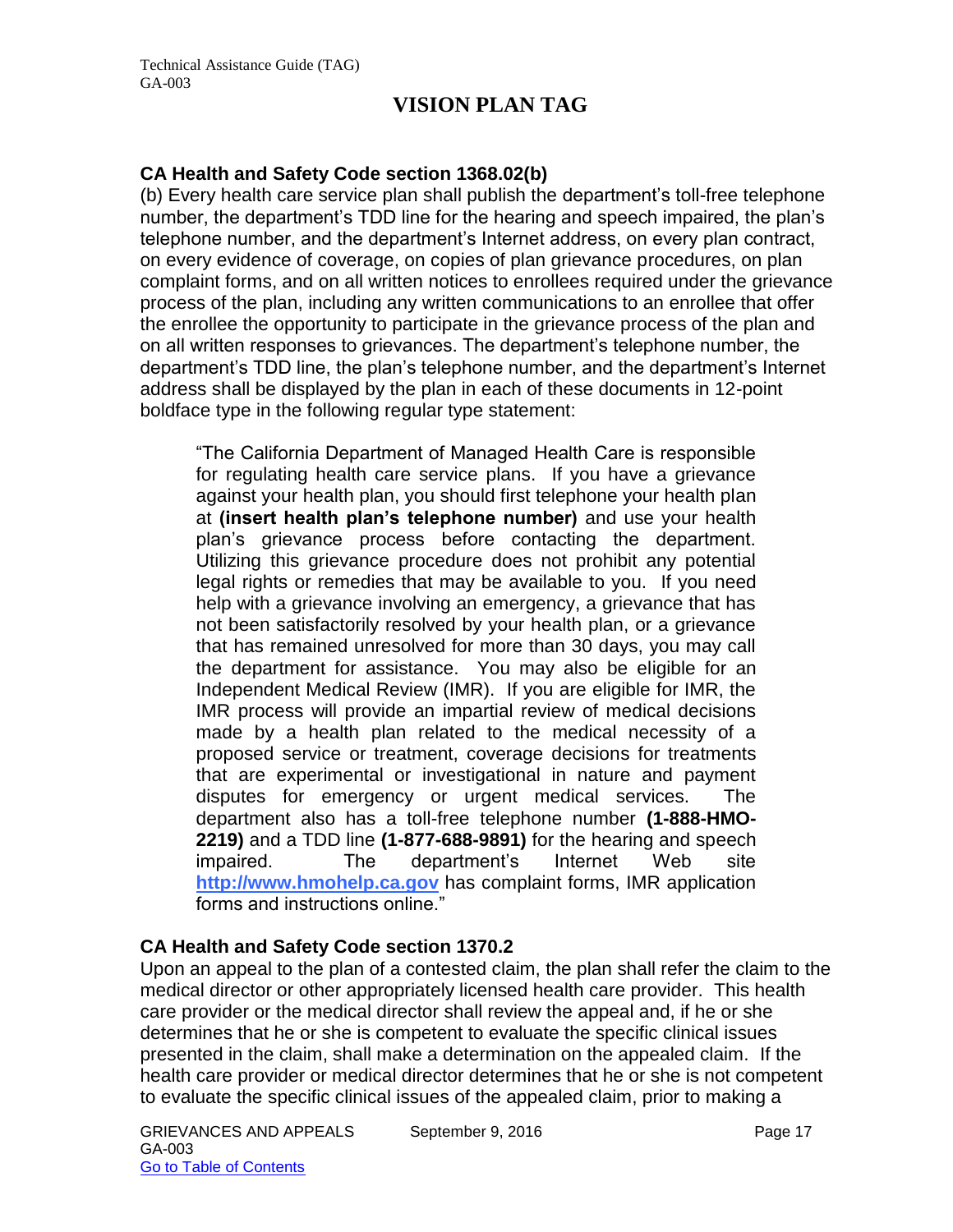determination, he or she shall consult with an appropriately licensed health care provider who is competent to evaluate the specific clinical issues presented in the claim. For the purposes of this section, "competent to evaluate the specific clinical issues" means that the reviewer has education, training, and relevant expertise that is pertinent for evaluating the specific clinical issues that serve as the basis of the contested claim. The requirements of this section shall apply to claims that are contested on the basis of a clinical issue, the necessity for treatment, or the type of treatment proposed or utilized. The plan shall determine whether or not to use an appropriate specialist provider in the review of contested claims.

### **CA Health and Safety Code section 1374.30(m)**

(m) As part of its notification to the enrollee regarding a disposition of the enrollee's grievance that denies, modifies, or delays health care services, the plan shall provide the enrollee with a one-page application form approved by the department, and an addressed envelope, which the enrollee may return to initiate an independent medical review. The plan shall include on the form any information required by the department to facilitate the completion of the independent medical review, such as the enrollee's diagnosis or condition, the nature of the disputed health care service sought by the enrollee, a means to identify the enrollee's case, and any other material information. The form shall also include the following:

(1) Notice that a decision not to participate in the independent medical review process may cause the enrollee to forfeit any statutory right to pursue legal action against the plan regarding the disputed health care service.

(2) A statement indicating the enrollee's consent to obtain any necessary medical records from the plan, any of its contracting providers, and any out-of-plan provider the enrollee may have consulted on the matter, to be signed by the enrollee. (3) Notice of the enrollee's right to provide information or documentation, either directly or through the enrollee's provider, regarding any of the following:

(A) A provider recommendation indicating that the disputed health care service is medically necessary for the enrollee's medical condition.

(B) Medical information or justification that a disputed health care service, on an urgent care or emergency basis, was medically necessary for the enrollee's medical condition.

(C) Reasonable information supporting the enrollee's position that the disputed health care service is or was medically necessary for the enrollee's medical condition, including all information provided to the enrollee by the plan or any of its contracting providers, still in the possession of the enrollee, concerning a plan or provider decision regarding disputed health care services, and a copy of any materials the enrollee submitted to the plan, still in the possession of the enrollee, in support of the grievance, as well as any additional material that the enrollee believes is relevant.

### **28 CCR 1300.68(a)(4)(A)**

(a) The grievance system shall be established in writing and provide for procedures that will receive, review and resolve grievances within 30 calendar days of receipt by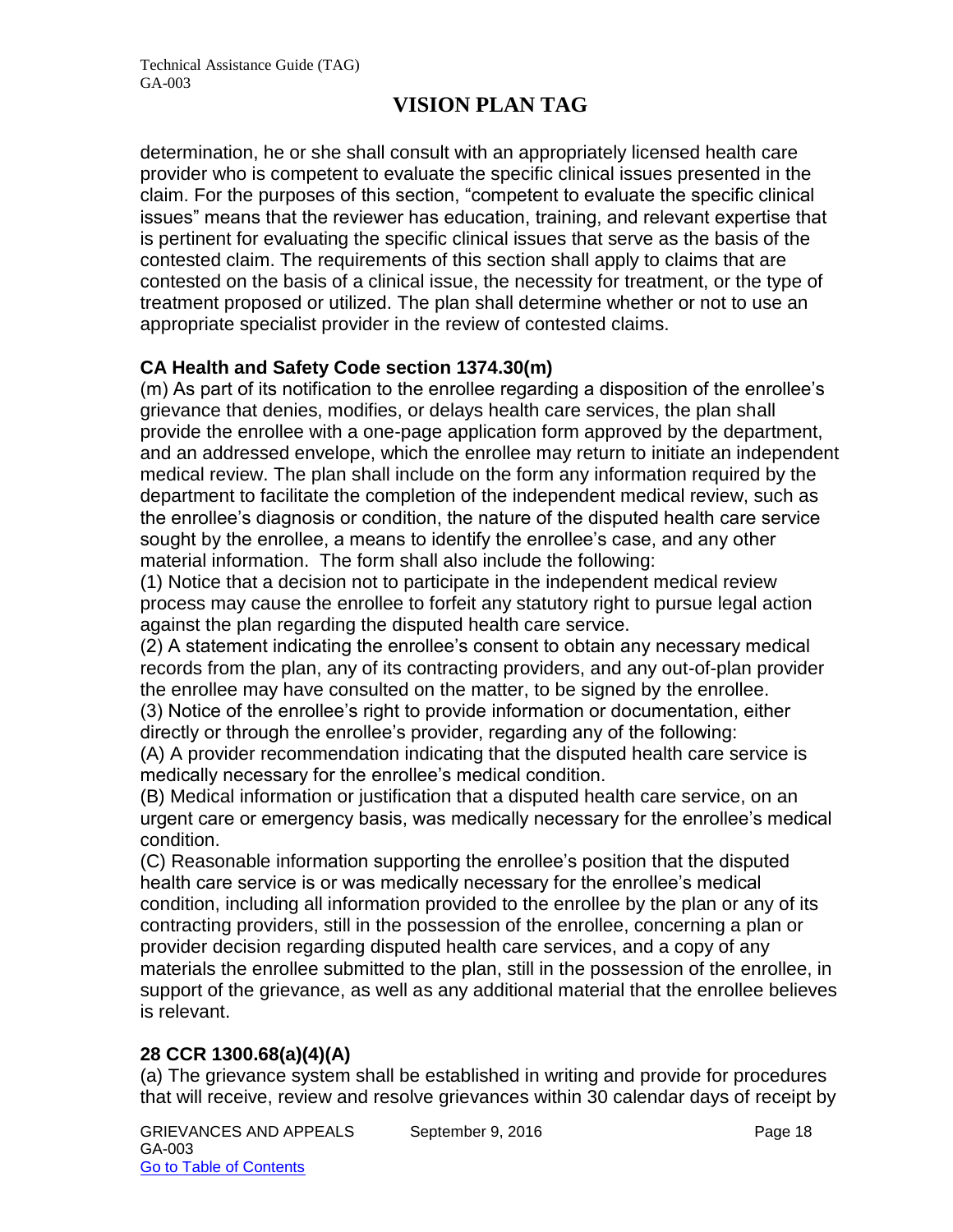the plan, or any provider or entity with delegated authority to administer and resolve the plan's grievance system. The following definitions shall apply with respect to the regulations relating to grievance systems:

(4) "Resolved" means that the grievance has reached a final conclusion with respect to the enrollee's submitted grievance, and there are no pending enrollee appeals within the plan's grievance system, including entities with delegated authority. (A) If the plan has multiple internal levels of grievance resolution or appeal, all levels must be completed within 30 calendar days of the plan's receipt of the grievance.

### **28 CCR 1300.68(b)(3)**

(b) The plan's grievance system shall include the following:

(3) The grievance system shall address the linguistic and cultural needs of its enrollee population as well as the needs of enrollees with disabilities. The system shall ensure all enrollees have access to and can fully participate in the grievance system by providing assistance for those with limited English proficiency or with a visual or other communicative impairment. Such assistance shall include, but is not limited to, translations of grievance procedures, forms, and plan responses to grievances, as well as access to interpreters, telephone relay systems and other devices that aid disabled individuals to communicate.

# **28 CCR 1300.68(d)(1)**

(d) The plan shall respond to grievances as follows:

(1) A grievance system shall provide for a written acknowledgment within five (5) calendar days of receipt, except as noted in subsection (d)(8). The acknowledgment will advise the complainant that the grievance has been received, the date of receipt, and provide the name of the plan representative, telephone number and address of the plan representative who may be contacted about the grievance.

### **28 CCR 1300.68(d)(3)**

(d) The plan shall respond to grievances as follows:

(3) The plan's resolution, containing a written response to the grievance shall be sent to the complainant within thirty (30) calendar days of receipt, except as noted in subsection (d)(8). The written response shall contain a clear and concise explanation of the plan's decision. Nothing in this regulation requires a plan to disclose information to the grievant that is otherwise confidential or privileged by law.

# **28 CCR 1300.68(d)(4)**

(d) The plan shall respond to grievances as follows:

(4) For grievances involving delay, modification or denial of services based on a determination in whole or in part that the service is not medically necessary, the plan shall include in its written response, the reasons for its determination. The response shall clearly state the criteria, clinical guidelines or medical policies used in reaching the determination. The plan's response shall also advise the enrollee that the determination may be considered by the Department's independent medical review system. The response shall include an application for independent medical review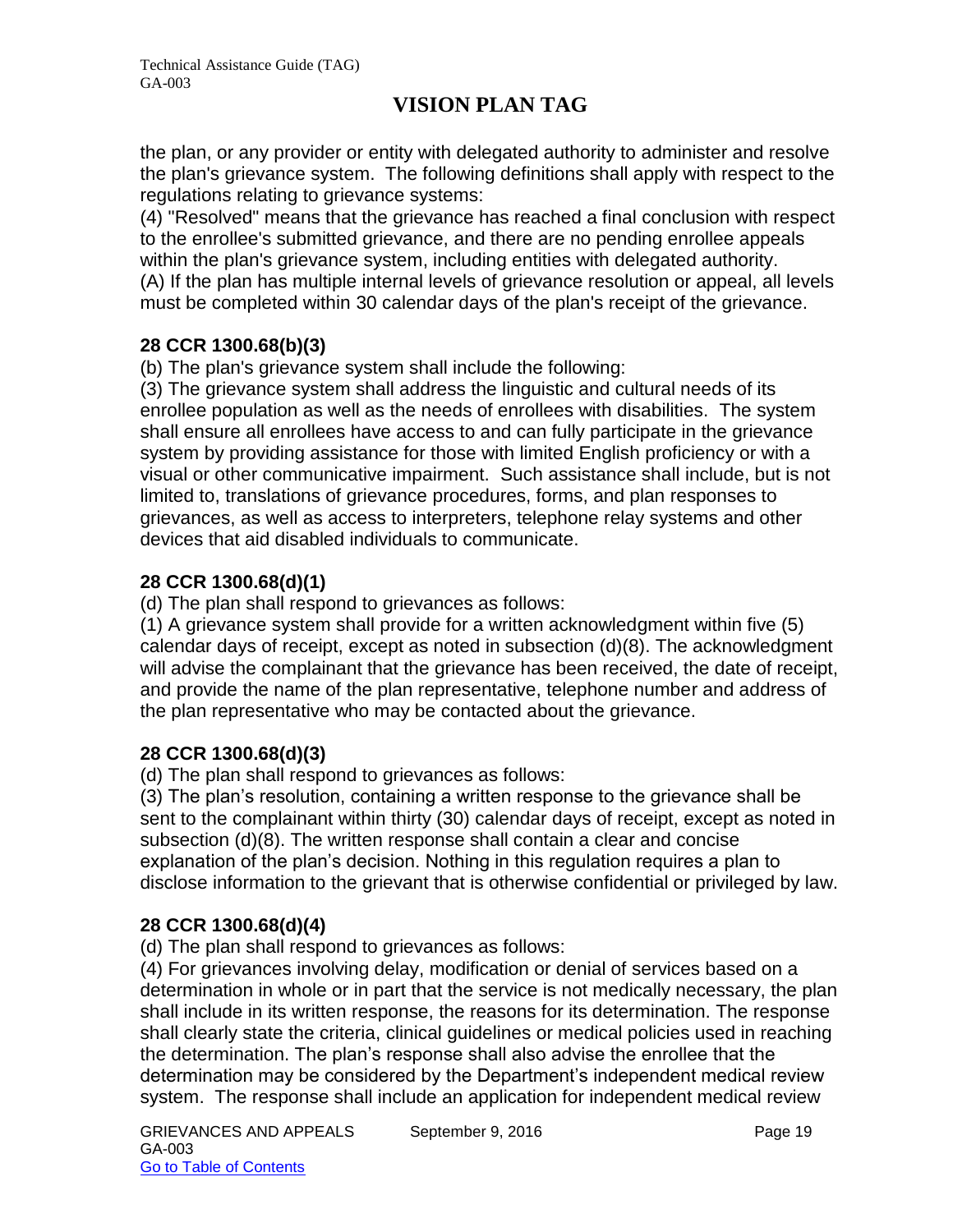and instructions, including the Department's toll-free telephone number for further information and an envelope addressed to the Department of Managed Health Care, HMO Help Center, 980 Ninth Street, 5<sup>th</sup> Floor, Sacramento, CA 95814.

### **28 CCR 1300.68(d)(5)**

(d) The plan shall respond to grievances as follows:

(5) Plan responses to grievances involving a determination that the requested service is not a covered benefit shall specify the provision in the contract, evidence of coverage or member handbook that excludes the service. The response shall either identify the document and page where the provision is found, direct the grievant to the applicable section of the contract containing the provision, or provide a copy of the provision and explain in clear concise language how the exclusion applied to the specific health care service or benefit requested by the enrollee. In addition to the notice set forth at Section 1368.02(b) of the Act, the response shall also include a notice that if the enrollee believes the decision was denied on the grounds that it was not medically necessary, the Department should be contacted to determine whether the decision is eligible for an independent medical review.

### **28 CCR 1300.68(d)(7)**

(d) The plan shall respond to grievances as follows:

(7) The Department's telephone number, the California Relay Service's telephone numbers, the plan's telephone number and the Department's Internet address shall be displayed in all of the plan's acknowledgments and responses to grievances in 12-point boldface type with the statement contained in subsection (b) of Section 1368.02 of the Act.

### **28 CCR 1300.68(d)(8)**

(d) The plan shall respond to grievances as follows:

(8) Grievances received over the telephone that are not coverage disputes, disputed health care services involving medical necessity or experimental or investigational treatment, and that are resolved by the close of the next business day, are exempt from the requirement to send a written acknowledgment and response. The plan shall maintain a log of all such grievances containing the date of the call, the name of the complainant, member identification number, nature of the grievance, nature of resolution, and the plan representative's name who took the call and resolved the grievance. The information contained in this log shall be periodically reviewed by the plan as set forth in Subsection (b).

### **INDIVIDUAL(S)/POSITION(S) TO BE INTERVIEWED**

#### **Staff responsible for the activities described above, for example:**

- Optometric Director
- Officer with primary responsibility for the grievance system
- Information Technology Officer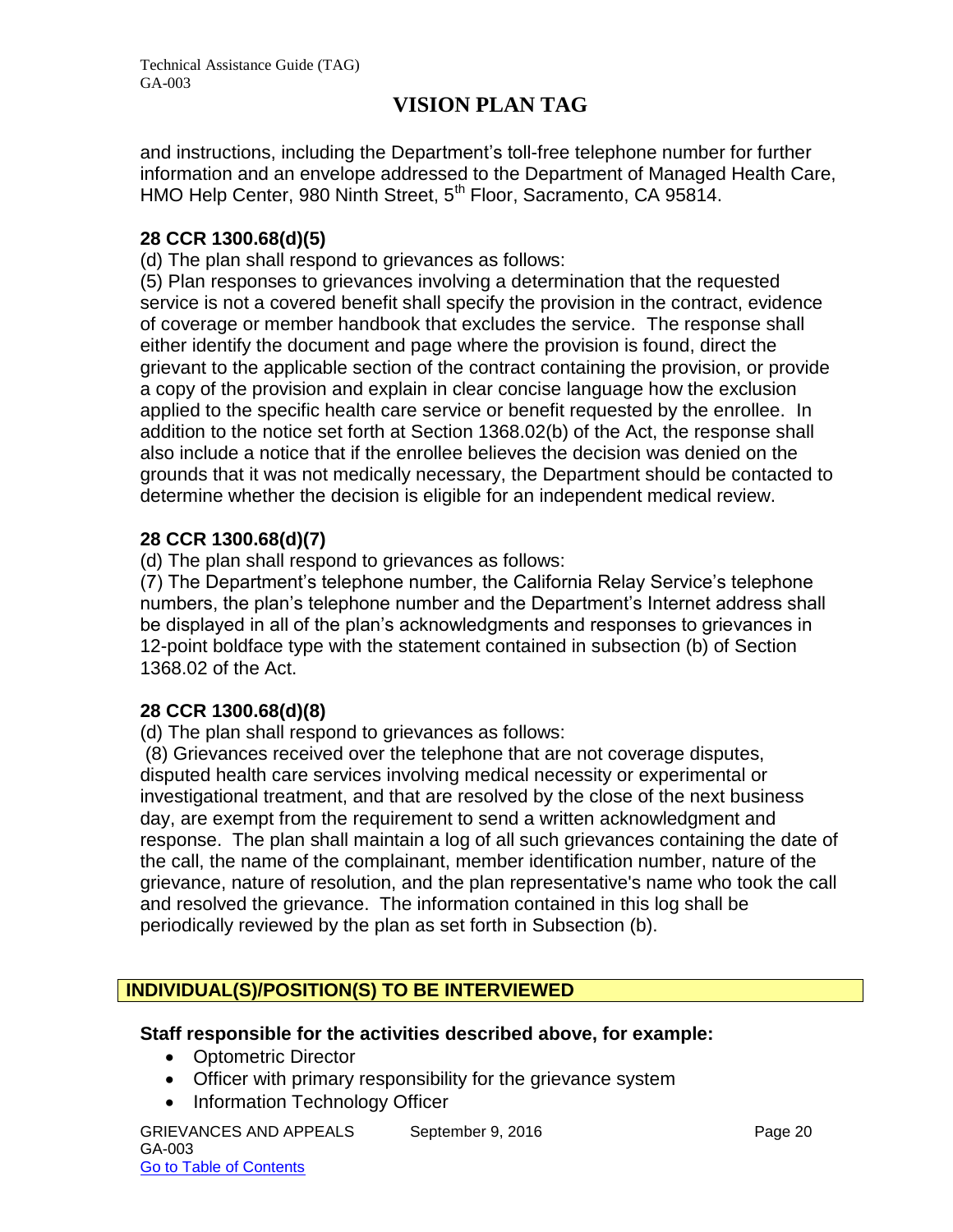Manager of Member Services

### **DOCUMENT(S) TO BE REVIEWED**

- Policies and procedures that describe the grievance system and processes
- Sample of grievance and appeal template letters
- Documentation of translated Plan responses to grievances in languages other than English
- Sample of grievance/appeal files to be reviewed on site

#### *GA-003 - Key Element 1:*

**1. The Plan acknowledges grievances and appeals in writing within five (5) calendar days of receipt. 28 CCR 1300.68(d)(1)**

| <b>Assessment Question</b>                                  | <b>Yes</b> | <b>No</b> | N/A |
|-------------------------------------------------------------|------------|-----------|-----|
| 1.1 Does the Plan consistently acknowledge grievances and   |            |           |     |
| appeals in writing within five (5) calendar days of receipt |            |           |     |
| (except as noted in 28 CCR 1300.68(d)(8))?                  |            |           |     |

### *GA-003 - Key Element 2:*

**2. The Plan's written acknowledgment contains all required information. CA Health and Safety Code section 1368.02(b); 28 CCR 1300.68(b)(3); 28 CCR 1300.68(d)(1) and (7)**

|     | <b>Assessment Questions</b>                                                                                                                                                                                                                                                    | Yes | <b>No</b> | N/A |
|-----|--------------------------------------------------------------------------------------------------------------------------------------------------------------------------------------------------------------------------------------------------------------------------------|-----|-----------|-----|
| 2.1 | Does the Plan's written acknowledgment advise the grievant                                                                                                                                                                                                                     |     |           |     |
|     | of the date the Plan received the grievance?                                                                                                                                                                                                                                   |     |           |     |
|     | 2.2 Does the Plan's written acknowledgment provide the name,                                                                                                                                                                                                                   |     |           |     |
|     | address, and telephone number of the Plan representative                                                                                                                                                                                                                       |     |           |     |
|     | who may be contacted about the grievance?                                                                                                                                                                                                                                      |     |           |     |
|     | 2.3 Does the Plan's written acknowledgment display the Plan's<br>telephone number, the Department's telephone number, TDD<br>line, and Internet address in 12-point boldface type with the<br>required statement contained in subsection (b) of Section<br>1368.02 of the Act? |     |           |     |
| 2.4 | Do acknowledgements address the language and disability<br>needs of enrollees by providing assistance (including<br>translation and interpretation services, access to telephone<br>relay services, and other devices to aid disabled enrollees)?                              |     |           |     |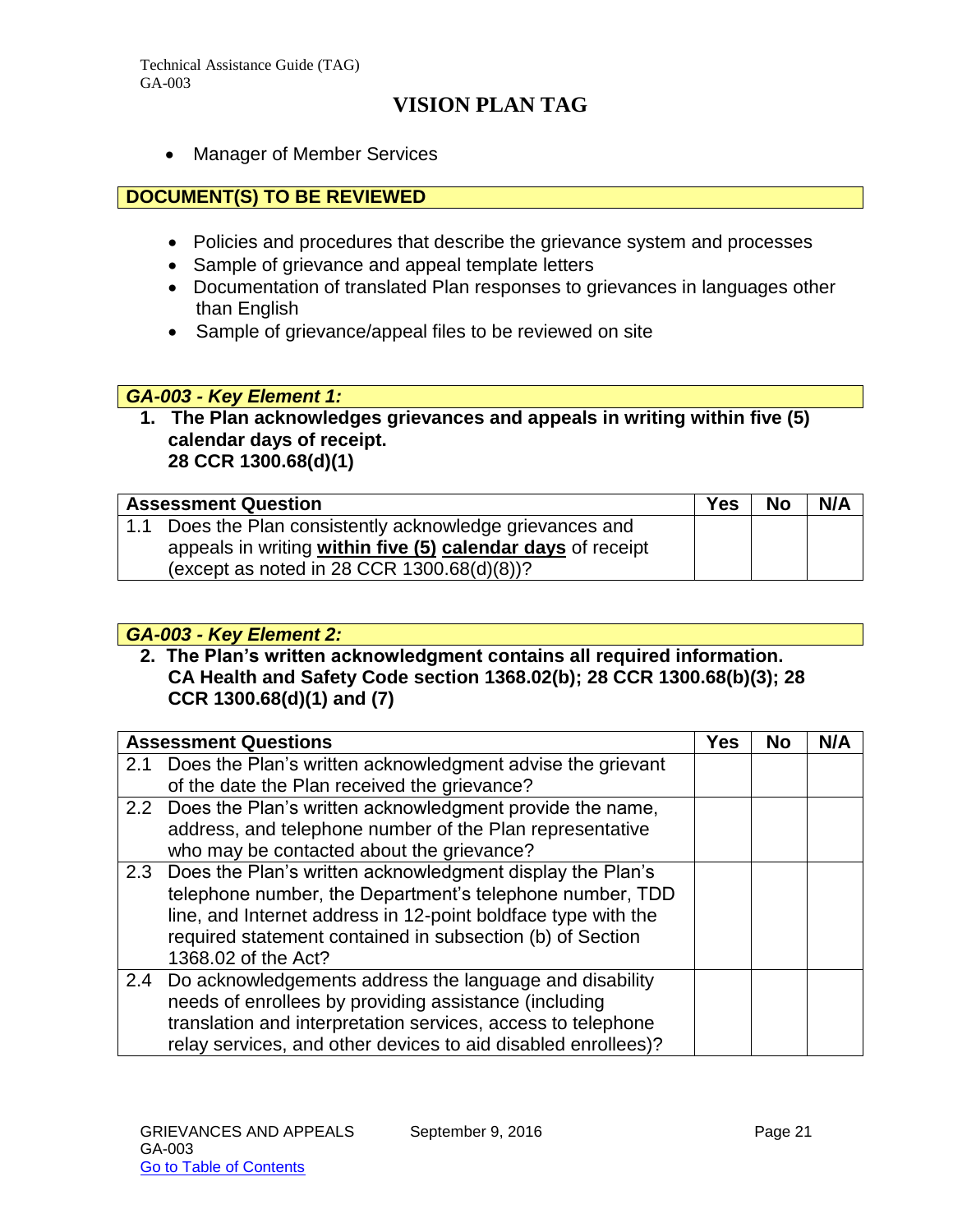#### *GA-003 - Key Element 3:*

### **3. The Plan resolves grievances (all levels) in a timely manner. 28 CCR 1300.68(a)(4)(A); 28 CCR 1300.68(b)(3); 28 CCR 1300.68(d)(3)**

|     | <b>Assessment Questions</b>                                       | Yes | <b>No</b> | N/A |
|-----|-------------------------------------------------------------------|-----|-----------|-----|
| 3.1 | Does the Plan consistently resolve non-urgent grievances (all     |     |           |     |
|     | levels) and send its written resolution to the grievant within 30 |     |           |     |
|     | calendar days of Plan receipt of the grievance?                   |     |           |     |
|     | 3.2 If the Plan cannot resolve the grievance within 30 calendar   |     |           |     |
|     | days, does the Plan report the grievance as pending or            |     |           |     |
|     | unresolved in its quarterly report to the Department?             |     |           |     |

#### *GA-003 -Key Element 4:*

### **4. The Plan's written response contains all required information. CA Health and Safety Code section 1367.01(e); CA Health; Safety Code section 1370.2; 28 CCR 1300.68(b)(3); 28 CCR 1300.68(d)(4), (5) and (7)**

|     | <b>Assessment Questions</b>                                            | <b>Yes</b> | <b>No</b> | N/A |
|-----|------------------------------------------------------------------------|------------|-----------|-----|
| 4.1 | For grievances involving delay, modification or denial of              |            |           |     |
|     | services based on a determination in whole or in part that the         |            |           |     |
|     | service is not medically necessary, does each response                 |            |           |     |
|     | contain a clear and concise explanation of the Plan's                  |            |           |     |
|     | decision?                                                              |            |           |     |
| 4.2 | For grievances involving delay, modification or denial of              |            |           |     |
|     | services based on a determination in whole or in part that the         |            |           |     |
|     | service is not medically necessary, does each response                 |            |           |     |
|     | contain the <b>criteria</b> , clinical guidelines, or medical policies |            |           |     |
|     | used in reaching the determination?                                    |            |           |     |
| 4.3 | For grievances involving delay, modification or denial of              |            |           |     |
|     | services based on a determination in whole or in part that the         |            |           |     |
|     | service is not medically necessary, does each response                 |            |           |     |
|     | contain <b>notification</b> that the determination may be considered   |            |           |     |
|     | by the Department's independent medical review system?                 |            |           |     |
| 4.4 | For grievances involving delay, modification or denial of              |            |           |     |
|     | services based on a determination in whole or in part that the         |            |           |     |
|     | service is not medically necessary, does each response                 |            |           |     |
|     | contain an <b>application</b> for independent medical review (IMR)     |            |           |     |
|     | and instructions?                                                      |            |           |     |
|     | 4.5 For grievances involving delay, modification or denial of          |            |           |     |
|     | services based on a determination in whole or in part that the         |            |           |     |
|     | service is not medically necessary, does each response                 |            |           |     |
|     | contain the Department's toll-free telephone number for                |            |           |     |
|     | further information?                                                   |            |           |     |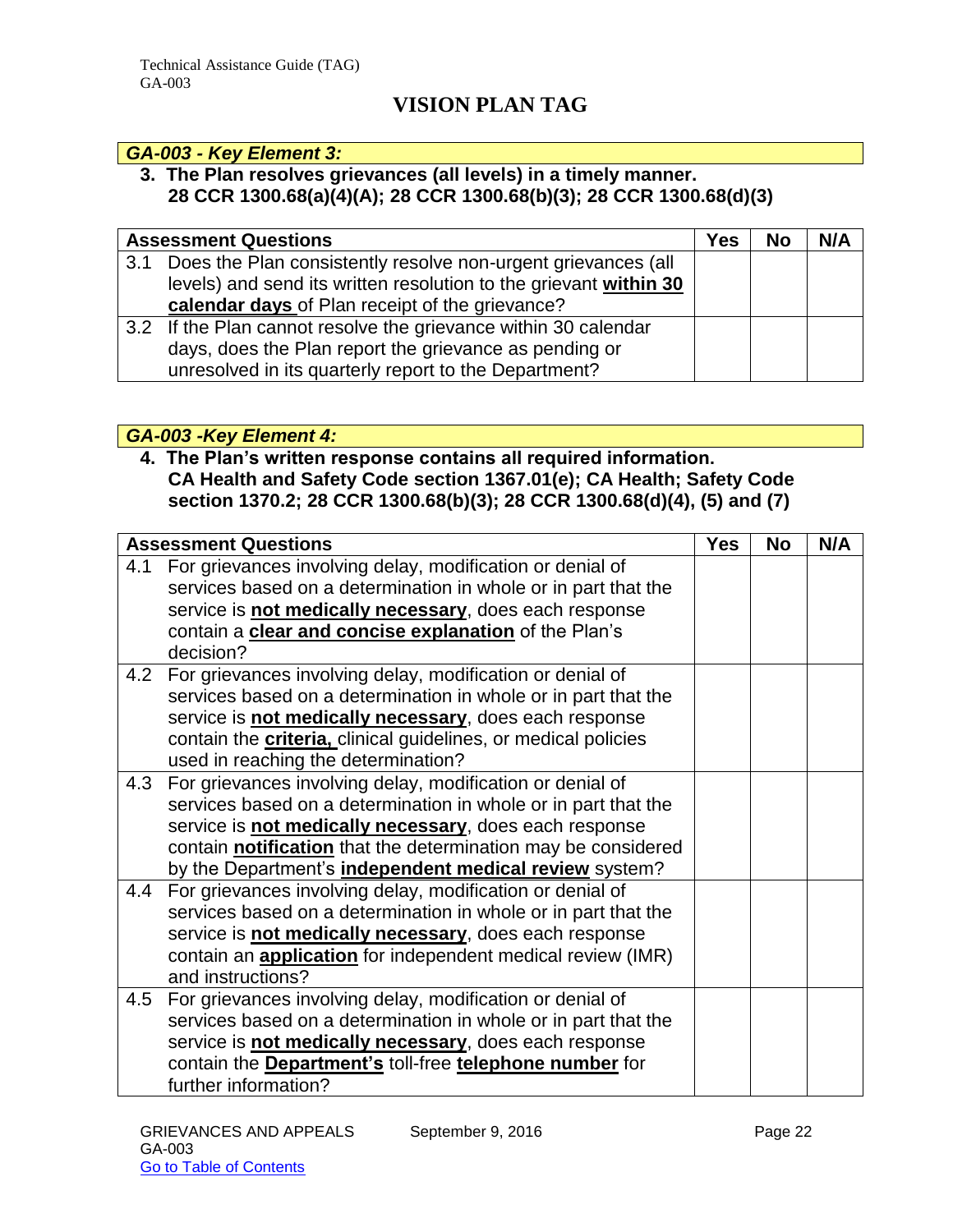| <b>Assessment Questions</b>                                                |  | <b>No</b> | N/A |
|----------------------------------------------------------------------------|--|-----------|-----|
| For grievances involving delay, modification or denial of<br>4.6           |  |           |     |
| services based on a determination in whole or in part that the             |  |           |     |
| service is not medically necessary, does each response                     |  |           |     |
| contain an <i>envelope</i> addressed to the Department of                  |  |           |     |
| Managed Health Care, HMO Help Center, 980 Ninth Street,                    |  |           |     |
| 5th Floor, Sacramento, CA 95814?                                           |  |           |     |
| For grievances involving <b>medical necessity</b> or other clinical<br>4.7 |  |           |     |
| issues, does the Plan appropriately refer the grievance for                |  |           |     |
| review to a licensed healthcare professional competent to                  |  |           |     |
| evaluate the clinical issues of the grievance?                             |  |           |     |
| For grievances involving a determination that the requested<br>4.8         |  |           |     |
| service is not a covered benefit, does each response contain               |  |           |     |
| the <b>specific provision</b> in the contract, <b>EOC</b> or member        |  |           |     |
| handbook that excludes the services (either by identifying the             |  |           |     |
| document and page where the provision is found, by directing               |  |           |     |
| the grievant to the applicable section of the contract or by               |  |           |     |
| providing a copy of the provision)?                                        |  |           |     |
| For grievances involving a determination that the requested<br>4.9         |  |           |     |
| service is not a covered benefit, does each response contain               |  |           |     |
| clear and concise language that explains how the exclusion                 |  |           |     |
| applied to the specific health care service or benefit requested           |  |           |     |
| by the enrollee?                                                           |  |           |     |
| 4.10 For grievances involving a determination that the requested           |  |           |     |
| service is not a covered benefit, does each response contain               |  |           |     |
| notice that if the enrollee believes the decision was denied               |  |           |     |
| on the grounds that it was not medically necessary, the                    |  |           |     |
| Department should be contacted to determine whether the                    |  |           |     |
| decision is eligible for an <i>independent medical review</i> ?            |  |           |     |
| 4.11 For grievances involving contested claims, does the Plan              |  |           |     |
| appropriately refer the claim for review to a <b>licensed</b> and          |  |           |     |
| competent health care provider to <b>evaluate</b> the clinical issues      |  |           |     |
| of the appealed claim, as applicable?                                      |  |           |     |
| 4.12 Does the written response display the Department's                    |  |           |     |
| telephone number, the CA Relay Service's telephone                         |  |           |     |
| numbers, the Plan's telephone number and the Department's                  |  |           |     |
| internet address in 12-point boldface type with the statement              |  |           |     |
| contained Section 1368.02(b) of the Act?                                   |  |           |     |
| 4.13 Do Plan responses address the language and disability needs           |  |           |     |
| of enrollees by providing assistance (including translation and            |  |           |     |
| interpretation services, access to telephone relay services,               |  |           |     |
| and other devices to aid disabled enrollees)?                              |  |           |     |
| 4.14 Does the Plan ensure adequate consideration and rectification         |  |           |     |
| of enrollee grievances when appropriate?                                   |  |           |     |
| 4.15 Do the Plan's resolution letters address all grievance issues?        |  |           |     |
| <b>GRIEVANCES AND APPEALS</b><br>September 9, 2016                         |  | Page 23   |     |
| GA-003                                                                     |  |           |     |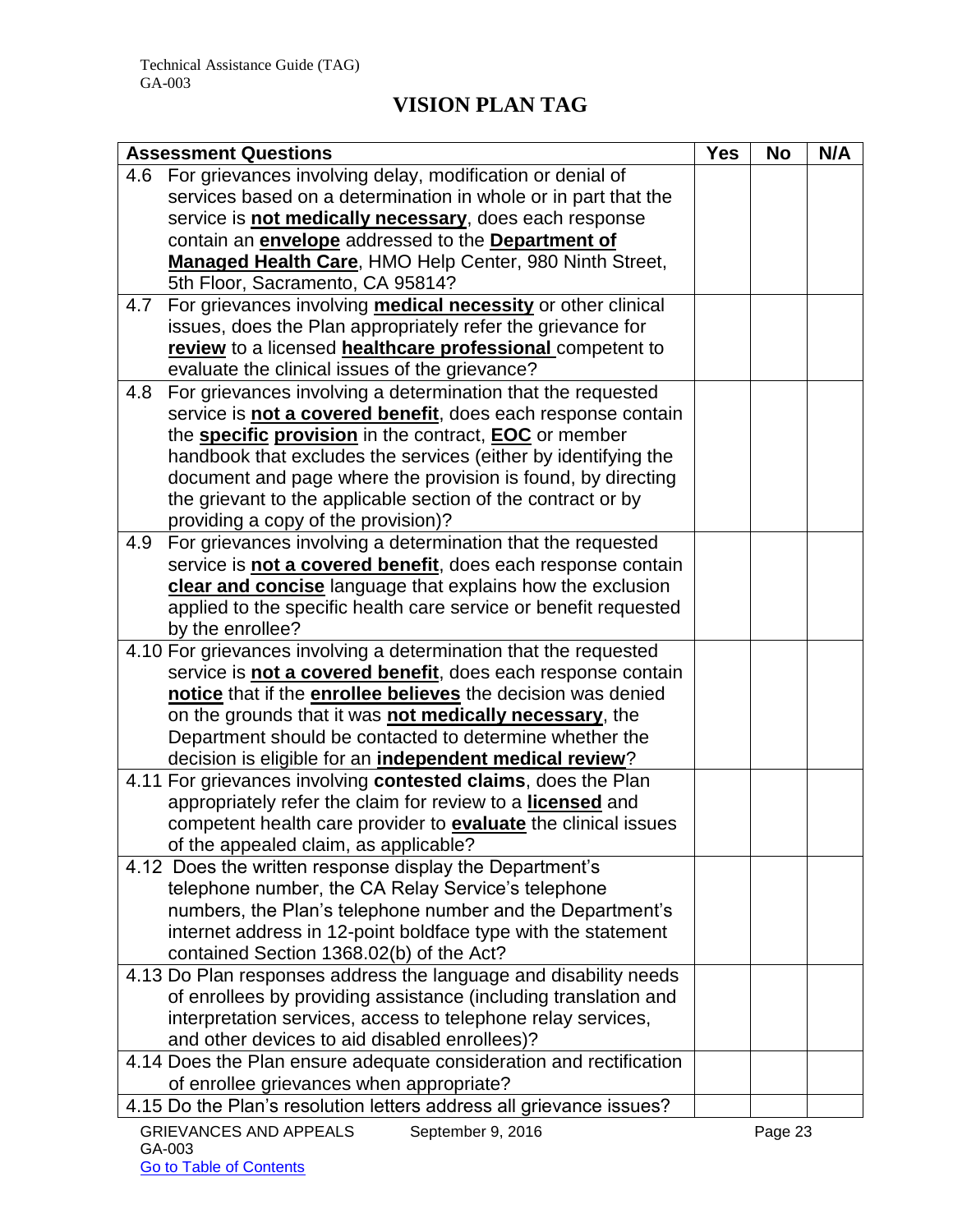### **End of Requirement GA-003: Receipt, Review and Resolution**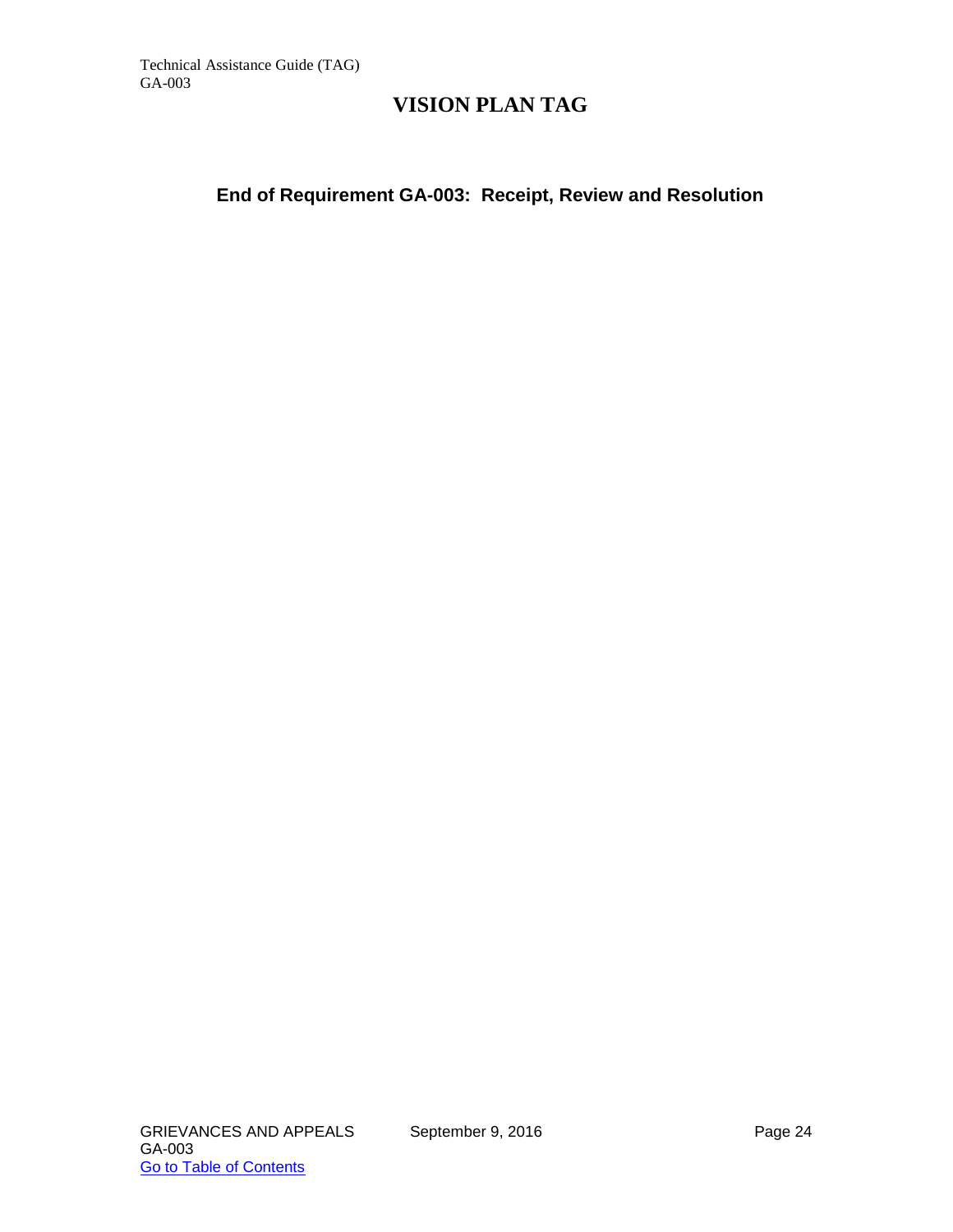#### <span id="page-25-0"></span>**Requirement GA-004: Enrollee Education/Notification Requirements**

### **STATUTORY/REGULATORY CITATION(S)**

#### **CA Health and Safety Code section 1368(a)(2)**

[Every plan shall…] Inform its subscribers and enrollees upon enrollment in the plan and annually thereafter of the procedure for processing and resolving grievances. The information shall include the location and telephone number where grievances may be submitted.

#### **CA Health and Safety Code section 1368.02(b)**

Every health care service plan shall publish the Department's toll-free telephone number, the Department's TDD line for the hearing and speech impaired, the plan's telephone number, and the Department's Internet address, on every plan contract, on every evidence of coverage, on copies of plan grievance procedures, on plan complaint forms, and on all written notices to enrollees required under the grievance process of the plan, including any written communications to an enrollee that offer the enrollee the opportunity to participate in the grievance process of the plan and on all written responses to grievances. The Department's telephone number, the Department's TDD line, the plan's telephone number, and the Department's Internet address shall be displayed by the plan in each of these documents in 12-point boldface type in the following regular type statement:

The California Department of Managed Health Care is responsible for regulating health care service plans. If you have a grievance against your health plan, you should first telephone your health plan at **(insert health plan's telephone number)** and use your health plan's grievance process before contacting the department. Utilizing this grievance procedure does not prohibit any potential legal rights or remedies that may be available to you. If you need help with a grievance involving an emergency, a grievance that has not been satisfactorily resolved by your health plan, or a grievance that has remained unresolved for more than 30 days, you may call the department for assistance. You may also be eligible for an Independent Medical Review (IMR). If you are eligible for IMR, the IMR process will provide an impartial review of medical decisions made by a health plan related to the medical necessity of a proposed service or treatment, coverage decisions for treatments that are experimental or investigational in nature and payment disputes for emergency or urgent medical services. The department also has a toll-free telephone number **(1-888-HMO-2219)** and a TDD line **(1-877-688-9891)** for the hearing and speech impaired. The department's Internet Web site **[http://www.hmohelp.ca.gov](http://www.hmohelp.ca.gov/)** has complaint forms, IMR application forms and instructions online.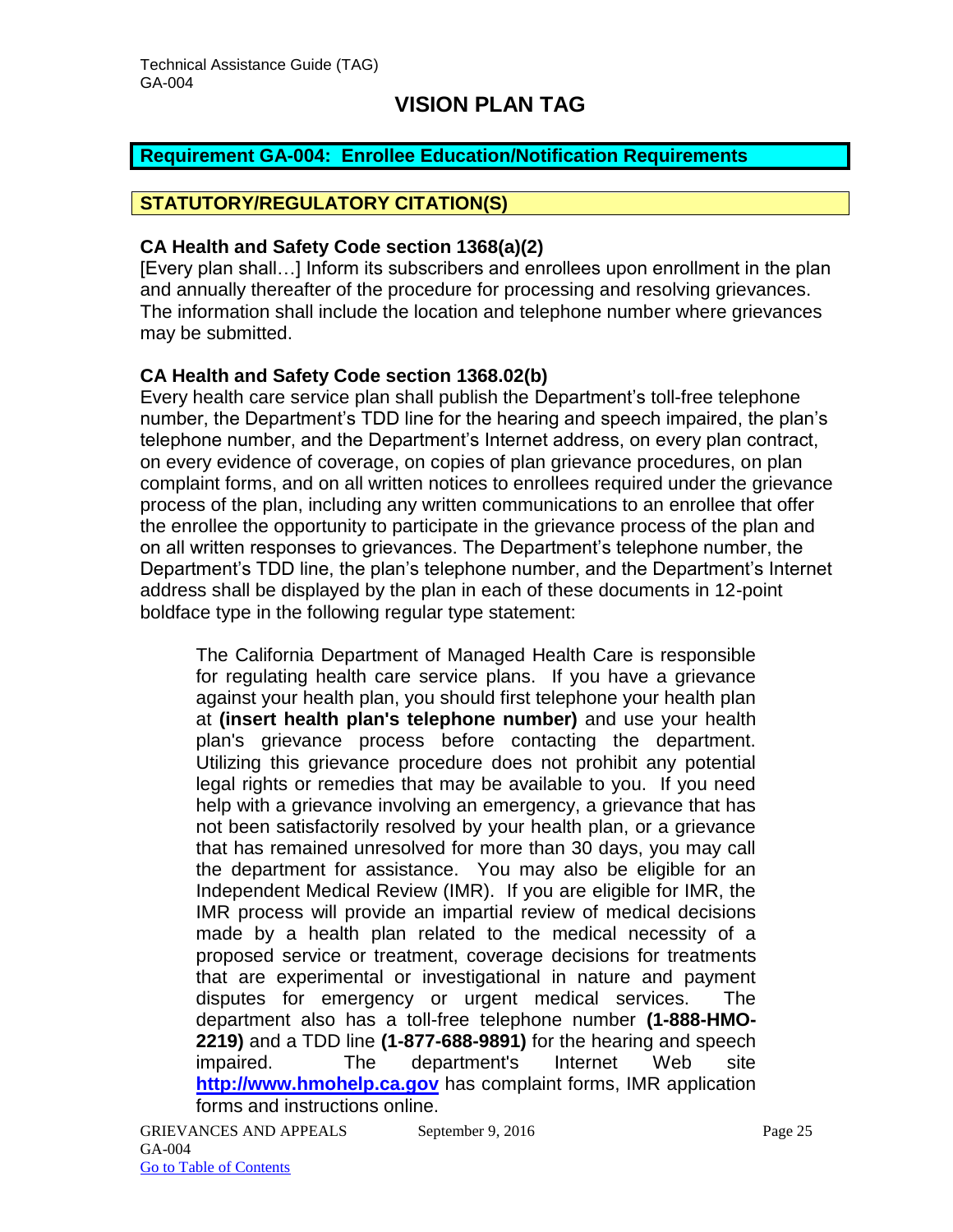### **CA Health and Safety Code section 1374.30(e)**

(e) Every health care service plan contract that is issued, amended, renewed, or delivered in this state on or after January 1, 2000, shall, effective January 1, 2001, provide an enrollee with the opportunity to seek an independent medical review whenever health care services have been denied, modified, or delayed by the plan, or by one of its contracting providers, if the decision was based in whole or in part on a finding that the proposed health care services are not medically necessary. For purposes of this article, an enrollee may designate an agent to act on his or her behalf, as described in paragraph (2) of subdivision (b) of Section 1368. The provider may join with or otherwise assist the enrollee in seeking an independent medical review, and may advocate on behalf of the enrollee.

#### **CA Health and Safety Code section 1374.30(i)**

No later than January 1, 2001, every health care service plan shall prominently display in every plan member handbook or relevant informational brochure, in every plan contract, on enrollee evidence of coverage forms, on copies of plan procedures for resolving grievances, on letters of denials issued by either the plan or its contracting organization, on the grievance forms required under Section 1368, and on all written responses to grievances, information concerning the right of an enrollee to request an independent medical review in cases where the enrollee believes that health care services have been improperly denied, modified, or delayed by the plan, or by one of its contracting providers.

#### **28 CCR 1300.68(b)(2)**

(b) The plan's grievance system shall include the following:

(2) Each plan's obligation for notifying subscribers and enrollees about the plan's grievance system shall include information on the plan's procedures for filing and resolving grievances, and the telephone number and address for presenting a grievance. The notice shall also include information regarding the Department's review process, the independent medical review system, and the Department's tollfree telephone number and website address.

#### **28 CCR 1300.68(b)(9)**

(b) The plan's grievance system shall include the following:

(9) The grievance system shall allow enrollees to file grievances for at least 180 calendar days following any incident or action that is the subject of the enrollee's dissatisfaction.

### **INDIVIDUAL(S)/POSITION(S) TO BE INTERVIEWED**

#### **Staff responsible for the activities described above, for example:**

- Officer designated with having primary responsibility for the grievance system
- Staff involved in the grievance process
- Staff of Member Services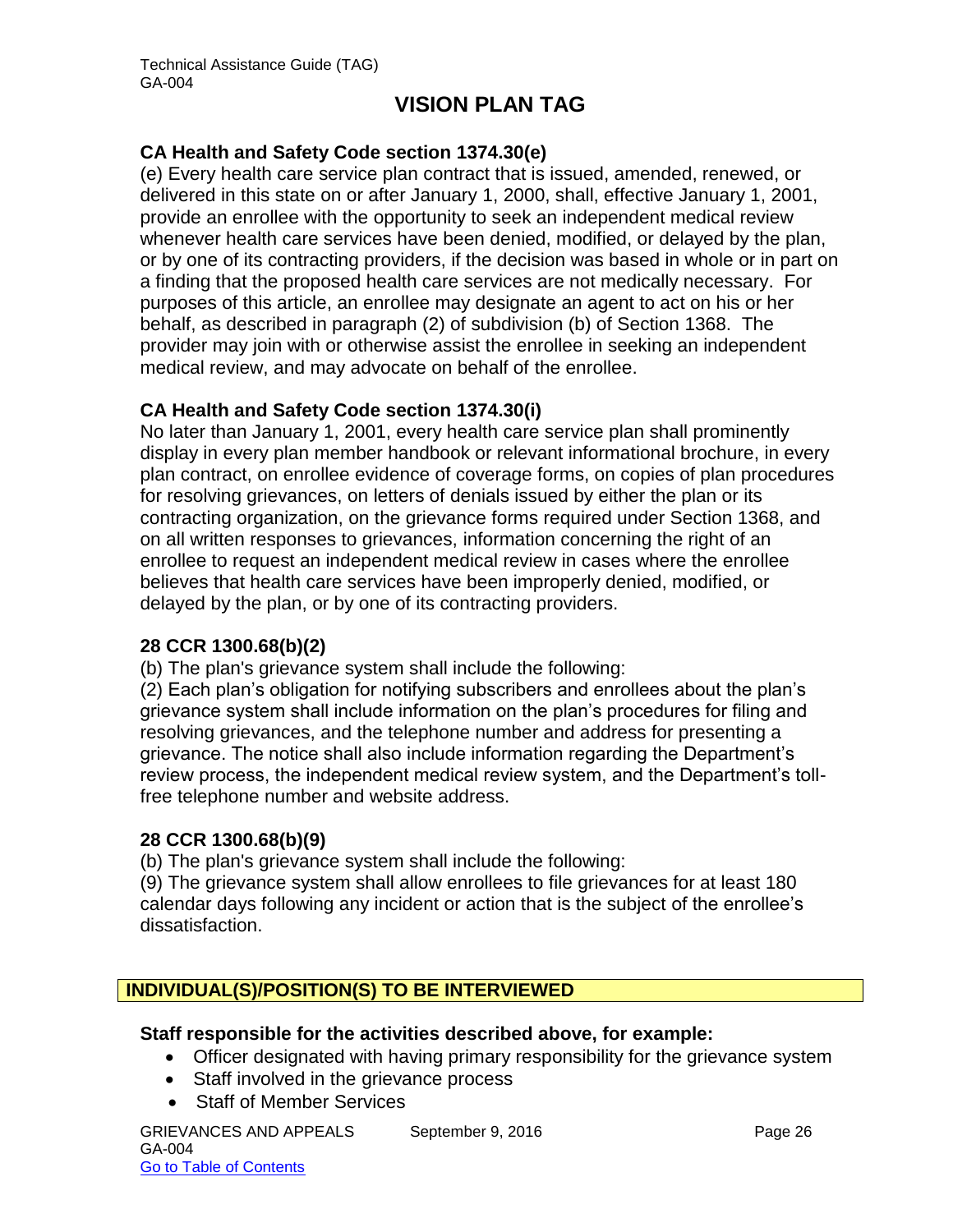Officer or staff responsible for member education

#### **DOCUMENT(S) TO BE REVIEWED**

- Enrollee/Member handbook
- Evidence of Coverage (EOC)
- Copies of Plan grievance procedure
- Grievance forms (Including availability at each facility of the Plan, on the Plan's Web site, and from each contracting provider's office or facility)
- Denial letter templates (claims, prior authorization, etc.)
- Documents used by the Plan to communicate to enrollees the telephone numbers for filing grievances (i.e. informational brochures, enrollee handbook, etc.)
- Documents used by the Plan to notify subscribers and enrollees of the grievance system upon enrollment and annually thereafter

#### *GA-004 - Key Element 1:*

**1. The Plan informs its enrollees upon enrollment and annually thereafter of the procedure for processing and resolving grievances. CA Health and Safety Code section 1368(a)(2); 28 CCR 1300.68(b)(2) and (9)**

|     | <b>Assessment Questions</b>                                                                                                                                                                                                                                  | <b>Yes</b> | <b>No</b> | N/A |
|-----|--------------------------------------------------------------------------------------------------------------------------------------------------------------------------------------------------------------------------------------------------------------|------------|-----------|-----|
| 1.1 | Does the Plan provide enrollees upon enrollment and on an<br>annual basis with the Plan's procedures for filing and resolving<br>grievances?                                                                                                                 |            |           |     |
|     | 1.2 Does the Plan provide enrollees upon enrollment and on an<br>annual basis with the locations and telephone numbers (i.e., a<br>toll-free number or a local telephone number in each service<br>area) for filing complaints and grievances?               |            |           |     |
|     | 1.3 Does the Plan provide enrollees upon enrollment and on an<br>annual basis with the requirements for timely filing of<br>grievances (within 180 calendar days following any incident or<br>action that is the subject of the enrollee's dissatisfaction)? |            |           |     |
| 1.4 | Does the Plan provide enrollees with information regarding the<br>Department's review process, the independent medical review<br>system, and the Department's toll-free telephone number and<br>Web site address?                                            |            |           |     |

#### *GA-004 - Key Element 2:*

**2. The Plan displays the required notice set forth at section 1368.02(b) in all relevant written materials. CA Health and Safety Code section 1368.02(b)**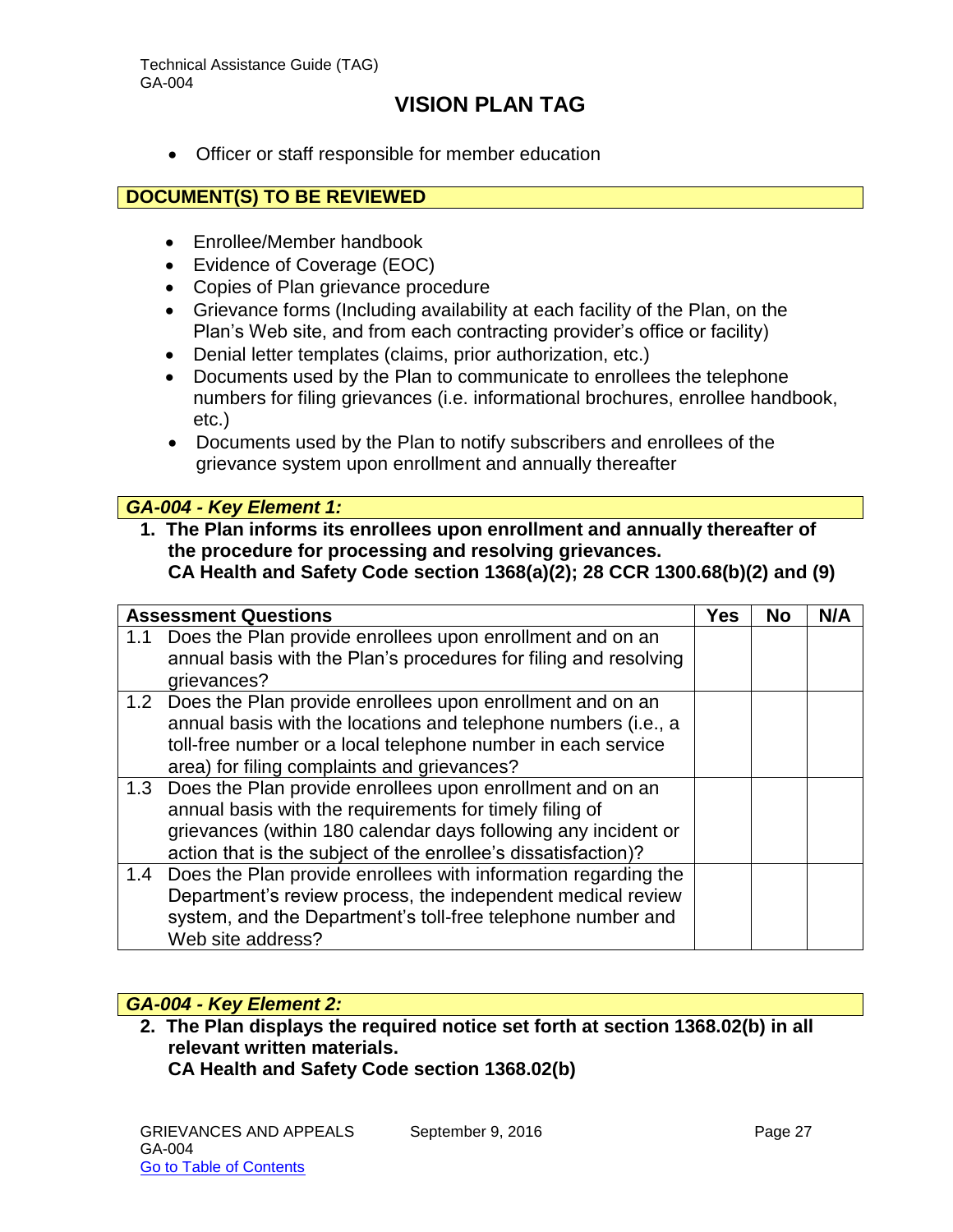|     | <b>Assessment Questions</b>                                        | Yes | <b>No</b> | N/A |
|-----|--------------------------------------------------------------------|-----|-----------|-----|
| 2.1 | Does the Plan display the required notice set forth at section     |     |           |     |
|     | 1368.02(b) in all relevant informational materials including       |     |           |     |
|     | enrollee handbook?                                                 |     |           |     |
|     | 2.2 Does the Plan display the required notice set forth at section |     |           |     |
|     | 1368.02(b) in every Plan contract?                                 |     |           |     |
|     | 2.3 Does the Plan display the required notice set forth at section |     |           |     |
|     | 1368.02(b) in every evidence of coverage?                          |     |           |     |
|     | 2.4 Does the Plan display the required notice set forth at section |     |           |     |
|     | 1368.02(b) in copies of Plan grievance procedures?                 |     |           |     |
|     | 2.5 Does the Plan display the required notice set forth at section |     |           |     |
|     | 1368.02(b) in Plan complaint/grievance forms?                      |     |           |     |
|     | 2.6 Does the Plan display the required notice set forth at section |     |           |     |
|     | 1368.02(b) in any written communications to an enrollee that       |     |           |     |
|     | offer the enrollee the opportunity to participate in the grievance |     |           |     |
|     | process of the Plan?                                               |     |           |     |

### *GA-003 - Key Element 3:*

**3. The Plan includes the information concerning the right of an enrollee to request an independent medical review in cases where the enrollee believes that health care services have been improperly denied, modified, or delayed by the Plan, or by one of its contracting providers in all relevant informational materials and all written communications to enrollees. CA Health and Safety Code section 1374.30(i)**

|     | <b>Assessment Questions</b>                                                                                                                                                                                                                                                                                                                                                 | Yes | No | N/A |
|-----|-----------------------------------------------------------------------------------------------------------------------------------------------------------------------------------------------------------------------------------------------------------------------------------------------------------------------------------------------------------------------------|-----|----|-----|
| 3.1 | Does the Plan include the information concerning the right of<br>an enrollee to request an independent medical review in<br>cases where the enrollee believes that health care services<br>have been improperly denied, modified, or delayed by the<br>Plan, or by one of its contracting providers in all relevant<br>informational materials including enrollee handbook? |     |    |     |
|     | 3.2 Does the Plan include the information concerning the right of<br>an enrollee to request an independent medical review in<br>cases where the enrollee believes that health care services<br>have been improperly denied, modified, or delayed by the<br>Plan, or by one of its contracting providers in every Plan<br>contract?                                          |     |    |     |
|     | 3.3 Does the Plan include the information concerning the right of<br>an enrollee to request an independent medical review in<br>cases where the enrollee believes that health care services<br>have been improperly denied, modified, or delayed by the<br>Plan, or by one of its contracting providers in every<br>evidence of coverage (EOC)?                             |     |    |     |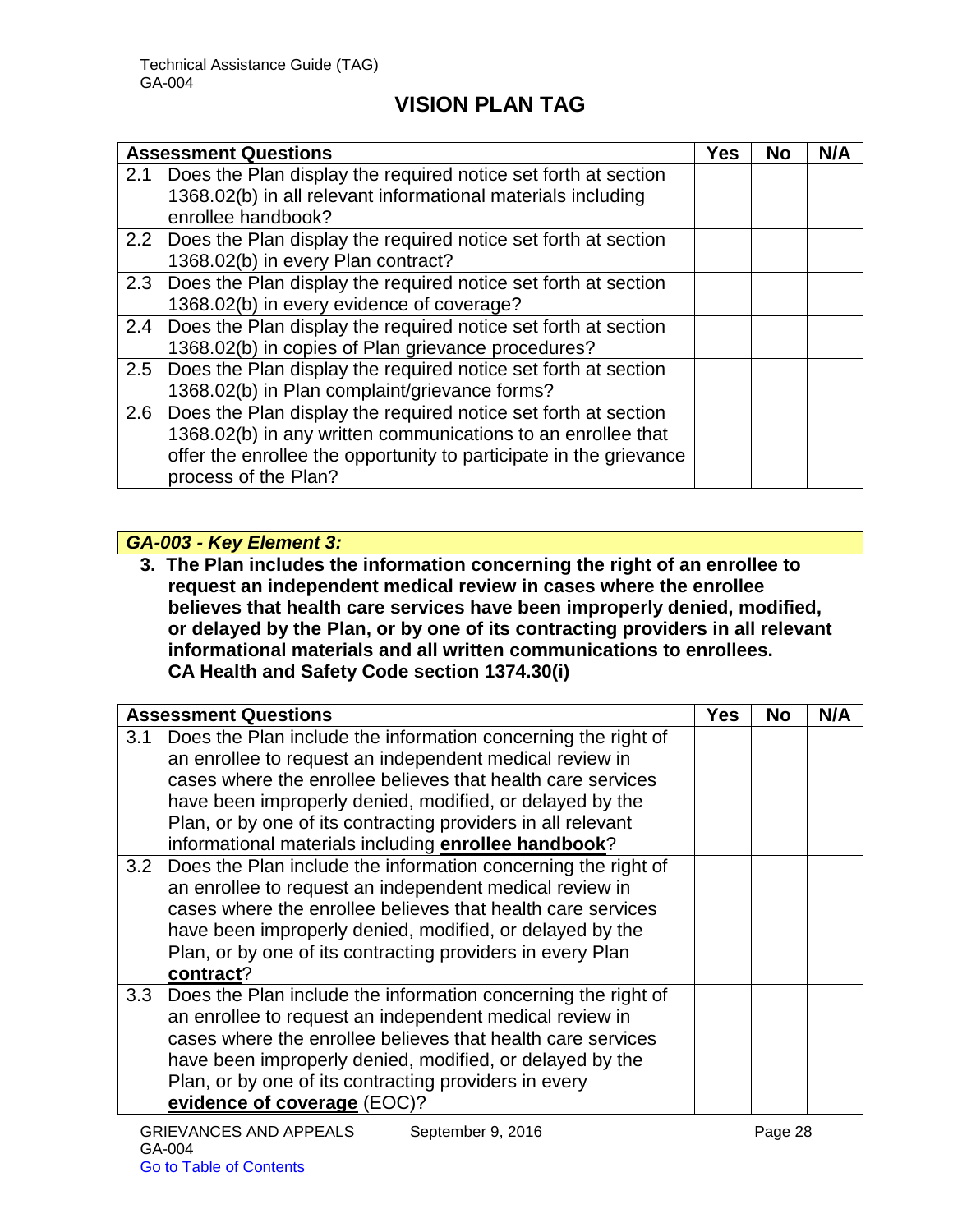|     | <b>Assessment Questions</b>                                                                                                                                                                                                                                                                                                                                                                                                                            | Yes | <b>No</b> | N/A |
|-----|--------------------------------------------------------------------------------------------------------------------------------------------------------------------------------------------------------------------------------------------------------------------------------------------------------------------------------------------------------------------------------------------------------------------------------------------------------|-----|-----------|-----|
|     | 3.4 Does the Plan include the information concerning the right of<br>an enrollee to request an independent medical review in<br>cases where the enrollee believes that health care services<br>have been improperly denied, modified, or delayed by the<br>Plan, or by one of its contracting providers in copies of Plan<br>grievance procedures?                                                                                                     |     |           |     |
| 3.5 | Does the Plan include the information concerning the right of<br>an enrollee to request an independent medical review in<br>cases where the enrollee believes that health care services<br>have been improperly denied, modified, or delayed by the<br>Plan, or by one of its contracting providers in Plan<br>complaint/grievance forms?                                                                                                              |     |           |     |
| 3.6 | Does the Plan include the information concerning the right of<br>an enrollee to request an independent medical review in<br>cases where the enrollee believes that health care services<br>have been improperly denied, modified, or delayed by the<br>Plan, or by one of its contracting providers in any written<br>communications to an enrollee that offer the enrollee the<br>opportunity to participate in the grievance process of the<br>Plan? |     |           |     |

# **End of Requirement GA-004: Enrollee Education / Notification Requirements**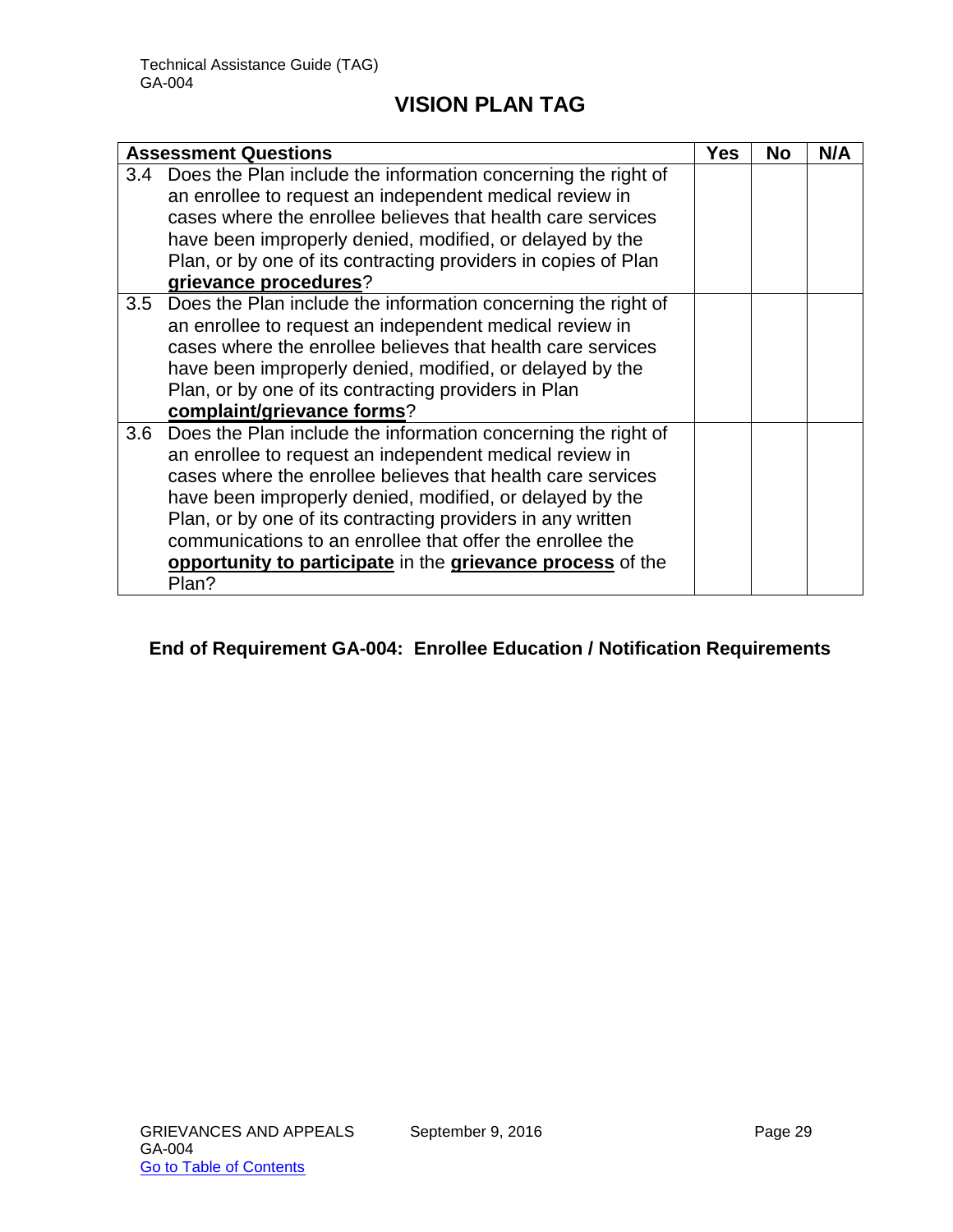#### <span id="page-30-0"></span>**Requirement GA-005: Expedited Review of Urgent Grievances**

### **STATUTORY/REGULATORY CITATION(S)**

#### **CA Health and Safety Code section 1368.01(b)**

(b) The grievance system shall include a requirement for expedited plan review of grievances for cases involving an imminent and serious threat to the health of the patient, including, but not limited to, severe pain, potential loss of life, limb, or major bodily function. When the plan has notice of a case requiring expedited review, the grievance system shall require the plan to immediately inform enrollees and subscribers in writing of their right to notify the Department of the grievance. The grievance system shall also require the plan to provide enrollees, subscribers, and the Department with a written statement on the disposition or pending status of the grievance no later than three days from receipt of the grievance.

#### **CA Health and Safety Code section 1368.02(b)**

(b) Every health care service plan shall publish the department's toll-free telephone number, the department's TDD line for the hearing and speech impaired, the plan's telephone number, and the department's Internet address, on every plan contract, on every evidence of coverage, on copies of plan grievance procedures, on plan complaint forms, and on all written notices to enrollees required under the grievance process of the plan, including any written communications to an enrollee that offer the enrollee the opportunity to participate in the grievance process of the plan and on all written responses to grievances. The department's telephone number, the department's TDD line, the plan's telephone number, and the department's Internet address shall be displayed by the plan in each of these documents in 12-point boldface type in the following regular type statement:

"The California Department of Managed Health Care is responsible for regulating health care service plans. If you have a grievance against your health plan, you should first telephone your health plan at **(insert health plan's telephone number)** and use your health plan's grievance process before contacting the department. Utilizing this grievance procedure does not prohibit any potential legal rights or remedies that may be available to you. If you need help with a grievance involving an emergency, a grievance that has not been satisfactorily resolved by your health plan, or a grievance that has remained unresolved for more than 30 days, you may call the department for assistance. You may also be eligible for an Independent Medical Review (IMR). If you are eligible for IMR, the IMR process will provide an impartial review of medical decisions made by a health plan related to the medical necessity of a proposed service or treatment, coverage decisions for treatments that are experimental or investigational in nature and payment disputes for emergency or urgent medical services. The department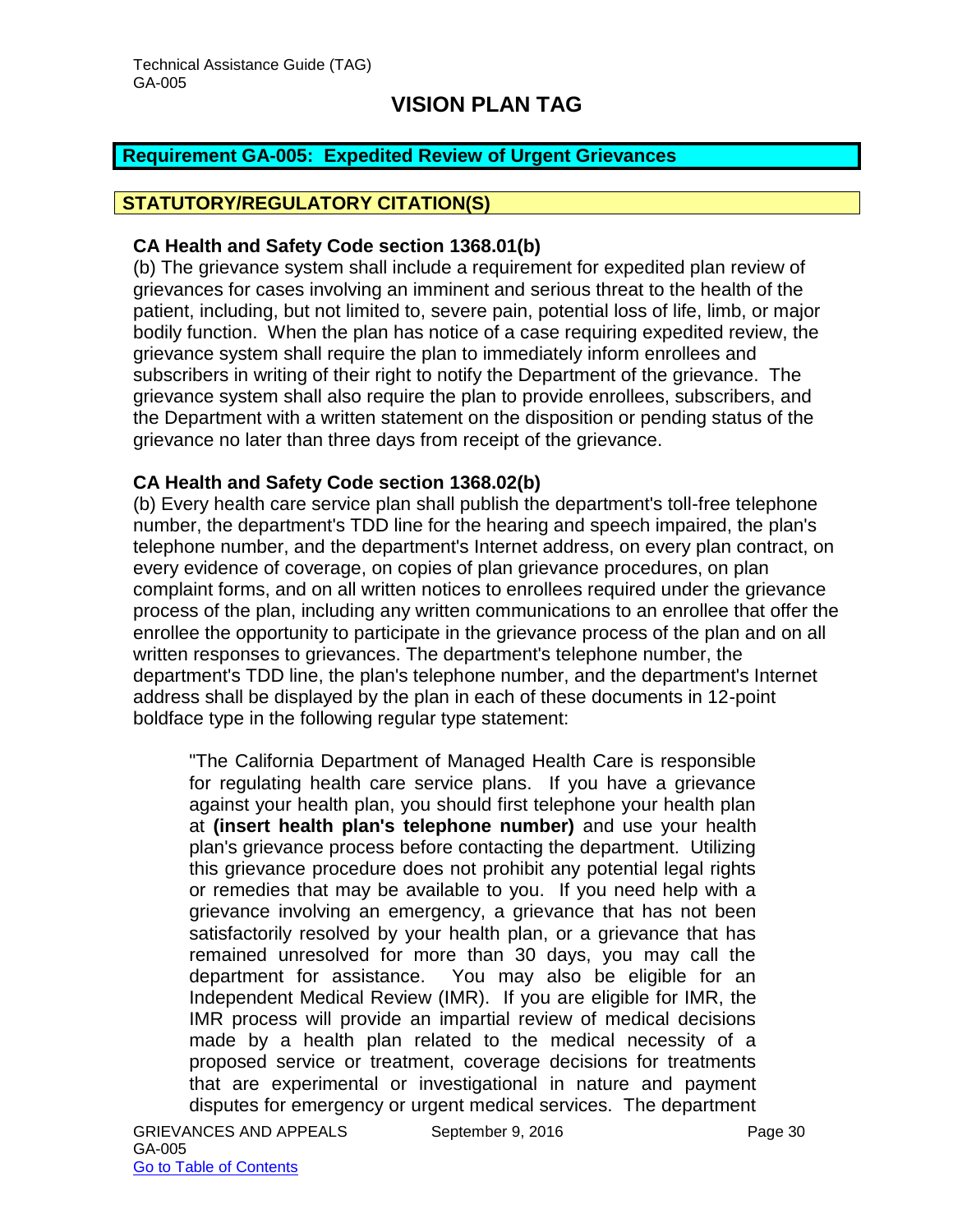also has a toll-free telephone number **(1-888-HMO-2219)** and a TDD line **(1-877-688-9891)** for the hearing and speech impaired. The Department's Internet Web site **[http://www.hmohelp.ca.gov](http://www.hmohelp.ca.gov/)** has complaint forms, IMR application forms and instructions online."

### **28 CCR 1300.68.01(a) and (b)**

(a) Every plan shall include in its grievance system, procedures for the expedited review of grievances involving an imminent and serious threat to the health of the enrollee, including, but not limited to, severe pain, potential loss of life, limb or major bodily function ("urgent grievances"). At a minimum, plan procedures for urgent grievances shall include:

(1) Immediate notification to the complainant of the right to contact the Department regarding the grievance. The plan shall expedite its review of the grievance when the complainant, an authorized representative, or treating physician provides notice to the plan. Notice need not be in writing, but may be accomplished by a documented telephone call.

(2) A written statement to the Department and the complainant on the disposition or pending status of the urgent grievance within three (3) calendar days of receipt of the grievance by the Plan.

(3) Consideration by the plan of the enrollee's medical condition when determining the response time.

(4) No requirement that the enrollee participate in the plan's grievance process prior to applying to the Department for review of the urgent grievance.

(b) Each plan's grievance system shall allow for the Department to contact the plan regarding urgent grievances 24 hours a day, 7 days a week. During normal work hours, the plan shall respond to the Department within 30 minutes after initial contact from the Department. During non-work hours, the plan shall respond to the Department within 1 hour after initial contact from the Department.

(1) The system established by the plan shall provide for the availability of a plan representative with authority on the plan's behalf to resolve urgent grievances and authorize the provision of health care services covered under the enrollee's plan contract in a medically appropriate and timely manner. Such authority shall include making financial decisions for expenditure of funds on behalf of the plan without first having to obtain approval from supervisors or other superiors within the plan. Nothing in this subsection shall restrict the plan representative from consulting with other plan staff on urgent grievances.

(2) Plans shall provide the Department with the following information concerning urgent grievances:

(A) A description of the system established by the plan to resolve urgent grievances. The description shall include the system's provisions for scheduling qualified plan representatives, including back-up plan representatives as necessary, to be available twenty-four (24) hours a day, seven days a week to respond to Department contacts regarding urgent grievances. Provisions for scheduling shall include the names and titles of those plan representatives who will be available under the system, their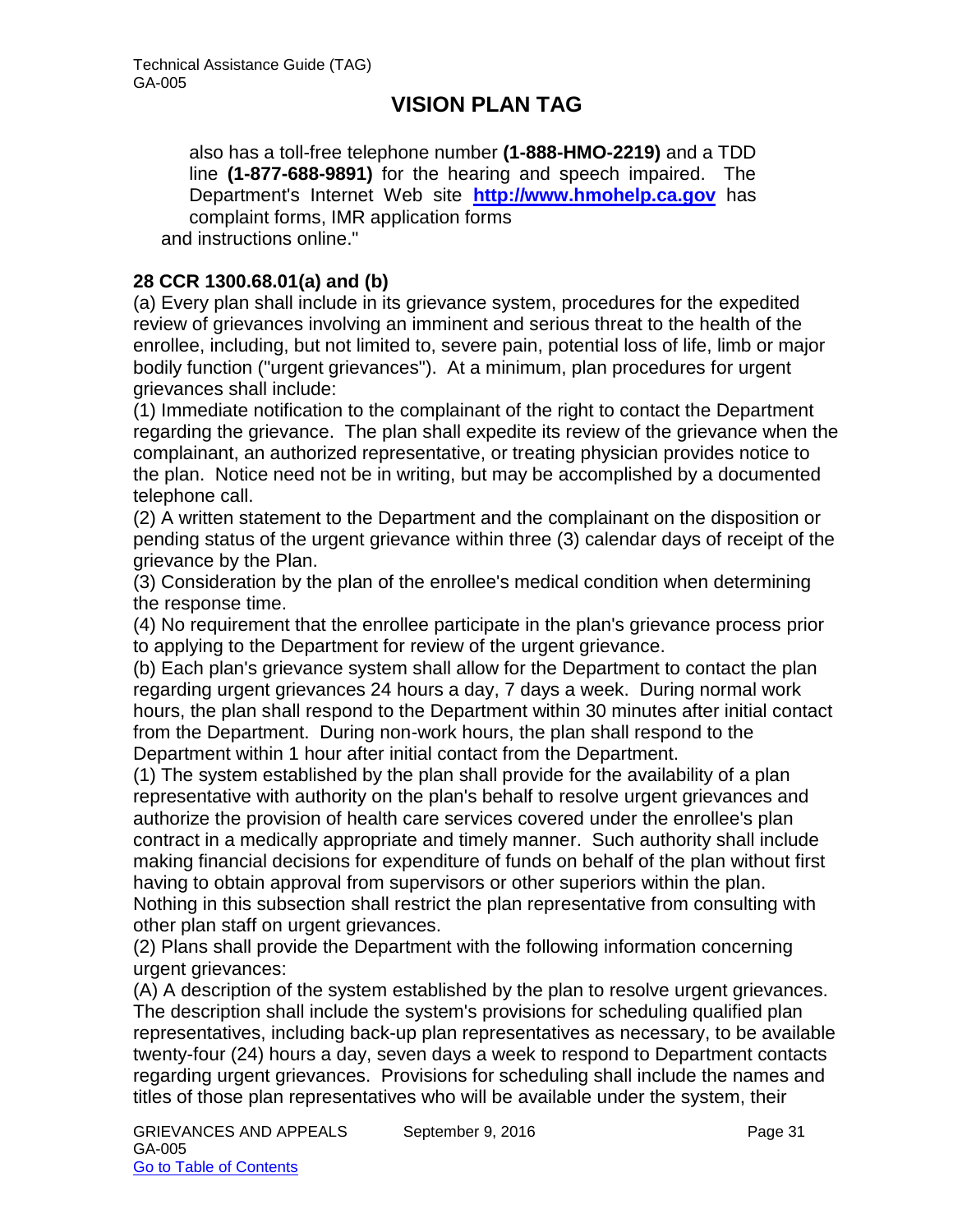telephone numbers, and, as applicable, pager numbers, answer service numbers, voice-mail numbers, e-mail addresses, or other means for contact.

(B) A description of how the Department may access the grievance system established by the plan.

(3) If the plan revises the system established pursuant to subsection (b), the plan shall notify the Department at least thirty (30) days in advance of implementing the revisions.

# **28 CCR 1300.68.01(b)**

(b) Each plan's grievance system shall allow for the Department to contact the plan regarding urgent grievances 24 hours a day, 7 days a week. During normal work hours, the plan shall respond to the Department within 30 minutes after initial contact from the Department. During non-work hours, the plan shall respond to the Department within 1 hour after initial contact from the Department.

(1) The system established by the plan shall provide for the availability of a plan representative with authority on the plan's behalf to resolve urgent grievances and authorize the provision of health care services covered under the enrollee's plan contract in a medically appropriate and timely manner. Such authority shall include making financial decisions for expenditure of funds on behalf of the plan without first having to obtain approval from supervisors or other superiors within the plan. Nothing in this subsection shall restrict the plan representative from consulting with other plan staff on urgent grievances.

(2) Plans shall provide the Department with the following information concerning urgent grievances:

(A) A description of the system established by the plan to resolve urgent grievances. The description shall include the system's provisions for scheduling qualified plan representatives, including back-up plan representatives as necessary, to be available twenty-four (24) hours a day, seven days a week to respond to Department contacts regarding urgent grievances. Provisions for scheduling shall include the names and titles of those plan representatives who will be available under the system, their telephone numbers, and, as applicable, pager numbers, answer service numbers, voice-mail numbers, e-mail addresses, or other means for contact.

(B) A description of how the Department may access the grievance system established by the plan.

(3) If the plan revises the system established pursuant to subsection (b), the plan shall notify the Department at least thirty (30) days in advance of implementing the revisions.

### **28 CCR 1300.68(d)(3), (4) and (5)**

(d) The plan shall respond to grievances as follows:

(3) The plan's resolution, containing a written response to the grievance shall be sent to the complainant within thirty (30) calendar days of receipt, except as noted in Subsection (d)(8). The written response shall contain a clear and concise explanation of the plan's decision. Nothing in this regulation requires a plan to disclose information to the grievant that is otherwise confidential or privileged by law.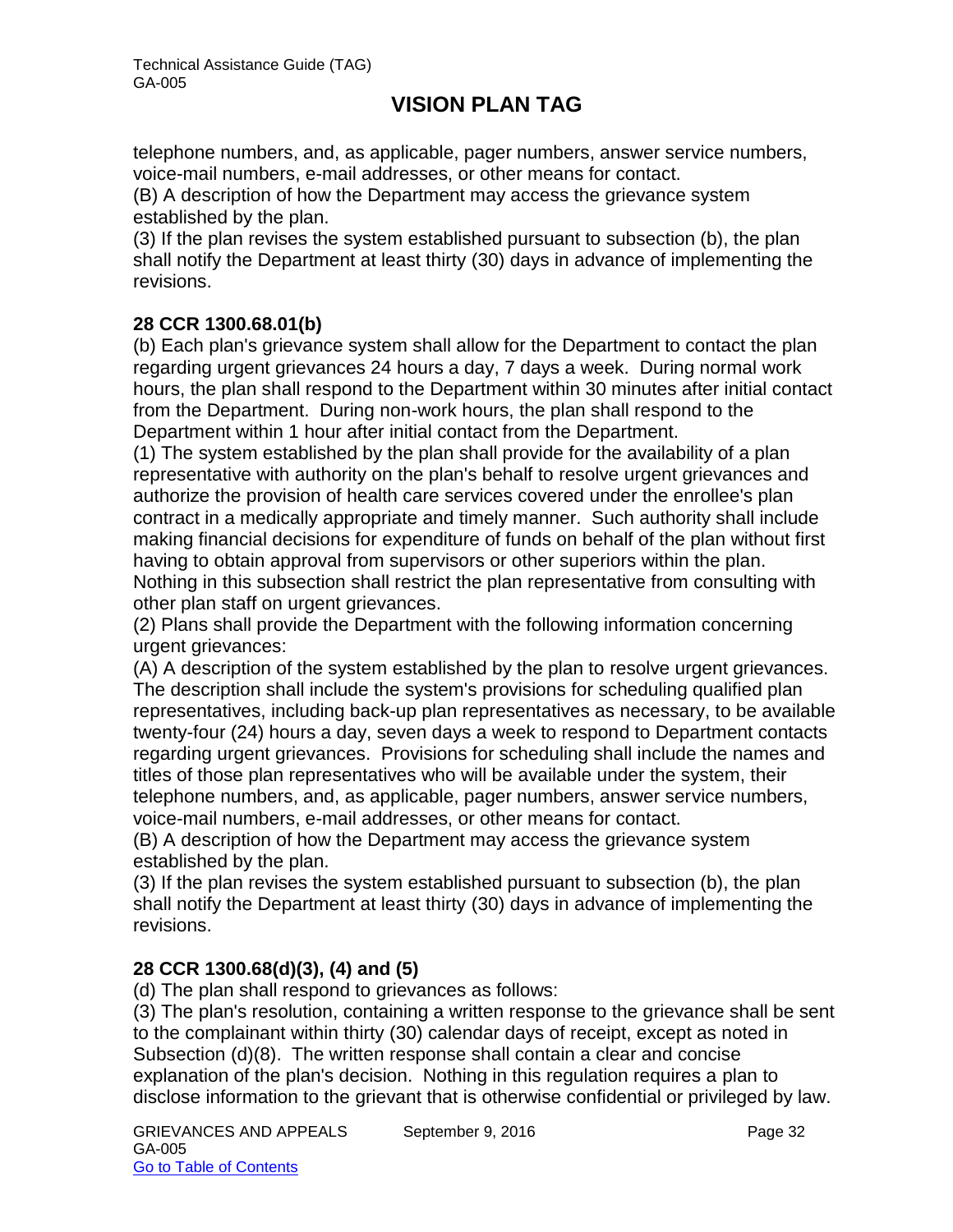(4) For grievances involving delay, modification or denial of services based on a determination in whole or in part that the service is not medically necessary, the plan shall include in its written response, the reasons for its determination. The response shall clearly state the criteria, clinical guidelines or medical policies used in reaching the determination. The plan's response shall also advise the enrollee that the determination may be considered by the Department's independent medical review system. The response shall include an application for independent medical review and instructions, including the Department's toll-free telephone number for further information and an envelope addressed to the Department of Managed Health Care, HMO Help Center, 980 Ninth Street, 5<sup>th</sup> Floor, Sacramento, CA 95814. (5) Plan responses to grievances involving a determination that the requested service is not a covered benefit shall specify the provision in the contract, evidence of coverage or member handbook that excludes the service. The response shall either identify the document and page where the provision is found, direct the grievant to the applicable section of the contract containing the provision, or provide a copy of the provision and explain in clear concise language how the exclusion applied to the

specific health care service or benefit requested by the enrollee. In addition to the notice set forth at Section 1368.02(b) of the Act, the response shall also include a notice that if the enrollee believes the decision was denied on the grounds that it was not medically necessary, the Department should be contacted to determine whether the decision is eligible for an independent medical review.

# **INDIVIDUAL(S)/POSITION(S) TO BE INTERVIEWED**

#### **Staff responsible for the activities described above, for example:**

- Officer with primary responsibility for the grievance system
- Member Services Manager
- Plan's designated representative(s) for DMHC contacts
- OM Director

### **DOCUMENT(S) TO BE REVIEWED**

- Policies and procedures for expedited/urgent review
- Policies and Procedures providing for Plan contacts for the DMHC to utilize regarding expedited urgent grievances
- Schedule of Plan contacts for expedited/urgent grievances
- Copies of Plan's notification letter(s) to the DMHC and complainant regarding expedited/urgent grievances
- Policies and procedures regarding reporting responsibilities (including timeframes) to the DMHC and complainant regarding expedited/urgent grievances
- Expedited/Urgent grievance logging system
- Sample of expedited/urgent files to be reviewed on site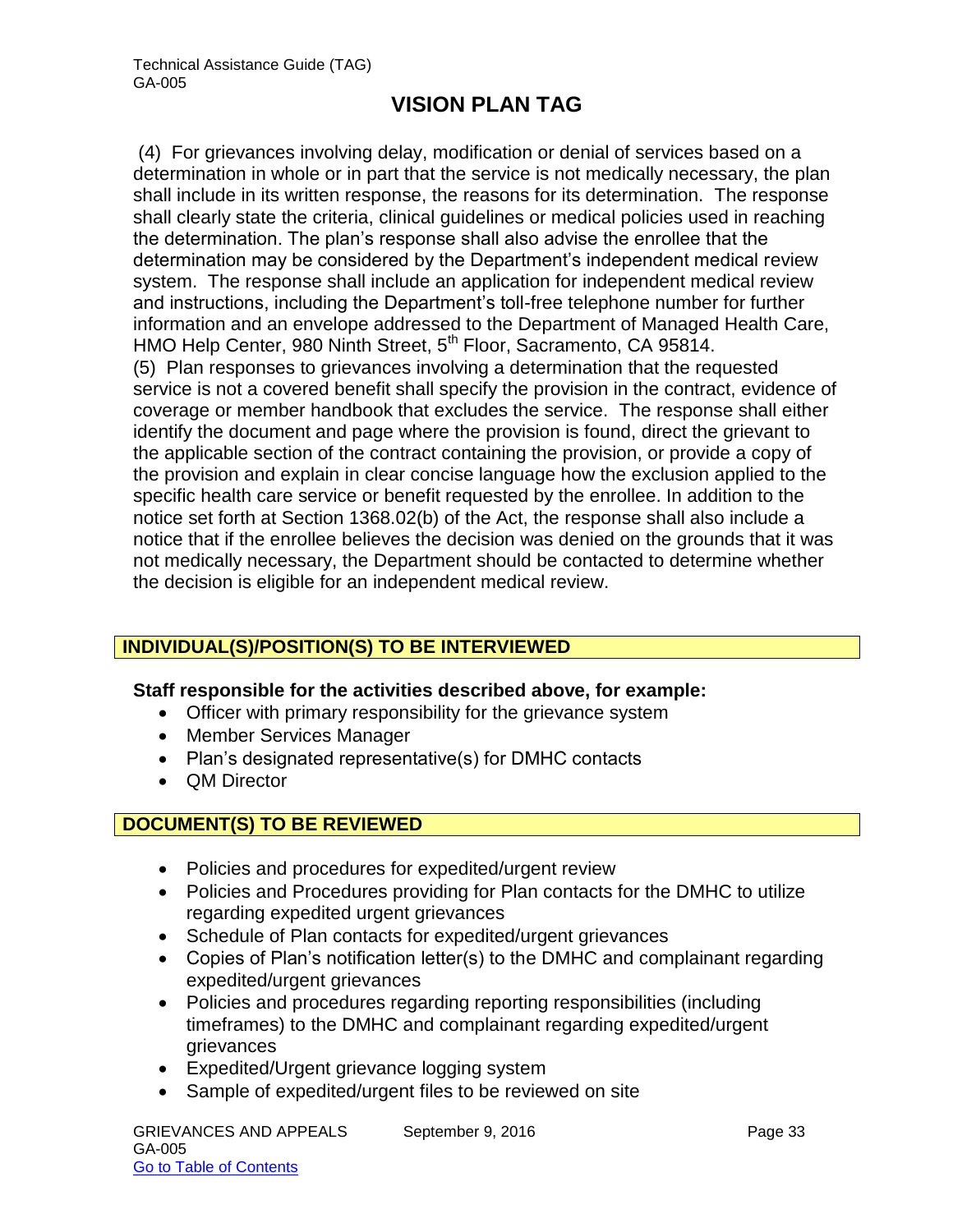#### *GA- 005 - Key Element 1:*

**1. The Plan's grievance system has policies and procedures for the expedited review of grievances for cases involving imminent and serious threat to the health of the patient ("urgent grievances").** 

**CA Health and Safety Code section 1368.01(b); 28 CCR 1300.68.01(a) and (b)**

|                  | <b>Assessment Questions</b>                                                                                                                                                                                                                                      | <b>Yes</b> | <b>No</b> | N/A |
|------------------|------------------------------------------------------------------------------------------------------------------------------------------------------------------------------------------------------------------------------------------------------------------|------------|-----------|-----|
| 1.1              | Does the Plan's grievance system include procedures for the<br>expedited review of urgent grievances?                                                                                                                                                            |            |           |     |
| 1.2 <sub>2</sub> | Do the Plan's procedures <b>include the criteria</b> (severe pain,<br>potential loss of life, limb, or major bodily function) for cases<br>to be included in expedited review?                                                                                   |            |           |     |
| 1.3              | Do the Plan's procedures for expedited review of urgent<br>grievances specify that there is no requirement that the<br>enrollee participate in the <b>Plan's grievance process</b> prior to<br>applying to the Department for review of the urgent<br>grievance? |            |           |     |
| 1.4              | Do the Plan's procedures provide for the receipt of<br>Department contacts regarding urgent grievances 24 hours a<br>day, 7 days a week?                                                                                                                         |            |           |     |
| 1.5              | Do the Plan's procedures provide for the scheduling of<br>qualified Plan representatives including back-up Plan<br>representatives as necessary to be available 24 hours a day,<br>7 days a week?                                                                |            |           |     |
|                  | 1.6 If the Plan revises the urgent grievance system established<br>pursuant to 1300.68.01(b), does the Plan notify the<br>Department at least 30 days in advance of implementing the<br>revisions?                                                               |            |           |     |

#### *GA-005 - Key Element 2:*

**2. The Plan's grievance system allows for the Department to contact the Plan regarding urgent grievances 24 hours a day, 7 days a week. During normal work hours, the Plan responds to the Department within 30 minutes after initial contact from the Department. During non-work hours, the Plan responds to the Department within one hour after initial contact from the Department.** 

**28 CCR 1300.68.01(b)**

|     | <b>Assessment Questions</b>                                     | <b>Yes</b> | <b>No</b> | N/A |
|-----|-----------------------------------------------------------------|------------|-----------|-----|
| 2.1 | Does the Plan respond to the Department within 30 minutes       |            |           |     |
|     | after initial contact from the Department during normal working |            |           |     |
|     | hours?                                                          |            |           |     |
| 2.2 | Does the Plan respond to the Department within one hour         |            |           |     |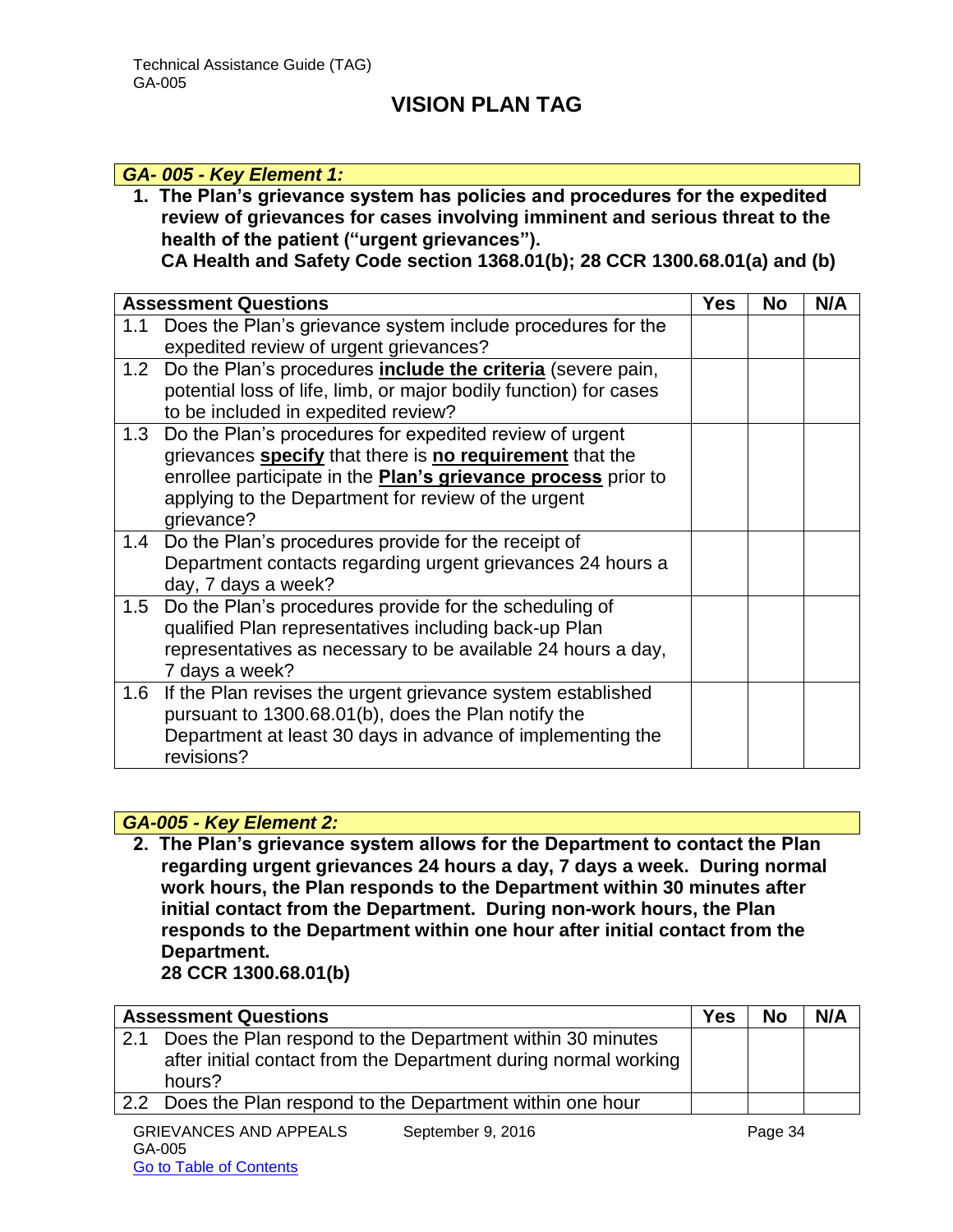|     | <b>Assessment Questions</b>                                                                                                                                                                                                                                               | Yes | <b>No</b> | N/A |
|-----|---------------------------------------------------------------------------------------------------------------------------------------------------------------------------------------------------------------------------------------------------------------------------|-----|-----------|-----|
|     | after initial contact from the Department during non-work<br>hours?                                                                                                                                                                                                       |     |           |     |
|     | 2.3 Does the Plan provide a Plan representative with authority on<br>the Plan's behalf to resolve urgent grievances and authorize<br>the provision of health care services covered under the<br>enrollee's plan contract in a medically appropriate and timely<br>manner? |     |           |     |
| 2.4 | Does the Plan representative's authority include making<br>financial decisions for expenditure of funds on behalf of the<br>Plan without first having to obtain approval from supervisors or<br>other superiors within the Plan?                                          |     |           |     |

# *GA-005 - Key Element 3:*

**3. The Plan reviews, resolves and responds to urgent grievances in a timely and appropriate manner. CA Health and Safety Code section 1368.01(b); CA Health and Safety Code** 

**section 1368.02(b); 28 CCR 1300.68(d)(3), (4) and (5); 28 CCR 1300.68.01(a) and (b)**

| <b>Assessment Questions</b> |                                                                                                                                                                                                                                                                                                                                  | <b>Yes</b> | <b>No</b> | N/A |
|-----------------------------|----------------------------------------------------------------------------------------------------------------------------------------------------------------------------------------------------------------------------------------------------------------------------------------------------------------------------------|------------|-----------|-----|
| 3.1                         | Upon receipt of an urgent grievance, does the Plan<br>immediately inform the complainant of his/her right to contact<br>the Department regarding the urgent grievance? (Notice need<br>not be in writing, but may be accomplished by a documented<br>telephone call.)                                                            |            |           |     |
|                             | 3.2 Does the Plan consider the enrollee's medical condition when<br>determining the response time?                                                                                                                                                                                                                               |            |           |     |
| 3.3                         | Is the expedited appeal reviewed by appropriate personnel?                                                                                                                                                                                                                                                                       |            |           |     |
| 3.4                         | Does the Plan consistently provide a written statement to the<br>complainant on the disposition or pending status of the urgent<br>grievance within three (3) calendar days from receipt of the<br>grievance?                                                                                                                    |            |           |     |
|                             | 3.5 For grievances involving delay, modification or denial of<br>services based on a determination in whole or in part that the<br>service is not medically necessary, does the Plan's<br>response contain a clear and concise explanation of the<br>Plan's decision?                                                            |            |           |     |
|                             | 3.6 For grievances involving delay, modification or denial of<br>services based on a determination in whole or in part that the<br>service is not medically necessary, does the Plan's<br>response contain a clear statement of the criteria, clinical<br>guidelines, or medical policies used in reaching the<br>determination? |            |           |     |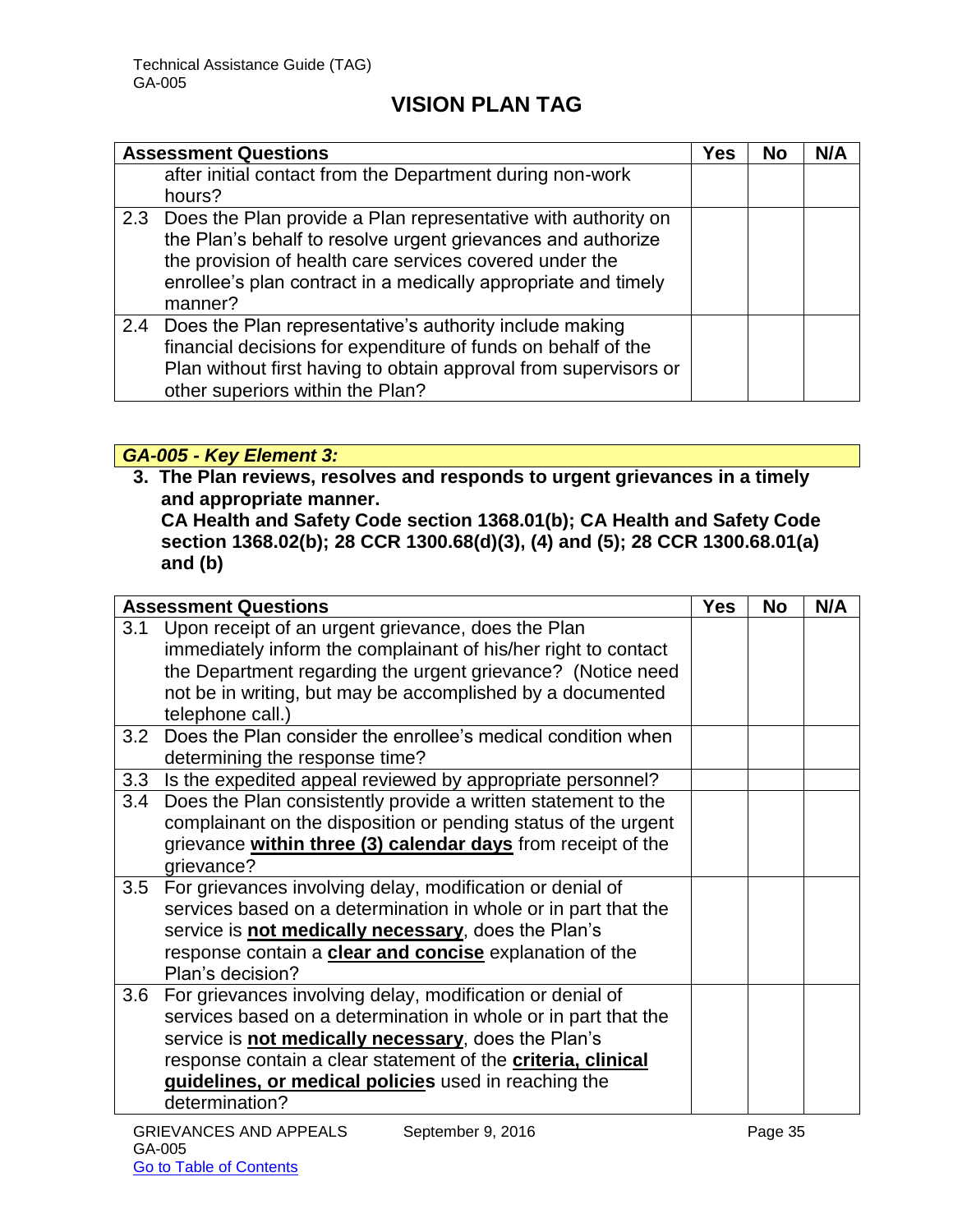| <b>Assessment Questions</b>                                         |  | <b>No</b> | N/A |
|---------------------------------------------------------------------|--|-----------|-----|
| For grievances involving delay, modification or denial of<br>3.7    |  |           |     |
| services based on a determination in whole or in part that the      |  |           |     |
| service is not medically necessary, does the Plan's                 |  |           |     |
| response contain (1) an IMR application and instructions; (2)       |  |           |     |
| the Department's toll-free telephone number; and (3) an             |  |           |     |
| envelope addressed to the Department?                               |  |           |     |
| For grievances involving delay, modification or denial of<br>3.8    |  |           |     |
| services based on a determination in whole or in part that the      |  |           |     |
| service is not medically necessary, does the Plan's                 |  |           |     |
| response contain (1) the Department's telephone number; (2)         |  |           |     |
| the CA Relay Service's telephone number; (3) the Plan's             |  |           |     |
| telephone number; (4) the Department's Internet address; (5)        |  |           |     |
| a response in 12-point boldface type; and (6) the 1368.02(b)        |  |           |     |
| statement?                                                          |  |           |     |
| For grievances involving a determination that the requested<br>3.9  |  |           |     |
| service is not a covered benefit, does each response contain        |  |           |     |
| the <b>specific provision</b> in the contract, <b>EOC</b> or member |  |           |     |
| handbook that excludes the services (either by identifying the      |  |           |     |
| document and page where the provision is found, by directing        |  |           |     |
| the grievant to the applicable section of the contract or by        |  |           |     |
| providing a copy of the provision)?                                 |  |           |     |
| 3.10 For grievances involving a determination that the requested    |  |           |     |
| service is not a covered benefit, does each response contain        |  |           |     |
| clear and concise language that explains how the exclusion          |  |           |     |
| applied to the specific health care service or benefit requested    |  |           |     |
| by the enrollee?                                                    |  |           |     |
| 3.11 For grievances involving a determination that the requested    |  |           |     |
| service is not a covered benefit, does each response contain        |  |           |     |
| notice that if the enrollee believes the <b>decision was denied</b> |  |           |     |
| on the grounds that it was not medically necessary, the             |  |           |     |
| Department should be contacted to determine whether the             |  |           |     |
| decision is eligible for an independent medical review?             |  |           |     |
| 3.12 Does the Plan resolve the urgent grievance and send            |  |           |     |
| notification to the enrollee in a timely manner considering the     |  |           |     |
| enrollee's medical condition?                                       |  |           |     |

# **End of Requirement GA-005: Expedited Review of Urgent Grievances**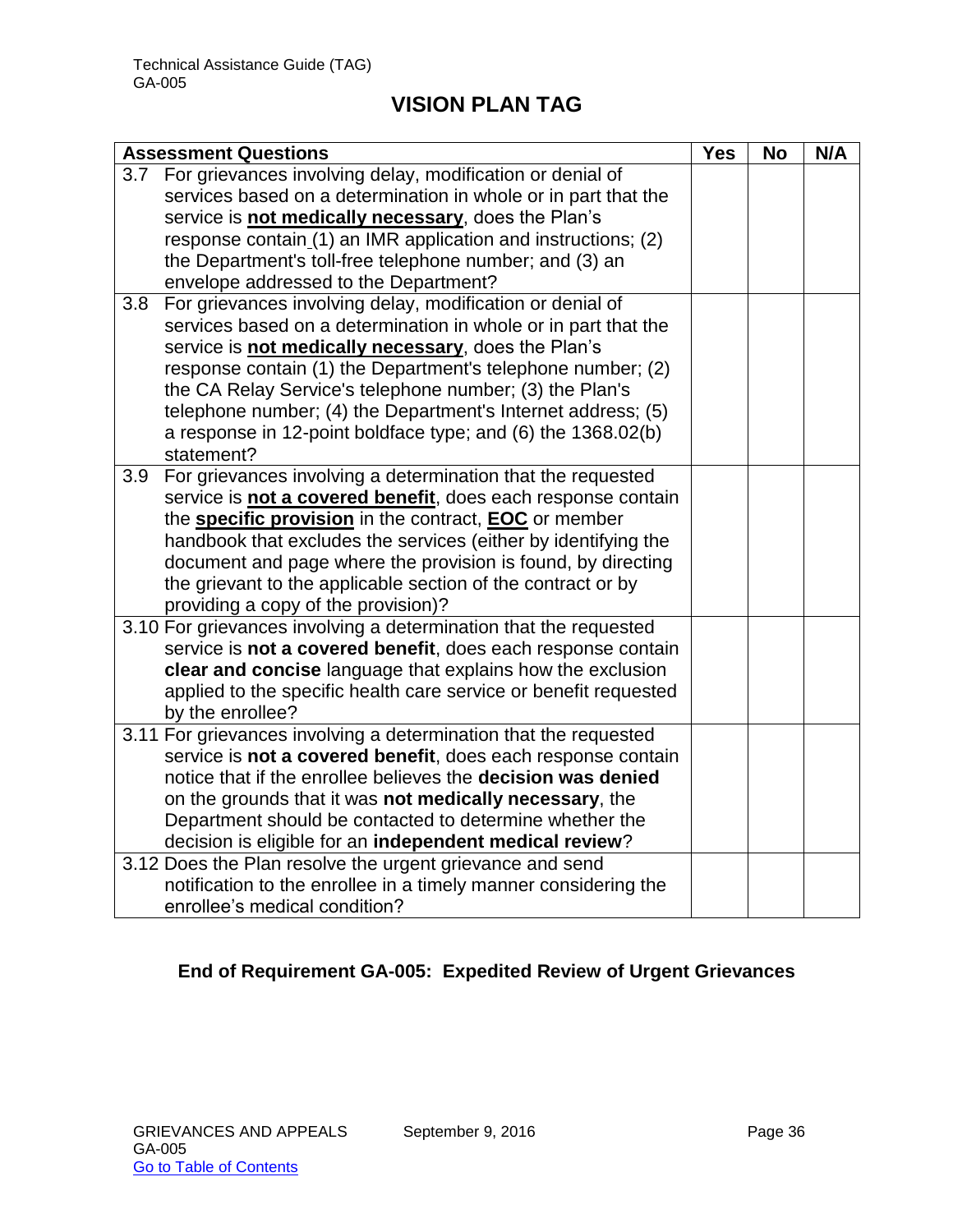#### <span id="page-37-0"></span>**Requirement GA-006: Independent Medical Review (IMR)**

### **STATUTORY/REGULATORY CITATION(S)**

#### **CA Health and Safety Code section 1367.01(h)(3)**

Decisions to approve, modify, or deny requests by providers for authorization prior to, or concurrent with, the provision of health care services to enrollees shall be communicated to the requesting provider within 24 hours of the decision. Except for concurrent review decisions pertaining to care that is underway, which shall be communicated to the enrollee's treating provider within 24 hours, decisions resulting in denial, delay, or modification of all or part of the requested health care service shall be communicated to the enrollee in writing within two business days of the decision. In the case of concurrent review, care shall not be discontinued until the enrollee's treating provider has been notified of the plan's decision, and a care plan has been agreed upon by the treating provider that is appropriate for the medical needs of that patient.

#### **CA Health and Safety Code sections 1374.30(e)**

(e) Every plan contract that is issued, amended, renewed or delivered in this state (California) on or after January 1, 2000, shall, effective January 1, 2001, provide an enrollee with the opportunity to seek an independent medical review whenever health care services have been denied, modified, or delayed by the plan, or by one of its contracting providers, if the decision was based in whole or in part, on a finding that the proposed health care services are not medically necessary. An enrollee may designate an agent to act on his or her behalf. The provider may join with or otherwise assist the enrollee in seeking an independent medical review and may advocate on behalf of the enrollee.

#### **CA Health and Safety Code sections 1374.30(a), (e), and (h)**

(a) Commencing January 1, 2001, there is hereby established in the Department the Independent Medical Review System.

(e) Every plan contract that is issued, amended, renewed or delivered in this state (California) on or after January 1, 2000, shall, effective January 1, 2001, provide an enrollee with the opportunity to seek an independent medical review whenever health care services have been denied, modified, or delayed by the plan, or by one of its contracting providers, if the decision was based in whole or in part, on a finding that the proposed health care services are not medically necessary. An enrollee may designate an agent to act on his or her behalf. The provider may join with or otherwise assist the enrollee in seeking an independent medical review and may advocate on behalf of the enrollee.

(h) The independent medical review process authorized by this article is in addition to any other procedures or remedies that may be available.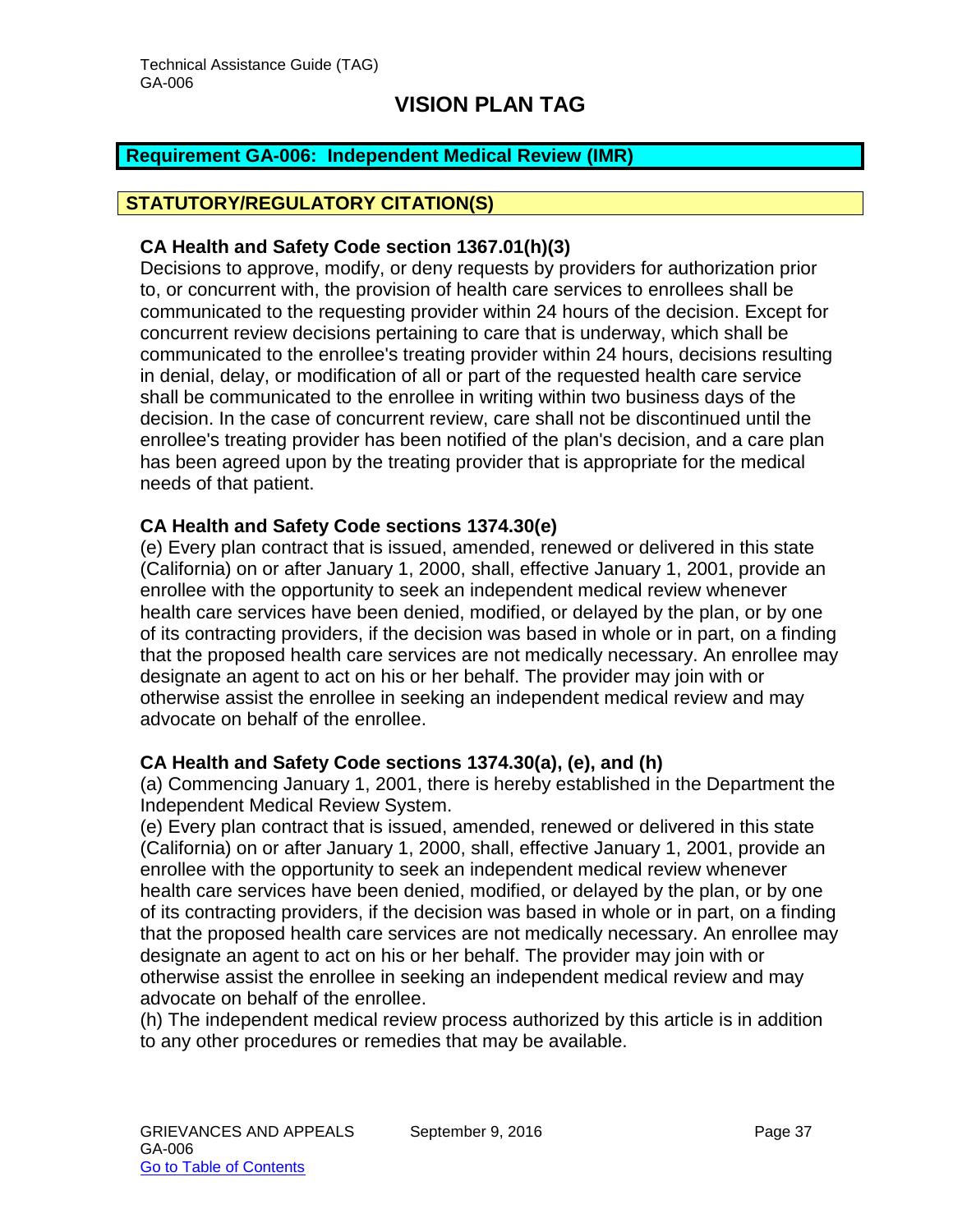### **CA Health and Safety Code section 1374.30(j)(1) and (3)**

(j) An enrollee may apply to the department for an independent medical review when all of the following conditions are met:

(1)(A) The enrollee's provider has recommended a health care service as medically necessary, or

(B) The enrollee has received urgent care or emergency services that a provider determined was medically necessary, or

(C) The enrollee, in the absence of a provider recommendation under subparagraph (A) or the receipt of urgent care or emergency services by a provider under subparagraph (B), has been seen by an in-plan provider for the diagnosis or treatment of the medical condition for which the enrollee seeks independent review. The plan shall expedite access to an in-plan provider upon request of an enrollee. The in-plan provider need not recommend the disputed health care service as a condition for the enrollee to be eligible for an independent review.

For purposes of this article, the enrollee's provider may be an out-of-plan provider. However, the plan shall have no liability for payment of services provided by an outof-plan provider, except as provided pursuant to subdivision (c) of Section 1374.34.

(3) The enrollee has filed a grievance with the plan or its contracting provider pursuant to Section 1368, and the disputed decision is upheld or the grievance remains unresolved after 30 days. The enrollee shall not be required to participate in the plan's grievance process for more than 30 days. In the case of a grievance that requires expedited review pursuant to Section 1368.01, the enrollee shall not be required to participate in the plan's grievance process for more than three days.

### **CA Health and Safety Code section 1374.30(l)**

(I) The enrollee shall pay no application or processing fees of any kind.

### **CA Health and Safety Code section 1374.30(n)**

(n) Upon notice from the department that the health care service plan's enrollee has applied for an independent medical review, the plan or its contracting providers shall provide to the independent medical review organization designated by the department a copy of all of the following documents within three business days of the plan's receipt of the department's notice of a request by an enrollee for an independent review:

(1)(A) A copy of all of the enrollee's medical records in the possession of the plan or its contracting providers relevant to each of the following:

(i) The enrollee's medical condition.

(ii) The health care services being provided by the plan and its contracting providers for the condition.

(iii) The disputed health care services requested by the enrollee for the condition.

(B) Any newly developed or discovered relevant medical records in the possession of the plan or its contracting providers after the initial documents are provided to the independent medical review organization shall be forwarded immediately to the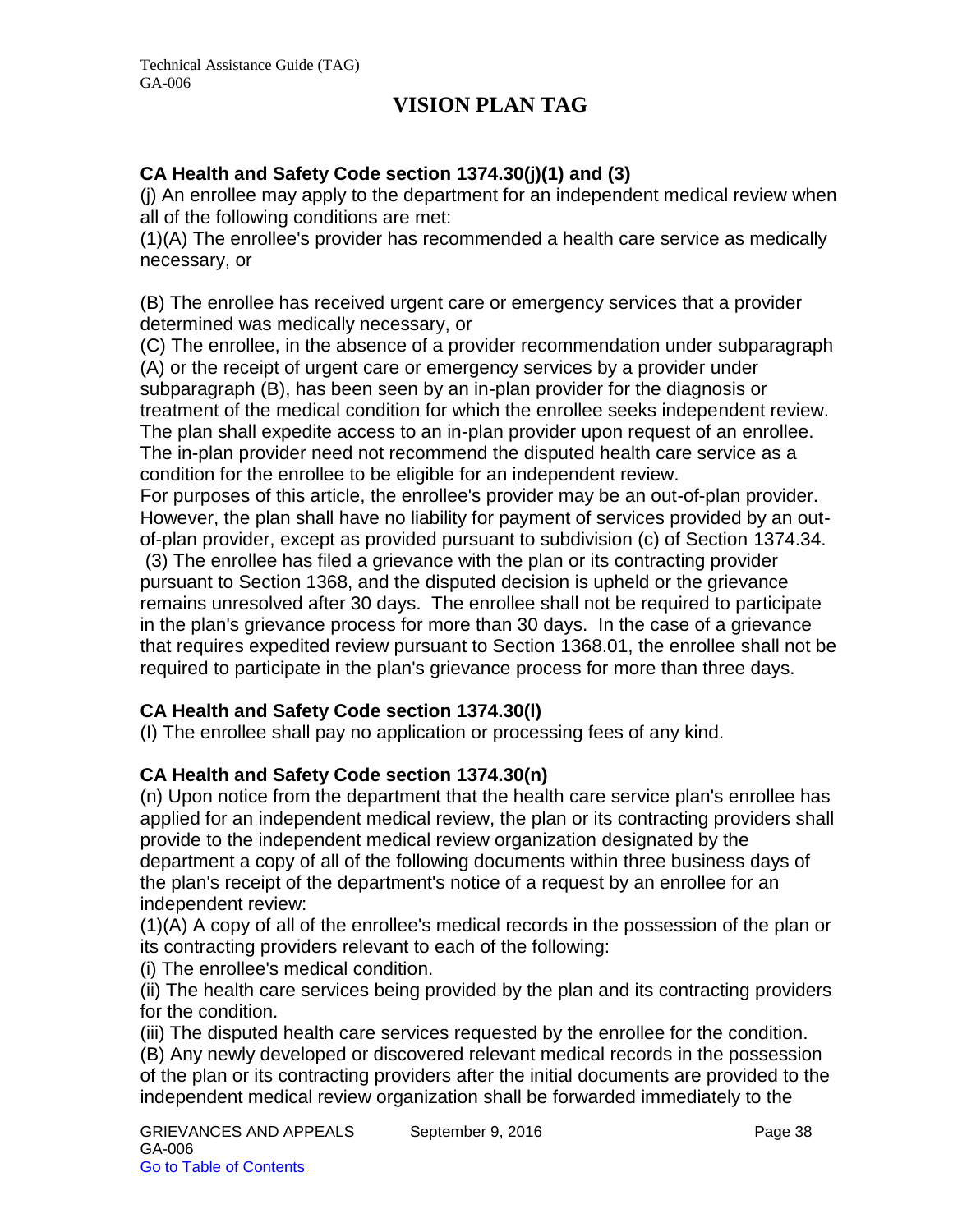independent medical review organization. The plan shall concurrently provide a copy of medical records required by this subparagraph to the enrollee or the enrollee's provider, if authorized by the enrollee, unless the offer of medical records is declined or otherwise prohibited by law. The confidentiality of all medical record information shall be maintained pursuant to applicable state and federal laws. (2) A copy of all information provided to the enrollee by the plan and any of its contracting providers concerning plan and provider decisions regarding the enrollee's condition and care, and a copy of any materials the enrollee or the enrollee's provider submitted to the plan and to the plan's contracting providers in support of the enrollee's request for disputed health care services. This documentation shall include the written response to the enrollee's grievance, required by paragraph (4) of subdivision (a) of Section 1368. The confidentiality of any enrollee medical information shall be maintained pursuant to applicable state and federal laws.

(3) A copy of any other relevant documents or information used by the plan or its contracting providers in determining whether disputed health care services should have been provided, and any statements by the plan and its contracting providers explaining the reasons for the decision to deny, modify, or delay disputed health care services on the basis of medical necessity. The plan shall concurrently provide a copy of documents required by this paragraph, except for any information found by the director to be legally privileged information, to the enrollee and the enrollee's provider. The department and the independent review organization shall maintain the confidentiality of any information found by the director to be the proprietary information of the plan.

### **CA Health and Safety Code section 1374.31**

(a) If there is an imminent and serious threat to the health of the enrollee, as specified in subdivision (c) of Section 1374.33, all necessary information and documents shall be delivered to an independent medical review organization within 24 hours of approval of the request for review. In reviewing a request for review, the department may waive the requirement that the enrollee follow the plan's grievance process in extraordinary and compelling cases, where the director finds that the enrollee has acted reasonably.

(b) The department shall expeditiously review requests and immediately notify the enrollee in writing as to whether the request for an independent medical review has been approved, in whole or in part, and, if not approved, the reasons therefore. The plan shall promptly issue a notification to the enrollee, after submitting all of the required material to the independent medical review organization that includes an annotated list of documents submitted and offer the enrollee the opportunity to request copies of those documents from the plan. The department shall promptly approve enrollee requests whenever the enrollee's plan has agreed that the case is eligible for an independent medical review. The department shall not refer coverage decisions for independent review. To the extent an enrollee request for independent review is not approved by the department, the enrollee request shall be treated as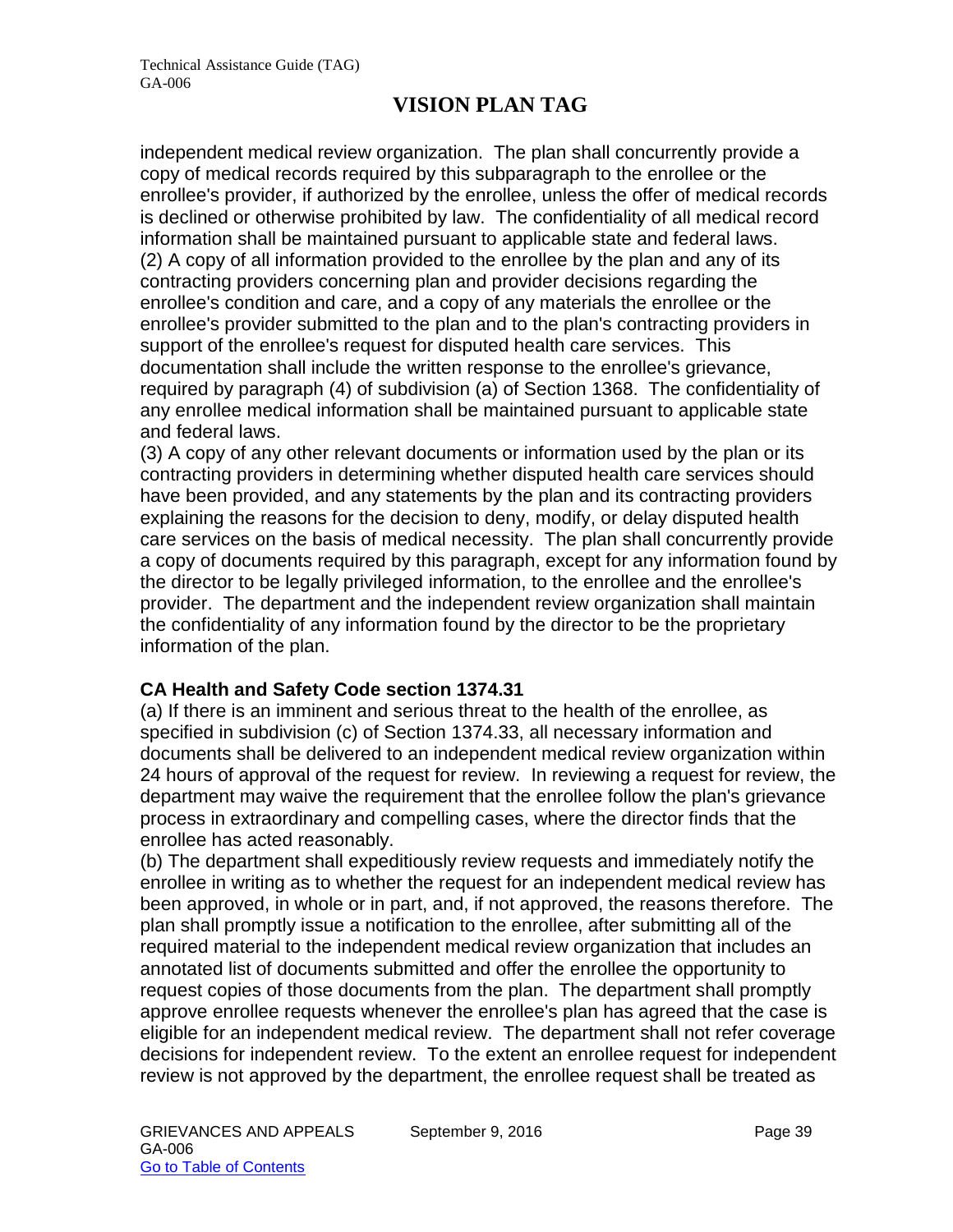an immediate request for the department to review the grievance pursuant to subdivision (b) of Section 1368.

(c) An independent medical review organization, specified in Section 1374.32, shall conduct the review in accordance with Section 1374.33 and any regulations or orders of the director adopted pursuant thereto. The organization's review shall be limited to an examination of the medical necessity of the disputed health care services and shall not include any consideration of coverage decisions or other contractual issues.

### **CA Health and Safety Code section 1374.31(a)**

(a) If there is an imminent and serious threat to the health of the enrollee, as specified in subdivision (c) of Section 1374.33, all necessary information and documents shall be delivered to an independent medical review organization within 24 hours of approval of the request for review. In reviewing a request for review, the department may waive the requirement that the enrollee follow the plan's grievance process in extraordinary and compelling cases, where the director finds that the enrollee has acted reasonably.

review shall be limited to an examination of the medical necessity of the disputed health care services and shall not include any consideration of coverage decisions or other contractual issues.

### **CA Health and Safety Code section 1374.34**

(a) Upon receiving the decision adopted by the director pursuant to Section 1374.33 that a disputed health care service is medically necessary, the plan shall promptly implement the decision. In the case of reimbursement for services already rendered, the plan shall reimburse the provider or enrollee, whichever applies, within five working days. In the case of services not yet rendered, the plan shall authorize the services within five working days of receipt of the written decision from the director, or sooner if appropriate for the nature of the enrollee's medical condition, and shall inform the enrollee and provider of the authorization in accordance with the requirements of paragraph (3) of subdivision (h) of Section 1367.01.

(b) A plan shall not engage in any conduct that has the effect of prolonging the independent review process. The engaging in that conduct or the failure of the plan to promptly implement the decision is a violation of this chapter and, in addition to any other fines, penalties, and other remedies available to the director under this chapter, the plan shall be subject to an administrative penalty of not less than five thousand dollars (\$5,000) for each day that the decision is not implemented. The administrative penalties shall be paid to the Managed Care Administrative Fines and Penalties Fund and shall be used for the purposes specified in Section 1341.45. (c) The director shall require the plan to promptly reimburse the enrollee for any reasonable costs associated with those services when the director finds that the disputed health care services were a covered benefit under the terms and conditions of the health care service plan contract, and the services are found by the independent medical review organization to have been medically necessary pursuant to Section 1374.33, and either the enrollee's decision to secure the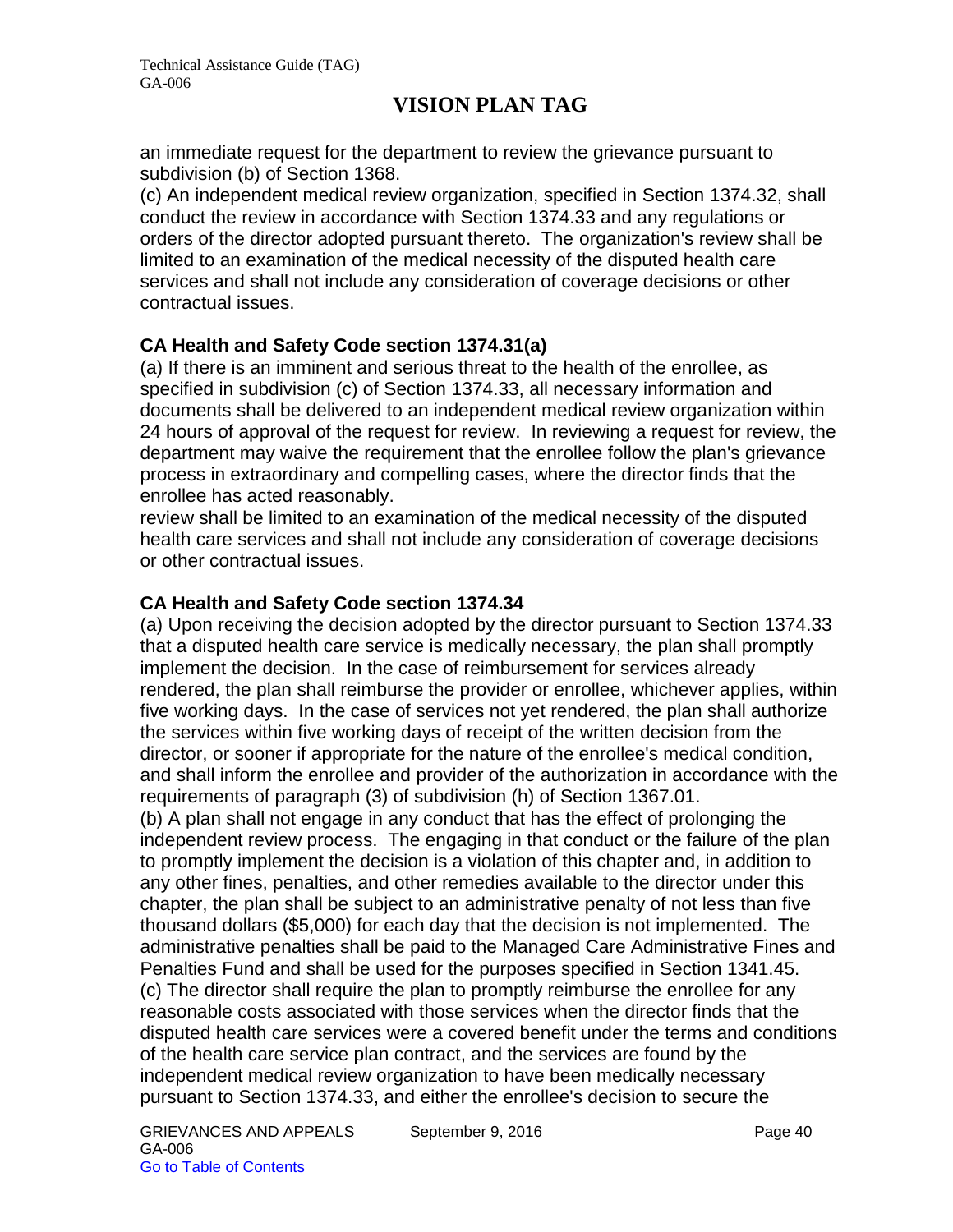services outside of the plan provider network was reasonable under the emergency or urgent medical circumstances, or the health care service plan contract does not require or provide prior authorization before the health care services are provided to the enrollee.

(d) In addition to requiring plan compliance regarding subdivisions (a), (b), and (c) the director shall review individual cases submitted for independent medical review to determine whether any enforcement actions, including penalties, may be appropriate. In particular, where substantial harm, as defined in Section 3428 of the Civil Code, to an enrollee has already occurred because of the decision of a plan, or one of its contracting providers, to delay, deny, or modify covered health care services that an independent medical review determines to be medically necessary pursuant to Section 1374.33, the director shall impose penalties.

(e) Pursuant to Section 1368.04, the director shall perform an annual audit of independent medical review cases for the dual purposes of education and the opportunity to determine if any investigative or enforcement actions should be undertaken by the department, particularly if a plan repeatedly fails to act promptly and reasonably to resolve grievances associated with a delay, denial, or modification of medically necessary health care services when the obligation of the plan to provide those health care services to enrollees or subscribers is reasonably clear.

### **28 CCR 1300.68(d)(4)**

(d) The plan shall respond to grievances as follows:

(4) For grievances involving delay, modification or denial of services based on a determination in whole or in part that the service is not medically necessary, the plan shall include in its written response, the reasons for its determination. The response shall clearly state the criteria, clinical guidelines or medical policies used in reaching the determination. The plan's response shall also advise the enrollee that the determination may be considered by the Department's independent medical review system. The response shall include an application for independent medical review and instructions, including the Department's toll-free telephone number for further information and an envelope addressed to the Department of Managed Health Care, HMO Help Center, 980 Ninth Street, 5th Floor, Sacramento, CA 95814.

#### **28 CCR 1300.68(f)**

#### (f) Quarterly Reports

(1) All plans shall submit a quarterly report to the Department describing grievances that were or are pending and unresolved for 30 days or more. The report shall be prepared for the quarters ending March 31st, June 30th, September 30th and December 31st of each calendar year. The report shall also contain the number of grievances referred to external review processes, such as reconsiderations of Medicare Managed Care determinations pursuant to 42 C.F.R. Part 422, the Medi-Cal fair hearing process, the Department's complaint or Independent Medical Review system, or other external dispute resolution systems, known to the plan as of the last day of each quarter.

(2) The quarterly report shall include: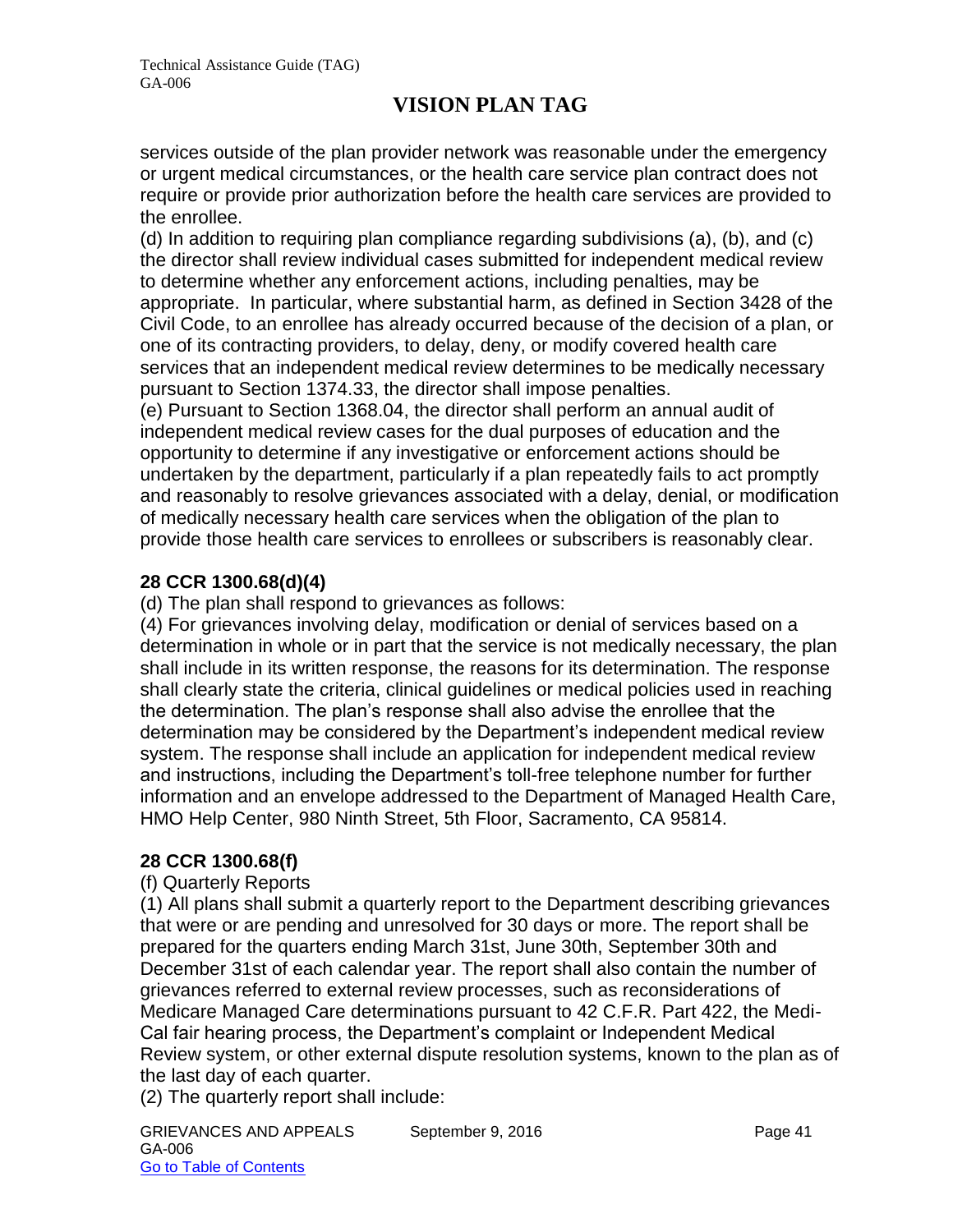(A) The licensee's name, quarter and date of the report;

(B) The total number of grievances filed by enrollees that were or are pending and unresolved for more than 30 calendar days at any time during the quarter under the categories of Commercial, Medicare, and Medi-Cal/other products offered by the plan;

(C) A brief explanation of why the grievance was not resolved in 30 days, and indicate whether the grievance was or is pending at: (1) the plan's internal grievance system; (2) the Department's consumer complaint process; (3) the Department's Independent Medical Review system; (4) court; or (5) other dispute resolution processes. Alternatively, the plan shall indicate whether the grievance was or is submitted to: (1) the Medicare review and appeal system; (2) the Medi-Cal fair hearing process; or (3) arbitration.

(D) The nature of the unresolved grievances as (1) coverage disputes; (2) disputes involving medical necessity; (3) complaints about the quality of care; (4) complaints about access to care (including complaints about the waiting time for appointments); (5) complaints about the quality of service; and (6) other issues. All issues reasonably described in the grievance shall be separately categorized.

(E) The quarterly report shall not contain personal or confidential information with respect to any enrollee.

(3) The quarterly report shall be verified by an officer authorized to act on behalf of the plan. The report shall be submitted in writing or through electronic filing to the Department's Sacramento Office to the attention of the Filing Clerk no later than 30 days after each quarter. The quarterly report shall not be filed as an amendment to the plan application.

(4) The quarterly report shall be filed in the format specified in subsection (i).

### **28 CCR 1300.70.4(a)**

(a) Enrollees of a health care services plan may request an independent medical review pursuant to sections 1370.4, 1374.30 through 1374.34 of the Act and section 1300.74.30 of title 28 when the plan has denied a therapy or medical service that would otherwise be covered based on the plan's determination that the therapy or medical service is experimental or investigational.

### **28 CCR 1300.74.30(a) through (c), and (d)(4)**

(a) Plan enrollees may request independent medical review pursuant to this regulation for decisions that are eligible for independent medical review under Article 5.55 and section 1370.4 of the Act. The independent medical review process shall resolve decisions that deny, modify, or delay health care services, that deny reimbursement for urgent or emergency services or that involve experimental or investigational therapies. Specialized plans shall provide for independent medical reviews under this section if a covered service relates to the practice of medicine or is provided pursuant to a contract with a health plan providing medical, surgical and hospital services. The Department shall be the final arbiter when there is a question as to whether a dispute over a health care service is eligible for independent medical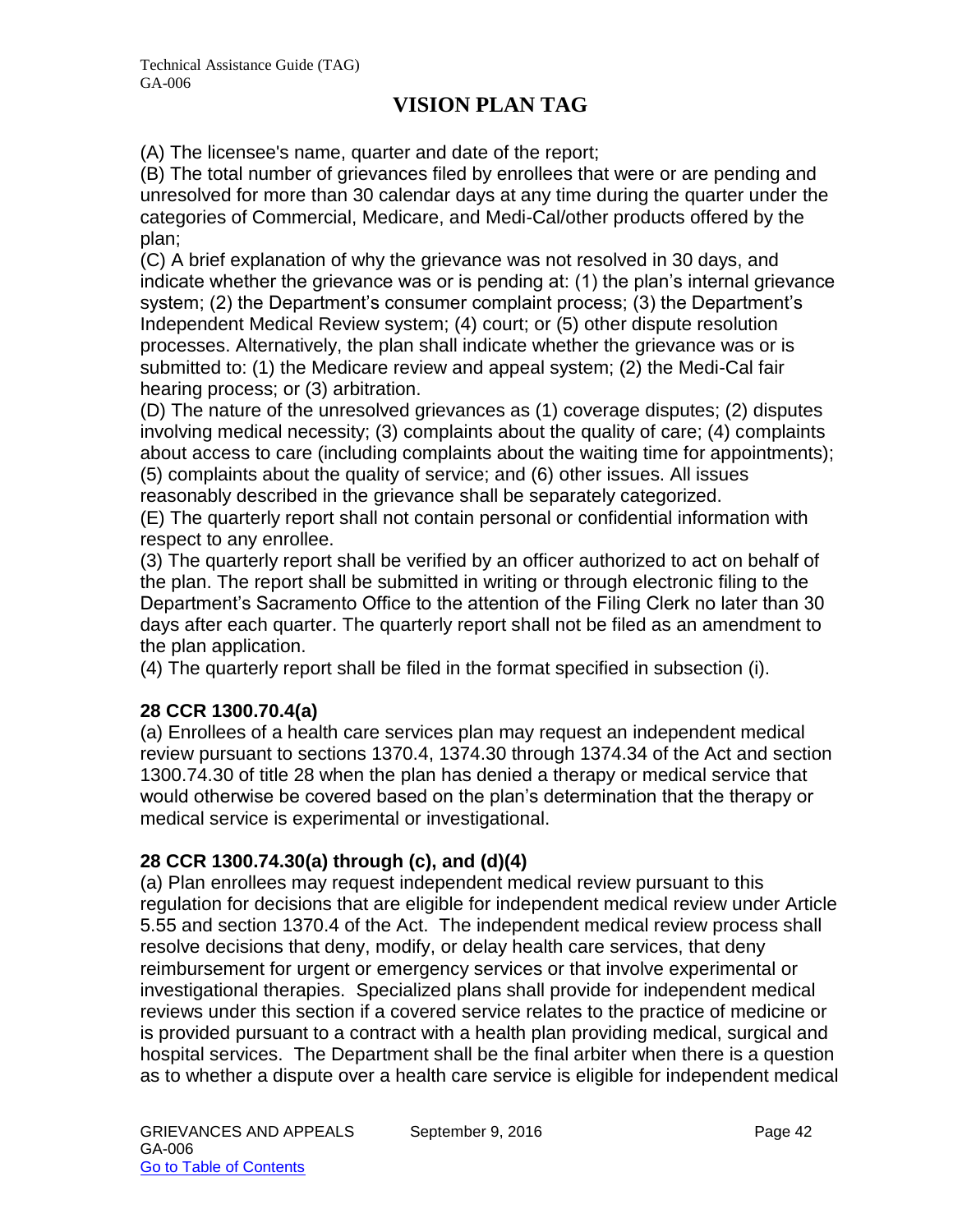review, and whether extraordinary and compelling circumstances exist that waive the requirement that the enrollee first participate in the plan's grievance system. (b) An enrollee may apply for an independent medical review under the conditions specified in Section 1374.30(j) of the Act. The Department may waive the requirement that the enrollee participate in the plan's grievance process if the Department determines that extraordinary and compelling circumstances exist, which include, but are not limited to, serious pain, the potential loss of life, limb or major bodily function, or the immediate, and serious deterioration of the health of the enrollee.

(c) In cases involving a claim for out of plan emergency or urgent services that a provider determined were medically necessary, the independent medical review shall determine whether the services were emergency or urgent services necessary to screen and stabilize the enrollee's condition. For purposes of this section "emergency services" are services for emergency medical conditions as defined in section 1300.71.4 of title 28, and "urgent services" are all services, except emergency services, where the enrollee has obtained the services without prior authorization from the plan, or from a contracting provider.

(d) Applications for independent medical review shall be submitted on a one-page form entitled Independent Medical Review Application (DMHC IMR 11/00), which is incorporated by reference, and shall be provided by the Department. The form shall contain a signed release from the enrollee, or a person authorized pursuant to law to act on behalf of the enrollee, authorizing release of medical and treatment information. Additionally, the enrollee may provide any relevant material or documentation with the application including, but not limited to:(4) If expedited review is requested for a decision eligible for independent medical review pursuant to Article 5.55 of the Act, the application shall include a certification from the enrollee's physician or provider indicating that an imminent and serious threat to the health of the enrollee exists. If expedited review is requested for a decision eligible for independent medical review pursuant to section 1370.4 of the Act, the application shall include a certification from the enrollee's physician that the proposed therapy would be significantly less effective if not promptly initiated.

### **28 CCR 1300.74.30(j) and (k)(1)**

(j) Following receipt of the Department's notification that an application for independent medical review has been assigned to an independent medical review organization, the plan shall provide the organization with all information that was considered in relation to the disputed health care service, the enrollee's grievance and the plan's determination. The plan shall forward all information to the medical review organization within three (3) business days for a regular review and within one (1) calendar day in the case of an expedited review.

(1) Unless otherwise advised in the notification or by the assigned review organization, the plan shall submit a complete set of the materials described below for the independent review organization.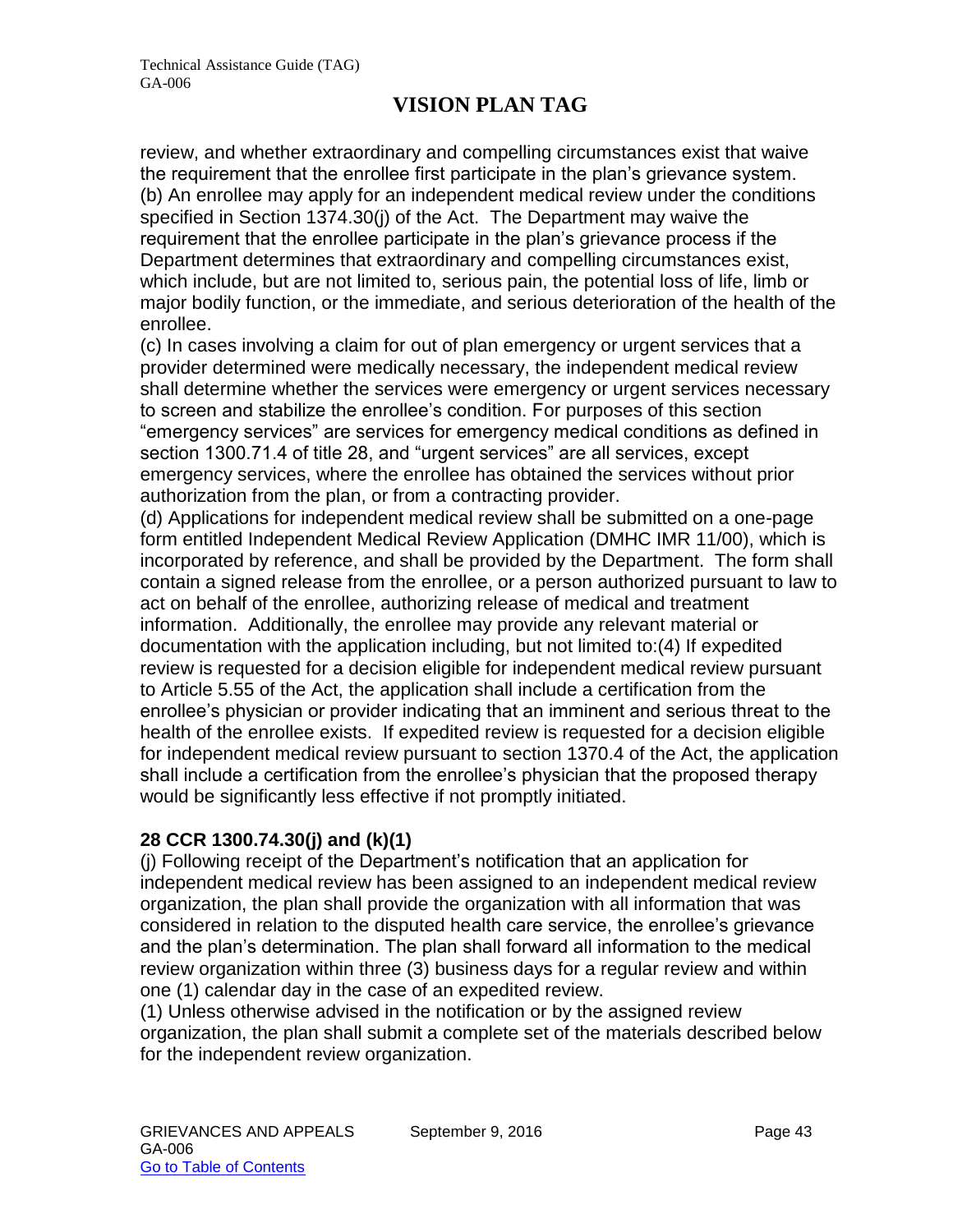(A)A copy of all correspondence from and received by the plan concerning the disputed health care service, including but not limited to, any enrollee grievance relating to the requested service;

(B)A complete and legible copy of all medical records and other information used by the plan in making its decision regarding the disputed health care service. An additional copy of medical records shall be submitted for each reviewer.

(C)A copy of the cover page of the evidence of coverage and complete pages with the referenced sections highlighted or underlined sections, if the evidence of coverage was referenced in the plan's resolution of the enrollee's grievance; (D)The plan's response to any additional issues raised in the enrollee's application

for independent medical review.

(2) The plan shall promptly provide the enrollee with an annotated list of all documents submitted to the independent medical review organization, together with information on how copies may be requested.

(k) Plans shall be responsible for providing additional information as follows:

(1) Any medical records or other relevant matters not available at the time of the Department's initial notification, or that result from the enrollee's on-going medical care or treatment for the medical condition or disease under review. Such matters shall be forwarded as soon as possible upon receipt by the health plan, not to exceed five (5) business days in routine cases or one (1) calendar day in expedited cases,

# **INDIVIDUAL(S)/POSITION(S) TO BE INTERVIEWED**

### **Staff responsible for the activities described above, for example:**

- Utilization Management Director
- Optometric Director
- Officer with primary responsibility for the grievance system

**DOCUMENT(S) TO BE REVIEWED**

- Policies and Procedures regarding IMR for service delays, modifications, or denials based on medical necessity or on a determination that a therapy is experimental or investigational
- Other policies and procedures in support of the IMR system
- Plan's audit tools and reports used to monitor against IMR program requirements (timeliness, communications, etc.

### *GA-006 - Key Element 1:*

**1. The Plan has established policies and procedures that support the Department's IMR system. CA Health and Safety Code section 1374.30(e); CA Health and Safety Code sections 1374.30(j)(1) and (3); CA Health and Safety Code section 1374.31; 28 CCR 1300.70.4(a); 28 CCR 1300.74.30(a) through (c) and (d)(4)**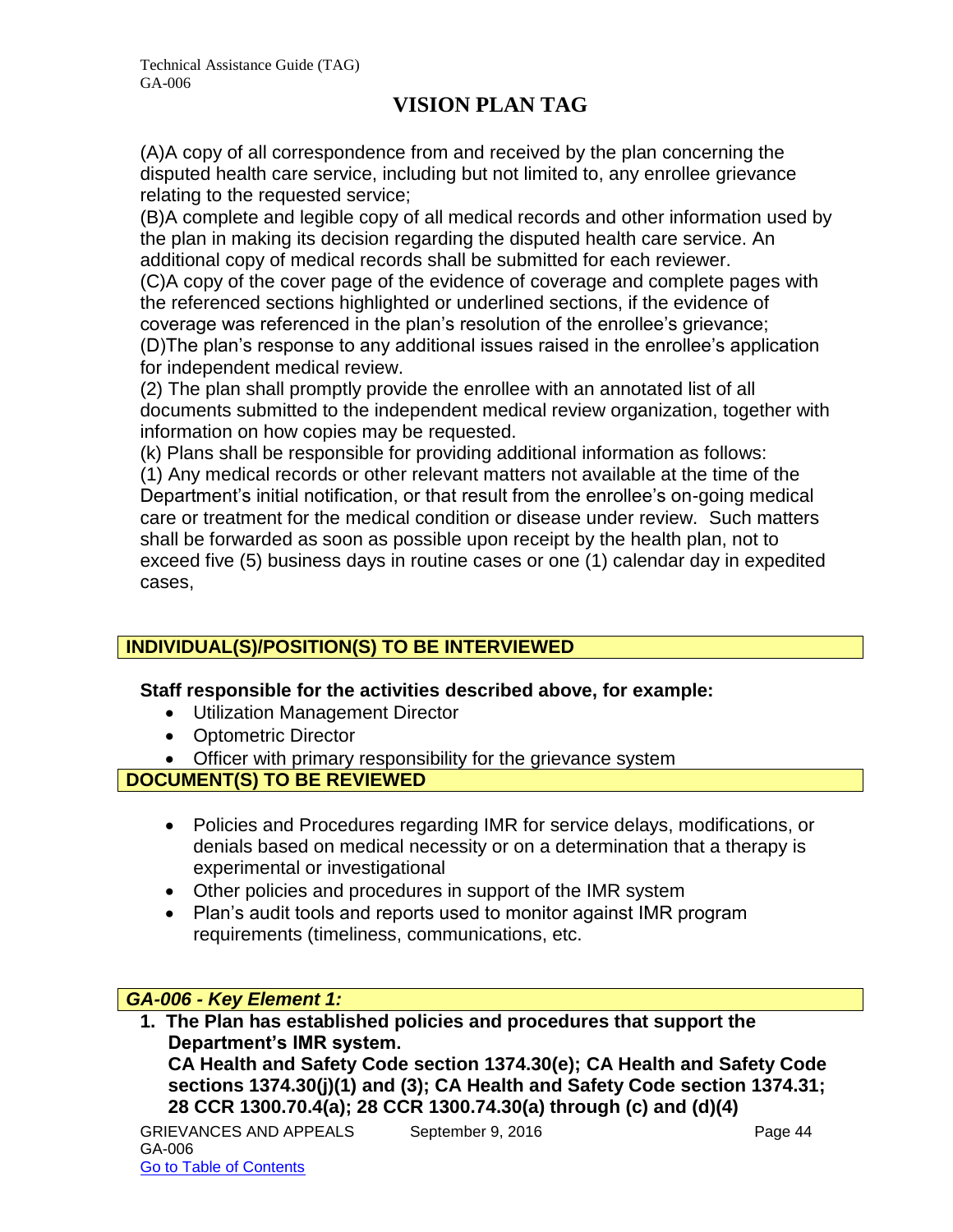| <b>Assessment Questions</b> |                                                                      | <b>Yes</b> | <b>No</b> | N/A |
|-----------------------------|----------------------------------------------------------------------|------------|-----------|-----|
| 1.1                         | Does the Plan have established policies and procedures that          |            |           |     |
|                             | provide enrollees an opportunity to file for an IMR when the         |            |           |     |
|                             | Plan or a contracting provider has denied a therapy, medical         |            |           |     |
|                             | service or a claim for urgent and emergency service based in         |            |           |     |
|                             | whole or in part on a finding that the services were not             |            |           |     |
|                             | medically necessary or were experimental or investigational?         |            |           |     |
| 1.2                         | Do the Plan's procedures outline a process that allows the           |            |           |     |
|                             | enrollee to be <b>assisted/represented</b> by an agent or the        |            |           |     |
|                             | enrollee's provider?                                                 |            |           |     |
| 1.3                         | Do the Plan's procedures outline a process that allows the           |            |           |     |
|                             | enrollee to be not financially responsible for application or        |            |           |     |
|                             | processing fees of any kind?                                         |            |           |     |
| 1.4                         | Do the Plan's procedures outline a process that allows the           |            |           |     |
|                             | enrollee to be not required to participate in the Plan's             |            |           |     |
|                             | grievance process if the Department determines that                  |            |           |     |
|                             | extraordinary and compelling circumstances exist, which              |            |           |     |
|                             | include but are not limited to, serious pain, the potential loss of  |            |           |     |
|                             | life, limb or major bodily function, or the immediate and serious    |            |           |     |
|                             | deterioration of the health of the enrollee?                         |            |           |     |
| 1.5                         | Does the Plan have procedures for IMR cases involving claims         |            |           |     |
|                             | for out of plan emergency or urgent services, which a provider       |            |           |     |
|                             | determined were medically necessary and require                      |            |           |     |
|                             | independent medical review to determine if services were             |            |           |     |
|                             | medically necessary?                                                 |            |           |     |
| 1.6                         | Does the Plan allow an enrollee to file an expedited IMR if the      |            |           |     |
|                             | disputed service has not been provided?                              |            |           |     |
| 1.7                         | Does the Plan allow an enrollee to file an expedited IMR if the      |            |           |     |
|                             | enrollee's provider certifies in writing that an imminent and        |            |           |     |
|                             | serious threat to the health of the enrollee may exist, including    |            |           |     |
|                             | but not limited to serious pain, the potential loss of life, limb or |            |           |     |
|                             | major bodily function, or the immediate and serious                  |            |           |     |
|                             | deterioration of the health of the enrollee?                         |            |           |     |

# *GA-006 - Key Element 2:*

**2. The Plan submits required information to the IMR organization in a timely manner. CA Health and Safety Code section 1374.30(n); CA Health and Safety Code section 1374.31(a); 28 CCR 1300.74.30(j) and (k)(1)**

| <b>Assessment Questions</b>                                         | Yes | <b>No</b> | N/A |
|---------------------------------------------------------------------|-----|-----------|-----|
| 2.1 In the case of a regular IMR, does the Plan submit all required |     |           |     |
| information to the medical review organization within three (3)     |     |           |     |
| <b>business days</b> following receipt of the Department's          |     |           |     |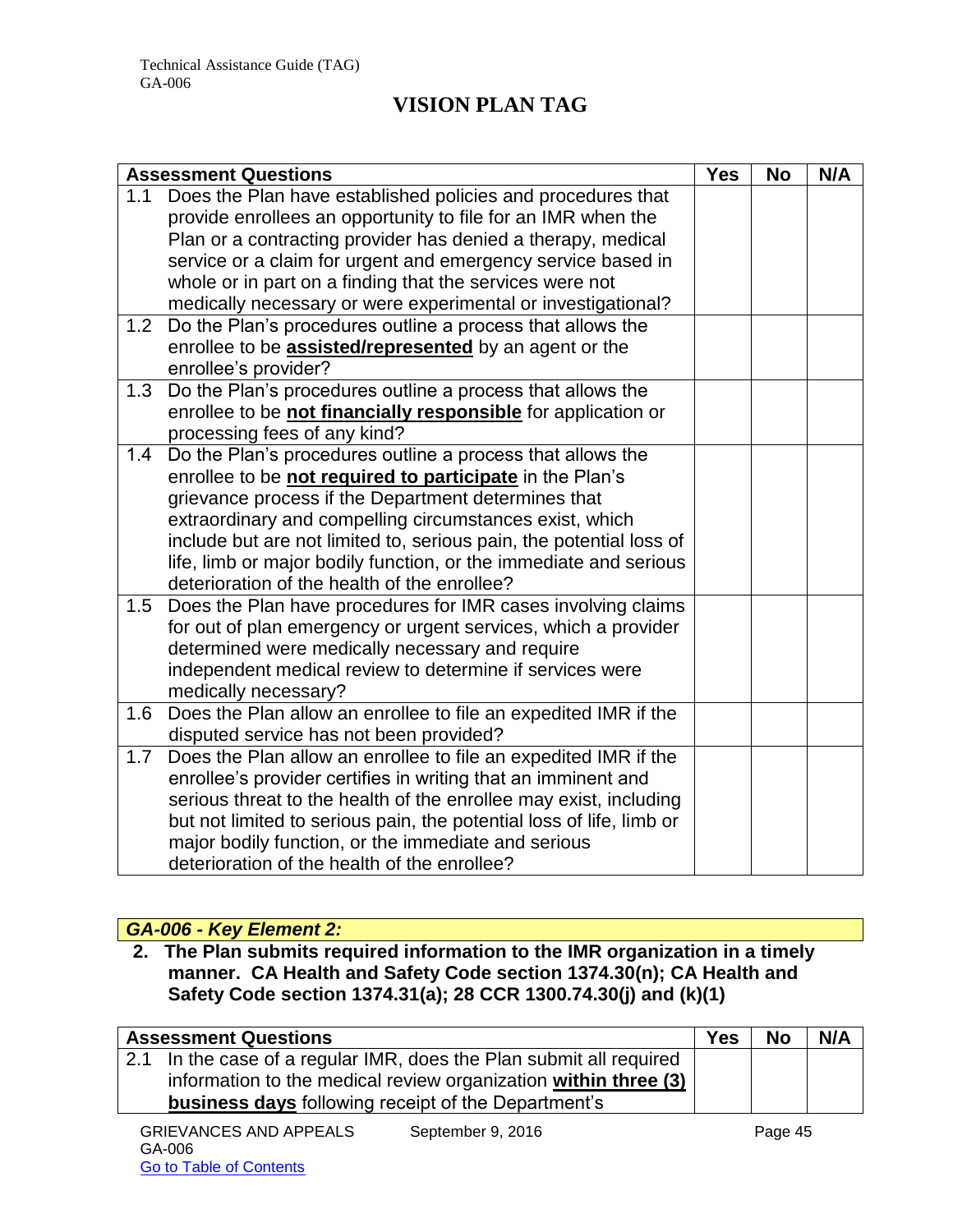| <b>Assessment Questions</b>                                     | Yes | <b>No</b> | N/A |
|-----------------------------------------------------------------|-----|-----------|-----|
| notification that an application for an IMR has been assigned   |     |           |     |
| to an external review organization?                             |     |           |     |
| 2.2 In the case of a regular IMR, does the Plan forward any     |     |           |     |
| additional information not available at the time of the initial |     |           |     |
| submission to the external review organization as soon as       |     |           |     |
| possible, but not to exceed five (5) business days?             |     |           |     |
| 2.3 In the case of an expedited IMR, does the Plan submit all   |     |           |     |
| required information to the medical review organization within  |     |           |     |
| one (1) calendar day following receipt of the Department's      |     |           |     |
| notification that an application for an IMR has been assigned   |     |           |     |
| to an external review organization?                             |     |           |     |
| 2.4 In the case of an expedited IMR, does the Plan forward any  |     |           |     |
| additional information not available at the time of the initial |     |           |     |
| submission to the external review organization as soon as       |     |           |     |
| possible, but not to exceed one (1) calendar day?               |     |           |     |

# *GA-006 - Key Element 3:*

### **3. The Plan implements IMR decisions promptly. CA Health and Safety Code section 1367.01(h)(3); CA Health and Safety Code section 1374.34**

|     | <b>Assessment Questions</b>                                                                                                                                                                                                                                                            | Yes | <b>No</b> | N/A |
|-----|----------------------------------------------------------------------------------------------------------------------------------------------------------------------------------------------------------------------------------------------------------------------------------------|-----|-----------|-----|
| 3.1 | In cases of reimbursement of services already rendered in<br>which a disputed health care is found to be medically<br>necessary, does the Plan reimburse the provider or enrollee,<br>whichever applies, within five working days?                                                     |     |           |     |
|     | 3.2 In cases in which services have not been rendered, does the<br>Plan authorize the services within five working days of<br>receipt of the written decision from the director, or sooner if<br>appropriate for the nature of the enrollee's medical condition?                       |     |           |     |
|     | 3.3 In decisions to approve, modify, or deny requests by providers<br>for authorization prior to, or concurrent with, the provision of<br>health care services to enrollees, does the Plan communicate<br>such decision to the requesting provider within 24 hours of<br>the decision? |     |           |     |